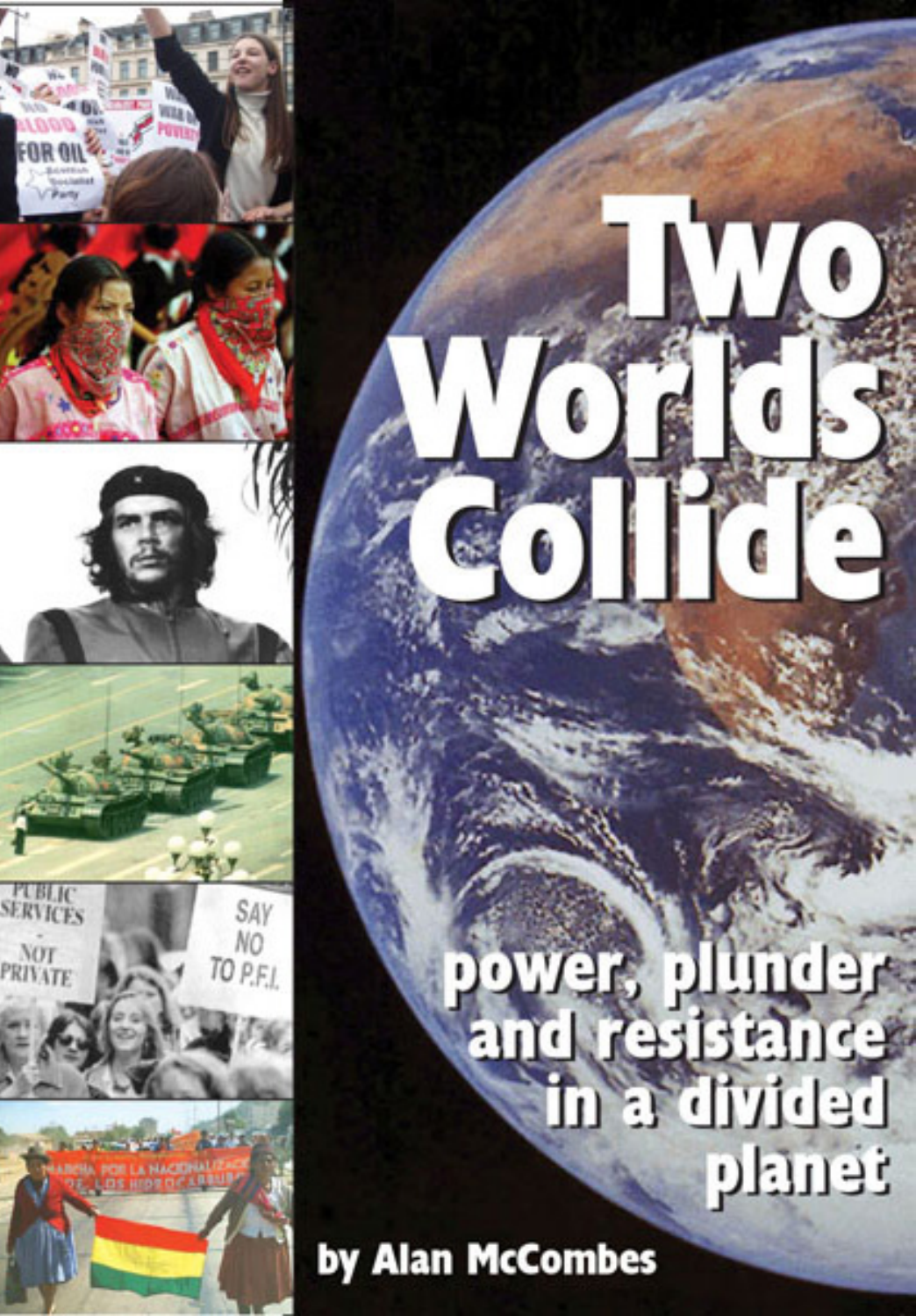# **Two Worlds Collide power, plunder and resistance in a divided planet**

**by Alan McCombes**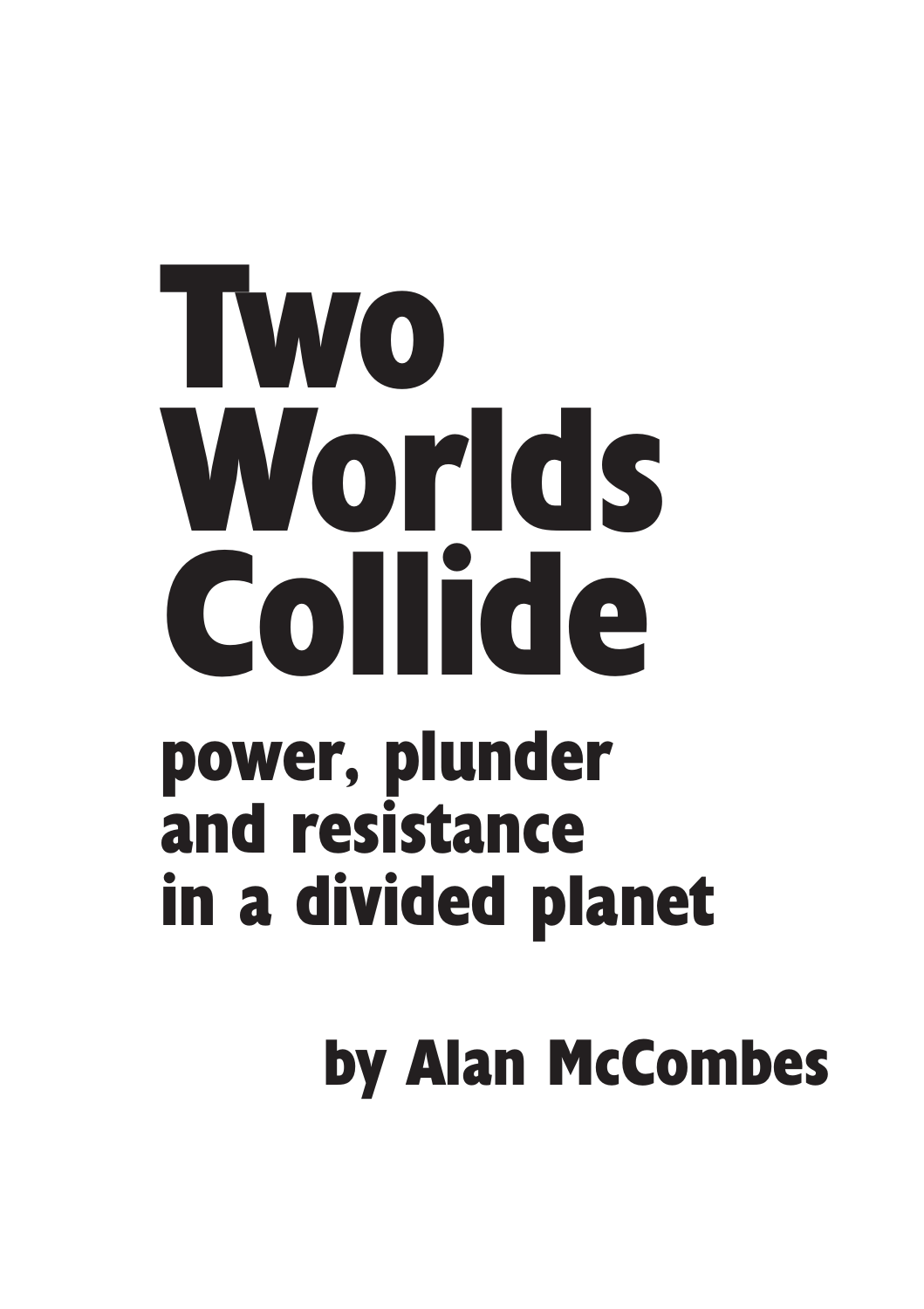#### **CONTENTS**

| <b>CHAPTER ONE: THE HIGH PRIESTS OF CAPITALISM  12</b> |
|--------------------------------------------------------|
|                                                        |
|                                                        |
|                                                        |
|                                                        |
|                                                        |
| CHAPTER FOUR: CAN THE MONSTER BE TAMED?  33            |
|                                                        |
| CHAPTER FIVE: LOCAL ACTION AND GLOBAL VISION  42       |
|                                                        |
|                                                        |
|                                                        |
| 61                                                     |
|                                                        |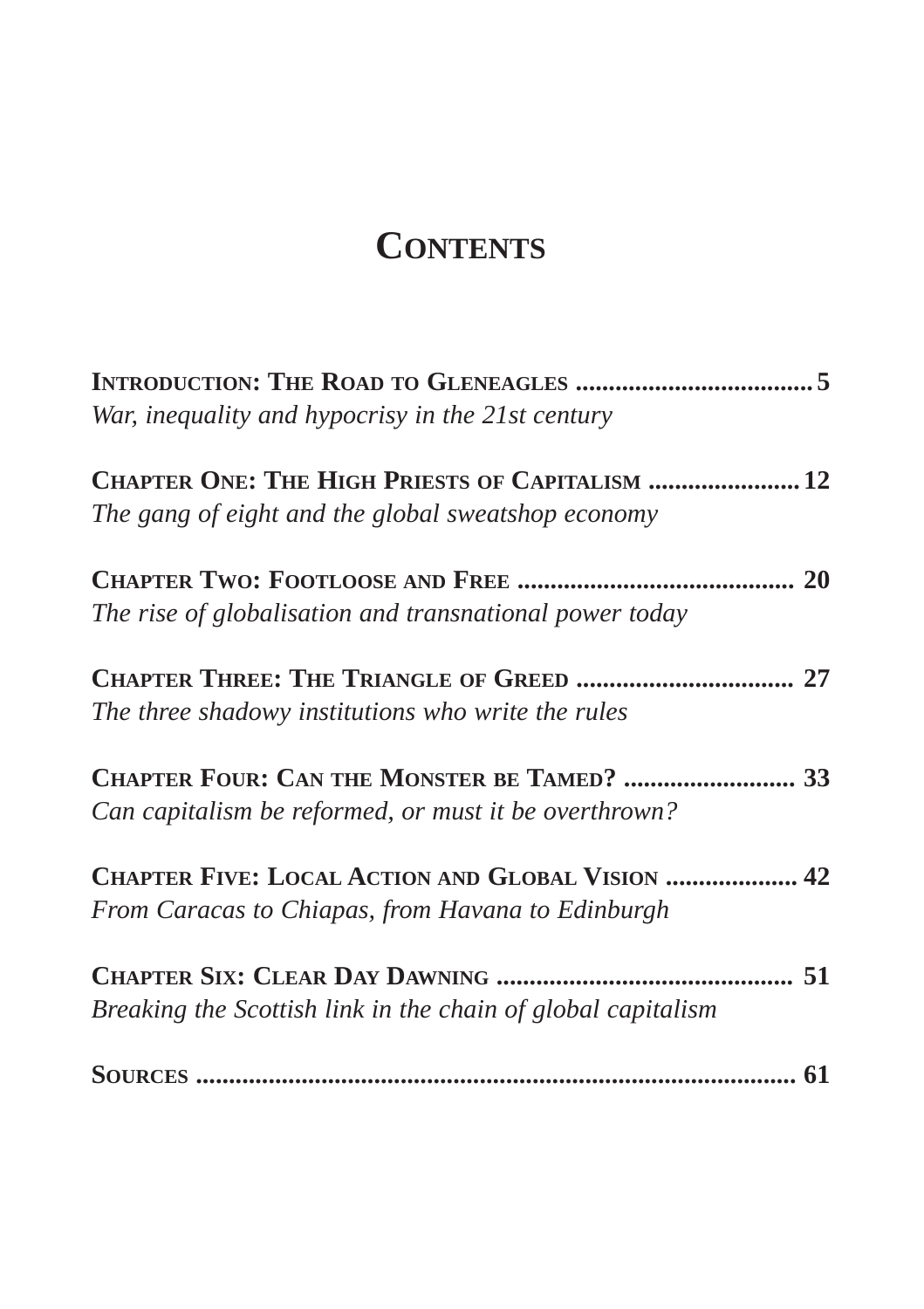#### *Introduction*

### THE ROAD TO GLENEAGLES

NOT SINCE ELVIS Presley's gyrating hips scandalised respectable society in the 1950s has a pop star provoked such panic. In an editorial which only stopped short of proclaiming Apocalypse Now, *Scotland on Sunday* on 6 June 2005 warned of "beleagured Scottish cities", a "mushrooming threat", a "crisis on British soil".

Some people might momentarily have jumped to the conclusion that Osama bin Laden was about to release a deadly cloud of anthrax over Arthur's Seat. In fact, the evil villain who is terrorising newspaper editors of a nervous disposition is no turbanned terrorist nor mustachioed dictator, but ex-Boomtown Rat and hero of Live Aid, Bob Geldof. His appeal for a million people to march in Edinburgh has been portayed in some quarters as as the war cry of a megalomaniac tyrant, out to ransack our capital city with a horde of savages in tow. In truth, Sir Bob is a supporter of capitalist free trade, a knight of the realm and a member of the Africa Commission set up and chaired by Tony Blair.

Geldof's rage appears to be genuine and born out of bitter contempt at the compacency of politicians. Targets set in 2000 to tackle starvation and halt the spead of AIDS across Africa will not now be met until 2150. "We're a joke, we are a complete and utter disgrace," Geldof fumed in the debating chamber of the Scottish Parliament as senior politicians squirmed with embarassment.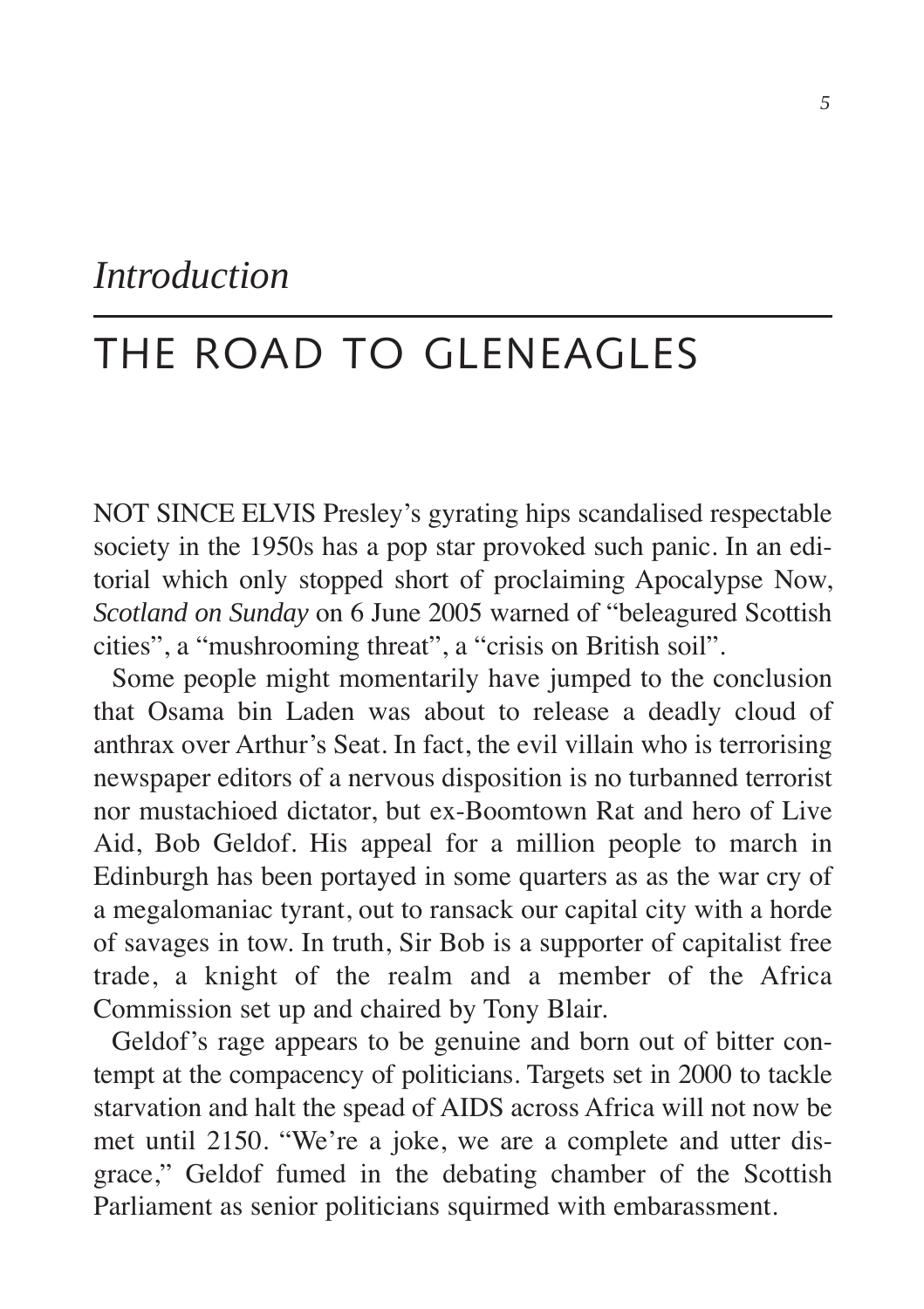Just before Christmas 1984, Geldof fronted the Band Aid single in response to the Ethiopian famine. *Do They Know It's Christmas?* touched the soul of millions of people. The song provided the soundtrack to harrowing and degrading images of emaciated children, and ignited a global bonfire of humanitarian sympathy for the plight of Ethiopia. Exactly 20 years later, at Christmas-time 2004, the song was re-released, lyrics unaltered, as famine swept Ethiopia's next door neighbour, Sudan.

Back in the days of the original Band Aid, there was still widespread political naivety about the causes of famine and poverty. The song, written by Geldof and Midge Ure, conjures up an image of Africa where *"nothing ever grows, no rain nor rivers flow"*.

In fact, rain does fall, and rivers do flow. The Blue Nile flows through Ethiopia. And crops grow all across Africa. In the year of the catastrophic famine, Ethiopia was a net exporter of grain.

Today, 80 per cent of starving children in the Southern Hemisphere live in countries that have food surpluses. Africa is not a poor continent. Its problems are not caused by geography, but by politics and economics. According to a recent survey by the aid organisation, Voluntary Service Overseas, two-thirds of people in Britain believe Africa is dependent on the West.

The startling truth is that, for every pound transferred in aid to Africa, between two and three pounds come back to the West in the form of debt repayments and unfair trade.

The success of Live Aid and its various spin-off charities such as Comic Relief show the generosity of ordinary people and their desperation to offer help and solidarity. But measured against the sheer magnitude of the problem, such symbolic acts of charity are as effective as spitting at a raging forest fire.

A few weeks after this year's Comic Relief Red Nose Day had raised £15 million to tackle poverty, *The Sunday Times* published its annually updated league table of greed, the Rich List 2005.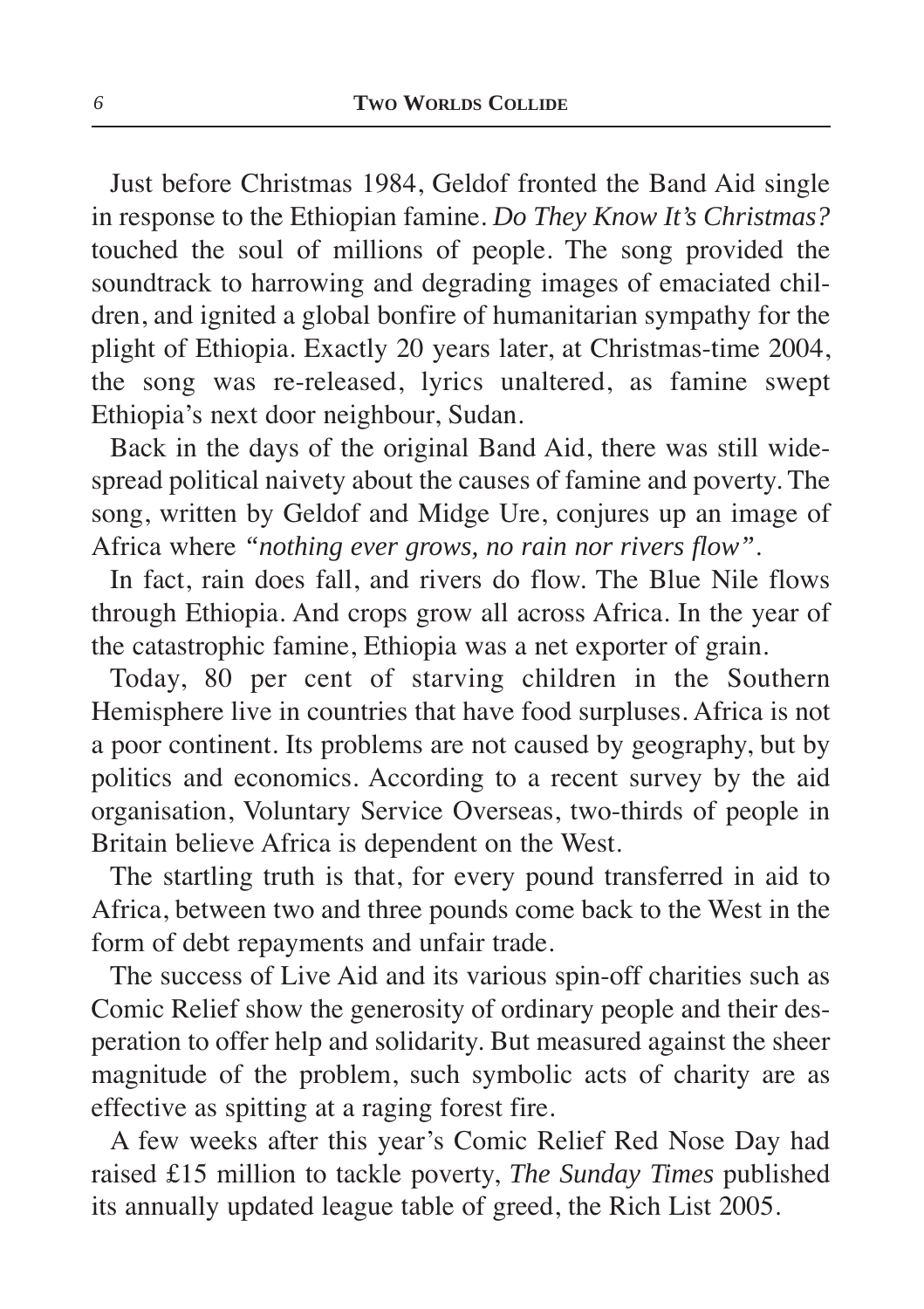A glance at the statistics puts into perspective the pittances raised by such charity extravaganzas as Comic Relief. One thousand people in the UK now have a combined personal wealth of £250 billion. Even more shocking is the fact that this super-rich clique saw their wealth grow by £48 billion during the previous year - or the equivalent of a Red Nose Day every two and a half hours.

On a global scale, the amount of wealth swilling around the planet is truly awesome. On 11 February this year, a snapshot of the assets of the world's 691 billionaires by *Forbes* magazine revealed that their combined wealth was worth  $£1.2$  trillion - enough to pay Africa's total debt burden 85 times over.

Then there is the global spending spree on death and destruction. In October 2001, I travelled to the North West Frontier Province to report on the political and social repercussions of the bombing of Afghanistan.

Over the previous 20 years, millions of refugees had flooded over the porous border separating Afghanistan from Pakistan, their homes and villages destroyed first by Soviet tanks and bombs, then by mujahedin warlords, then by American and British bombers. They lived - and still live - in indescribable squalor, in vast refugee camps and disease-ridden shanty towns.

I visited one of these camps, about an hour's drive from the frontier city of Peshawar. With a population of 50,000 upwards, it was as big as Falkirk or Kilmarnock. But in contrast to Falkirk or Kilmarnock, in this township there were no streets, no houses, no shops, no electricity, no running water; just miles of cheap plastic and canvass to provide shelter, amidst overflowing open sewers.

The hospital consisted of a single large tent, a bundle of blankets and some out-of-date medicines. Malaria, TB and other deadly diseases were rampant. Crying mothers cradled fever-ridden children in their arms. Almost every day, some of these children would die, their families unable to afford the five rupees - less than 5p - fee for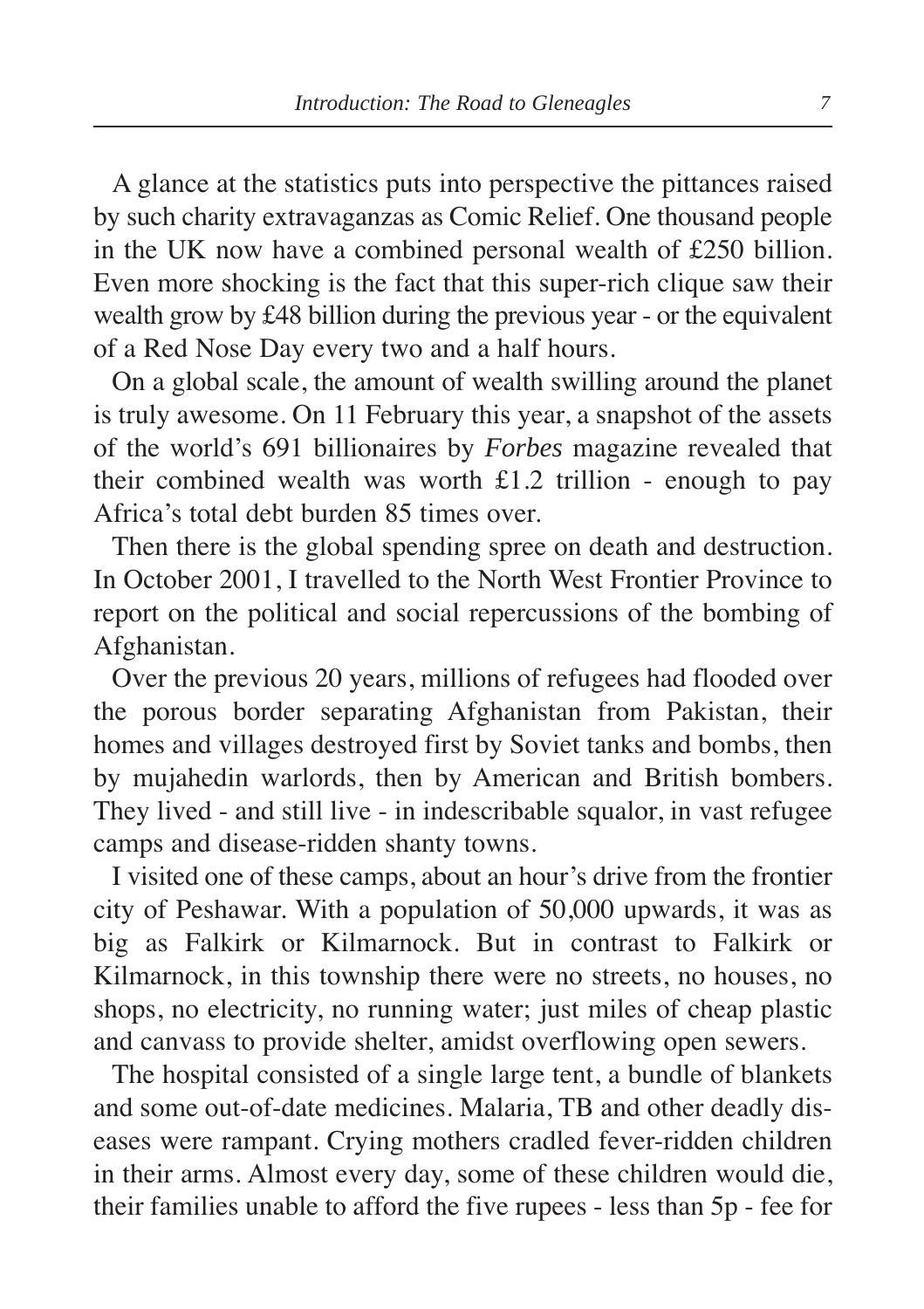a hospital appointment. Meanwhile, an hour's drive away in the Hindu Kush mountains visible on the western horizon, the B52s were roaring overhead, carpet bombing villages in the most murderous, destructive and expensive wild goose chase in history.

Each of these B52 bombers had cost more than the annual GDP of Afghanistan. Every cluster bomb raining down on the mountain villages had cost a minimum of £7500. Some of the most expensive Tomahawk cruise missiles had cost half a million pounds a throw. And here, almost within earshot of the bombs, children were dying for the sake of a few pennies or pounds.

In that opening chapter of the 'war on terror', the most powerful military machine the world has ever seen managed to defeat a country which had two aeroplanes, a handful of paved roads, no telephone system and an average life expectancy of 40 years.

In the course of overthrowing the Taliban, US bombers slaughtered more Afghan civilians than were killed in the Twin Towers. But what they failed to do was "bring back bin Laden on a platter" as the US Vice President had pledged. Nor did they destroy his al Qaeda organisation, which is now active in 95 countries and stronger than ever before.

With the absolute wisdom of hindsight, defence analysts admit that the bombing of Afghanistan and the overthrow of the Taliban now looks like "a complete strategic failure". Aid agencies warn that at current rates of reconstruction, it will take 90 years at least to rebuild the country. As we now know, Afghanistan was just the warm up. We also know that 11 September 2001 was only an excuse.

Back in 1938, Orson Welles unintentionally sparked off waves of panic across the USA when he broadcast *The War of the Worlds*, a spoof news report based on the HG Wells novel which describes a Martian invasion of America. But this was like a harmless April Fool gag compared with the grand hoax that led 65 years later to the extermination of over 100,000 civilians in Iraq.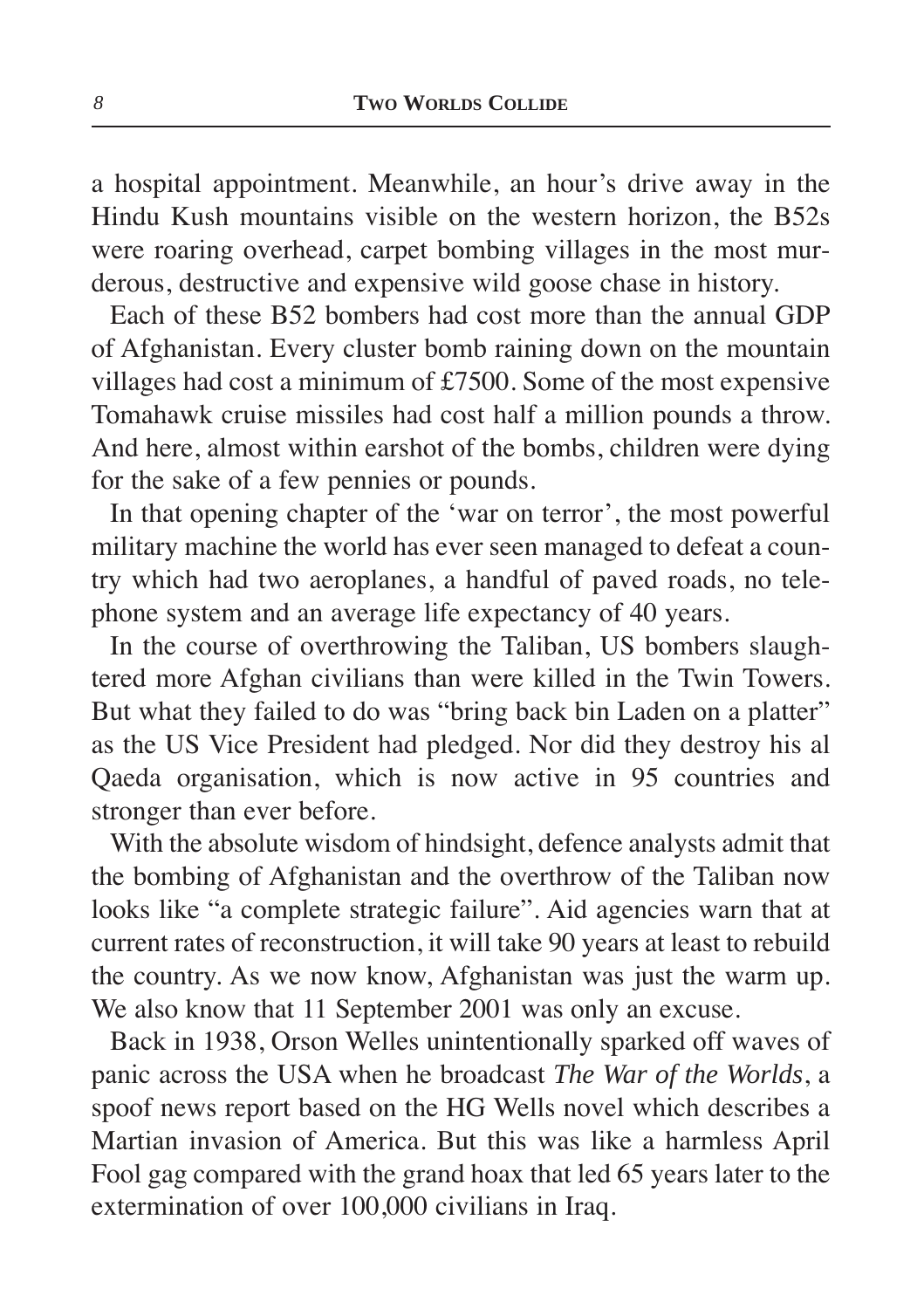Everyone now knows that there was as much likelihood of a Dalek invasion of the Earth as there was of Saddam Hussein unleashing weapons of mass destruction against Washington and London. The other excuse for the war on Iraq was even more mind-bogglingly far-fetched.

The secular tyrant, Saddam Hussein had always been a sworn enemy of the religious fundamentalist, Osama bin Laden. Invading Iraq to crush al Qaeda made as much sense as bombing the Vatican to sort out the Real IRA. We know now that the war on Iraq was planned long before 11 September 2001.

Back in 2000, the Project for a New American Century published a chillingly prophetic secret document called Rebuilding America's Defences. The document noted that the end of the Cold War opened up a "strategic moment" of opportunity for the US to stamp its power and influence on every corner of the globe.

It suggested that that America needed "some catastrophic and catalysing event - like a new Pearl Harbour". Proposing a new US military takeover of the Gulf, the document suggested that "the unresolved conflict in Iraq provides the immediate justification". Sadly for the people of Afghanistan and Iraq, these ravings were not just the harmless fantasies of a bunch of crank academics and retired generals. They were a blueprint for the future, drawn up by some of the most powerful people on the planet.

Membership of the Project for New American Century includes US Vice-President Dick Cheney; the Defence Secretary, Donald Rumsfeld; former Deputy Defence Secretary and now head of the World Bank, Paul Wolfowitz; George Bush's brother, Jeb; plus a host of other influential figures at the heart of the US government.

These are the Attila the Huns and the Genghis Khans of the 21st century. They represent the political wing of transnational capitalism. Their ultimate goal is the total domination of the world and its resources. But this is not the 19th century, when the British ruling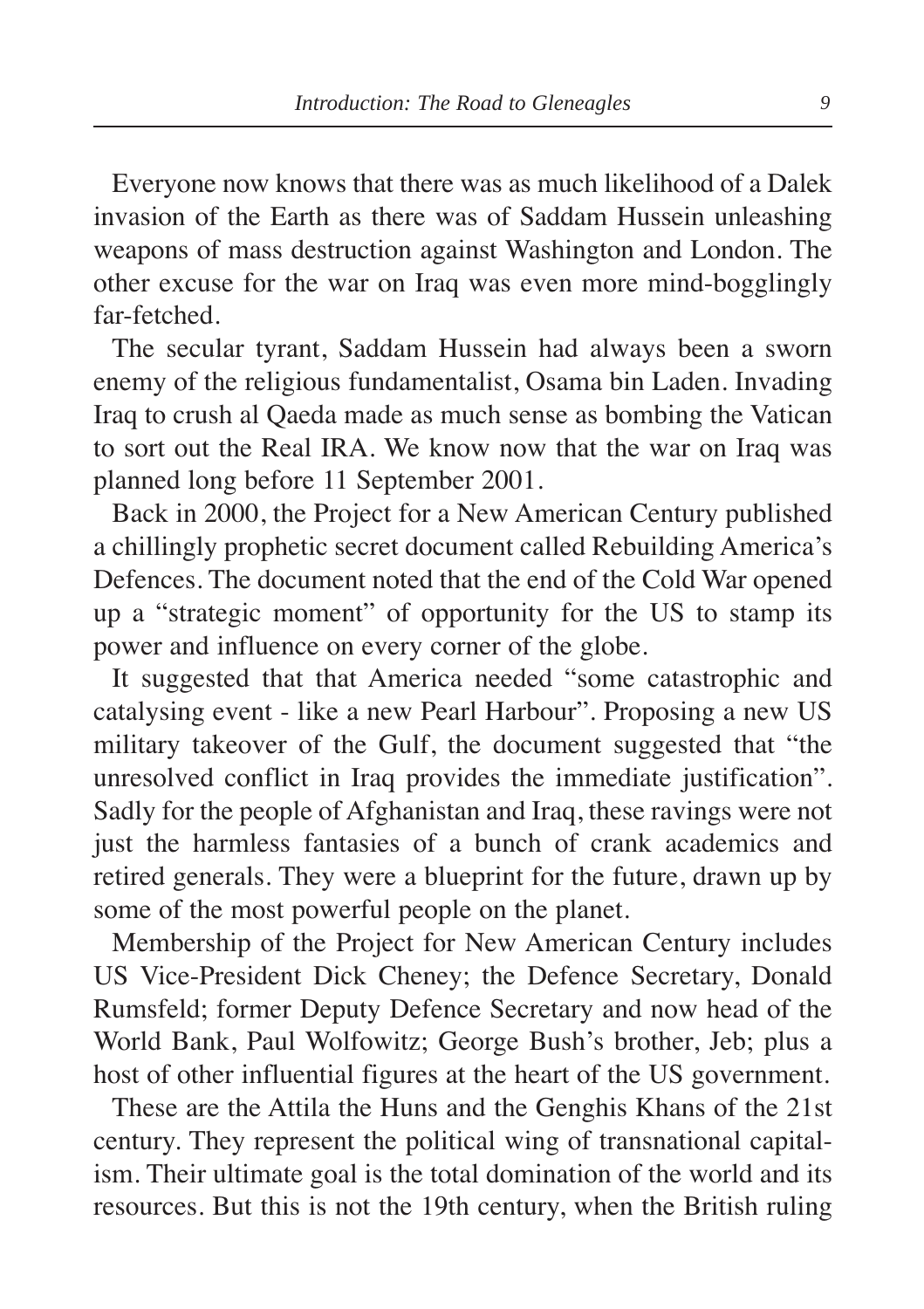classes could wade unchallenged through oceans of blood to carve out an empire that spanned five continents.

There are times when the whip of conservative reaction terrifies people into submission. But there are other times when it rouses people to revolt. The barbarous and bloody wars in Afghanistan and Iraq have failed to silence dissent.

These acts of mass murder have instead exposed the unconstrained greed and depravity of the rich and powerful, and further inflamed world opinion against corporate capitalism.

At this year's G8 summit in Gleneagles, while political leaders are wrangling over what minuscule proportion of their wealth they will spend on aid, another 90,000 children will have starved to death.

Those marching through the heart of urban Edinburgh and the back lanes of rural Perthshire to Make Poverty History will come from all walks of life and will represent a vast spectrum of political opinion.

Churches and charities, trade unionists and eco-warriors, socialists and conservationists, farmers and animal rights activists, feminists and fishermen, human rights campaigners and small shopkeepers, nuclear disarmers and asylum seekers - all united in their abhorrence of inequality, their hatred of militarism and their anxiety for the future of the planet.

A few will be there for their own cynical reasons. Whenever a bandwagon starts to roll, you can guarantee there will be a queue of politicians, celebrities and businessmen waiting to clamber on board. Rich businessmen whose personal wealth could feed Africa for a generation will no doubt donate handsomely to Third World charities - after first making sure that the TV cameras are rolling as they write their cheques.

Some of the celebrities who will play the Live 8 gig in Hyde Park have a less than dazzling track record of fighting for progressive causes. Four of the British megastars booked to appear are worth £1.2 billion - three times the total annual spending budget for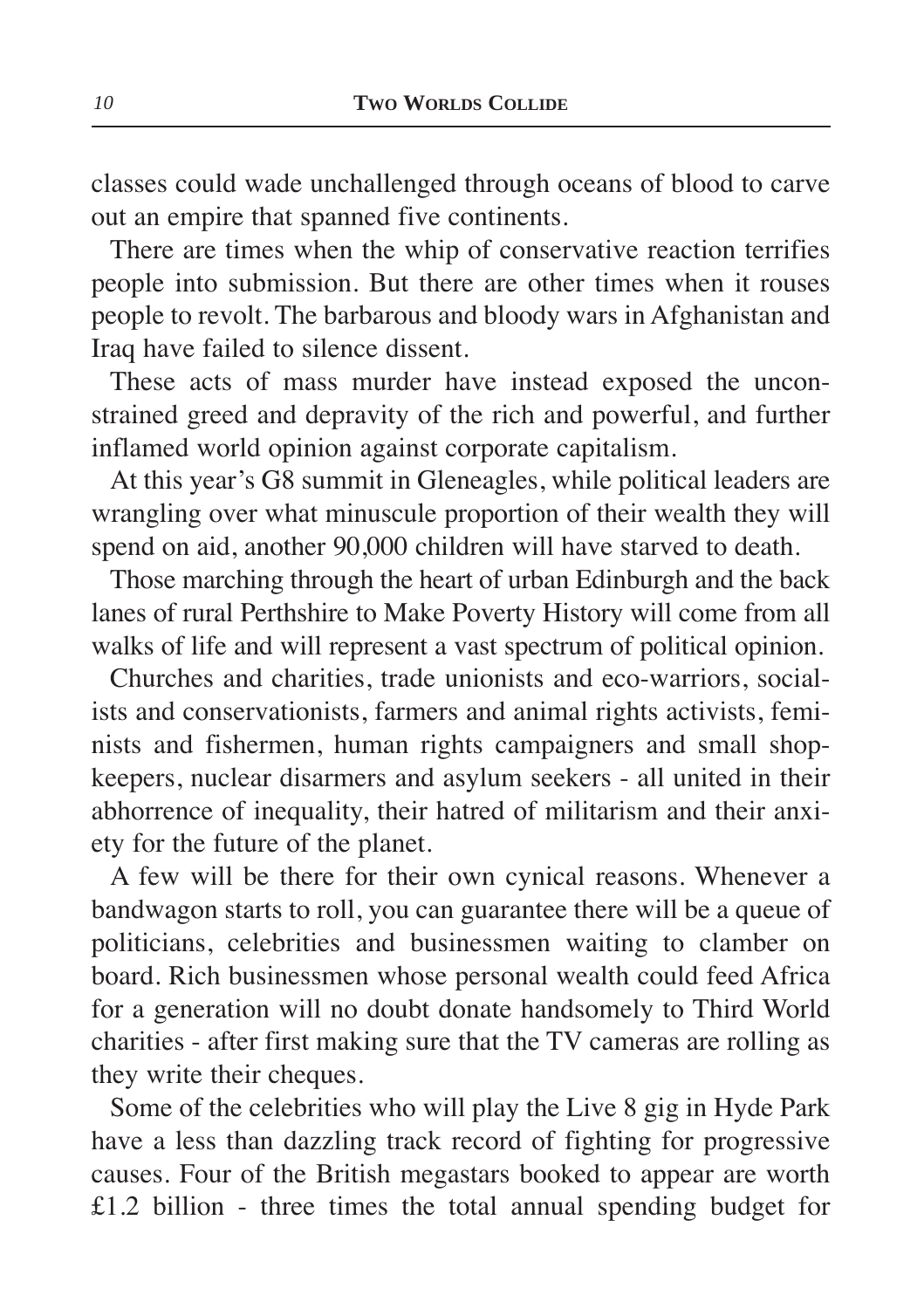Afghanistan, with a population of 30 million. When another of the top acts, Mariah Carey, visited Shanghai last year, she was accompanied by 60 pieces of personal luggage and 350 pairs of shoes.

The involvement of pop megastars will help to heighten the mood for action on world poverty. But it is ordinary people fighting to take control of their own lives - from the sweatshop factories of China to the cotton fields of Africa, from the jungles of Mexico to the housing schemes of Scotland - who will change the world.

Before we can change the world, we have to change our own communities, our own cities, our own countries. For the Scottish Socialist Party, that means fighting for self-determination; for a genuine democratic republic; for a socialist Scotland that will resist and defy the forces of globalisation and corporate capitalism and build links with all those fighting injustice across the planet.

From its foundation in 1998, the SSP has campaigned unceasingly against poverty and inequality, in Scotland and across the world.

The SSP is a broad and diverse party encompassing all shades and hues of anti-capitalism in Scotland. You may not agree with us on every detail. But if you share our basic principles we'd ask you to join us in the fight for a socialist Scotland and a socialist world.

In the embattled early 21st century, there is no hiding place from politics and struggle. Back in the 1930s, the American socialist writer James Cannon issued a challenge to those who preferred to steer clear of politics. "If you want a quiet peaceful life", he said, "you chose the wrong time to be born".

Seventy years later, we live in a world that is more dark and dangerous, more unstable, more viciously divided than ever before.

As this pamphlet tries to explain, it doesn't have to be this way. We can make poverty history. We can make war history. We can make nuclear weapons history. We can make racism history. We can make exploitation history.

It won't be swift and it won't be easy. But it can be done.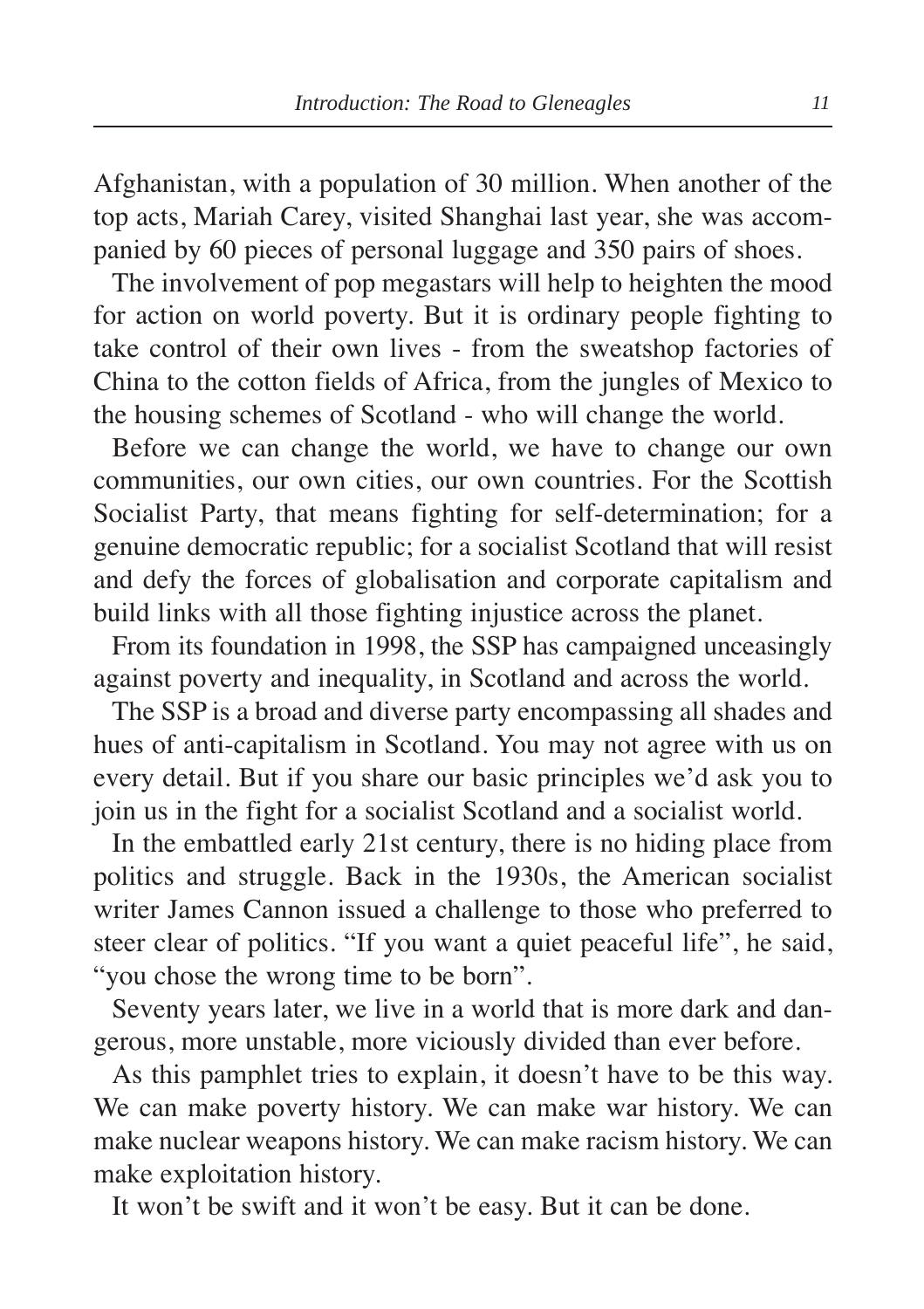#### *Chapter One*

### THE HIGH PRIESTS OF CAPITALISM

WHEN IT WAS built in 1924 by the old Caledonian Railway Company, the Gleneagles Hotel was described as "the eighth wonder of the world". Like the modern Royal Family, the 1920s aristocracy regarded Scotland as a tartan wonderland, a romantic playground of mountain splendour teeming with deer and pheasant.

The new hotel was hailed as one of the most luxurious in the world. Its elegant lawns extended over 830 acres - an area three times larger than Glasgow's Gorbals, where 50,000 people were packed together in crumbling, vermin-infested tenements.

In the backstreet slums of pre-war Glasgow, Dundee, Edinburgh and Aberdeen, the plush new hotel set among the rolling hills of Perthshire represented an alien world of privilege and opulence. Nowadays, a room in the hotel's Royal Lochnagar suite costs £1600 a night - the equivalent of almost three months salary for a full time worker earning the national minimum wage.

The hotel is owned by Diageo, the 11th largest company in the UK. The company controls a vast range of alcohol brands including Smirnoff, Guinness, Bailey's, Harp, Red Stripe, Bell's, Johnny Walker, J&B, Bushmills, Talisker, Morgan's, Gordon's, Pimm and Kilkenny. George Bush may be a reformed alcoholic and a bible thumping Christian to boot, but he will certainly approve of Diageo's commitment to free enterprise and global capitalism.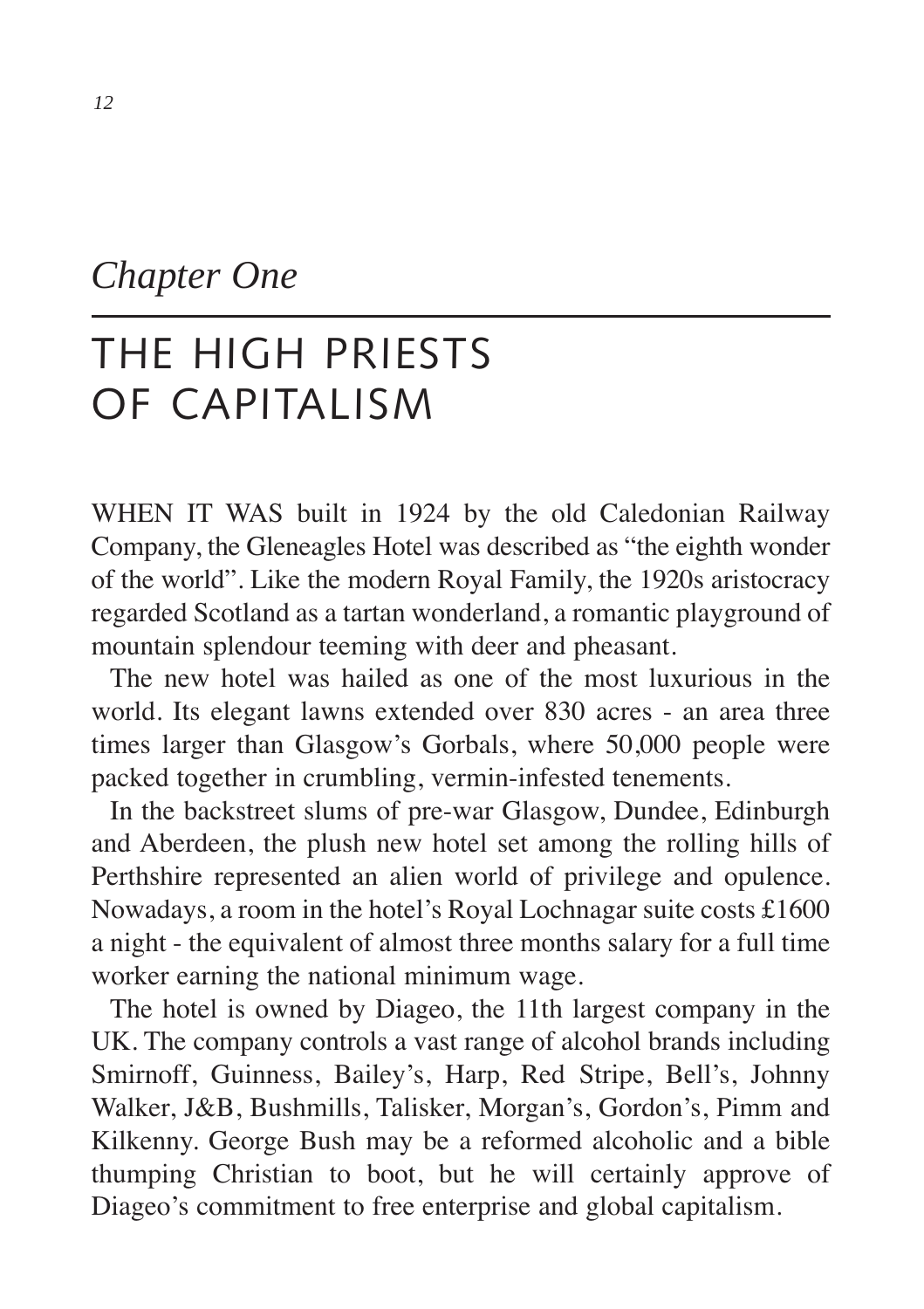Last year, the corporation made a profit of £1.87 billion from selling booze in 180 countries across five continents. It is interesting, and perhaps no coincidence, given the agenda of this year's summit, that Diageo is one of the biggest multinational corporations operating in Africa.

As an 80 year old symbol of the power of wealth, it is fitting that Gleneagles should host the 2005 G8 summit. But the magnificence of the hotel was not the only reason for the choice of venue. Up until a decade ago, the gatherings of the world's superpowers generally took place in the heart of the great cities of the world, arousing little outside interest beyond a sprinkling of financial journalists from the heavyweight press.

In 1991, for example, the G7 summit was held in the centre of London. Not a stone was hurled in anger, not a slogan chanted in outrage, not a placard waved in protest. The summit could have been discussing the plot of the latest Hollywood blockbuster for all the rest of the world cared.

But that began to change in the 1990s. The first serious stirrings against the global capitalist machine began in the jungles of Mexico on New Year's Day, 1994, the day that the North American Free Trade Agreement, NAFTA, came into effect. On that day, the Zapatistas - a band of rebel guerrillas unknown to the outside world - captured four cities and countless villages in the mountainous Chiapas region. Their manifesto combined defence of the political and economic rights of the indigenous peoples of Mexico with a far-reaching critique of global capitalism in its entirety.

By the end of the 1990s, dissent against the power of global capital had spread across continents, even extending into the belly of the beast itself, the United States of America, with mass demonstrations in Seattle and Washington. There later followed a wave of protest across Europe, from Genoa to Gothenburg, from Prague to Barcelona. Along the way, the movement against global capitalism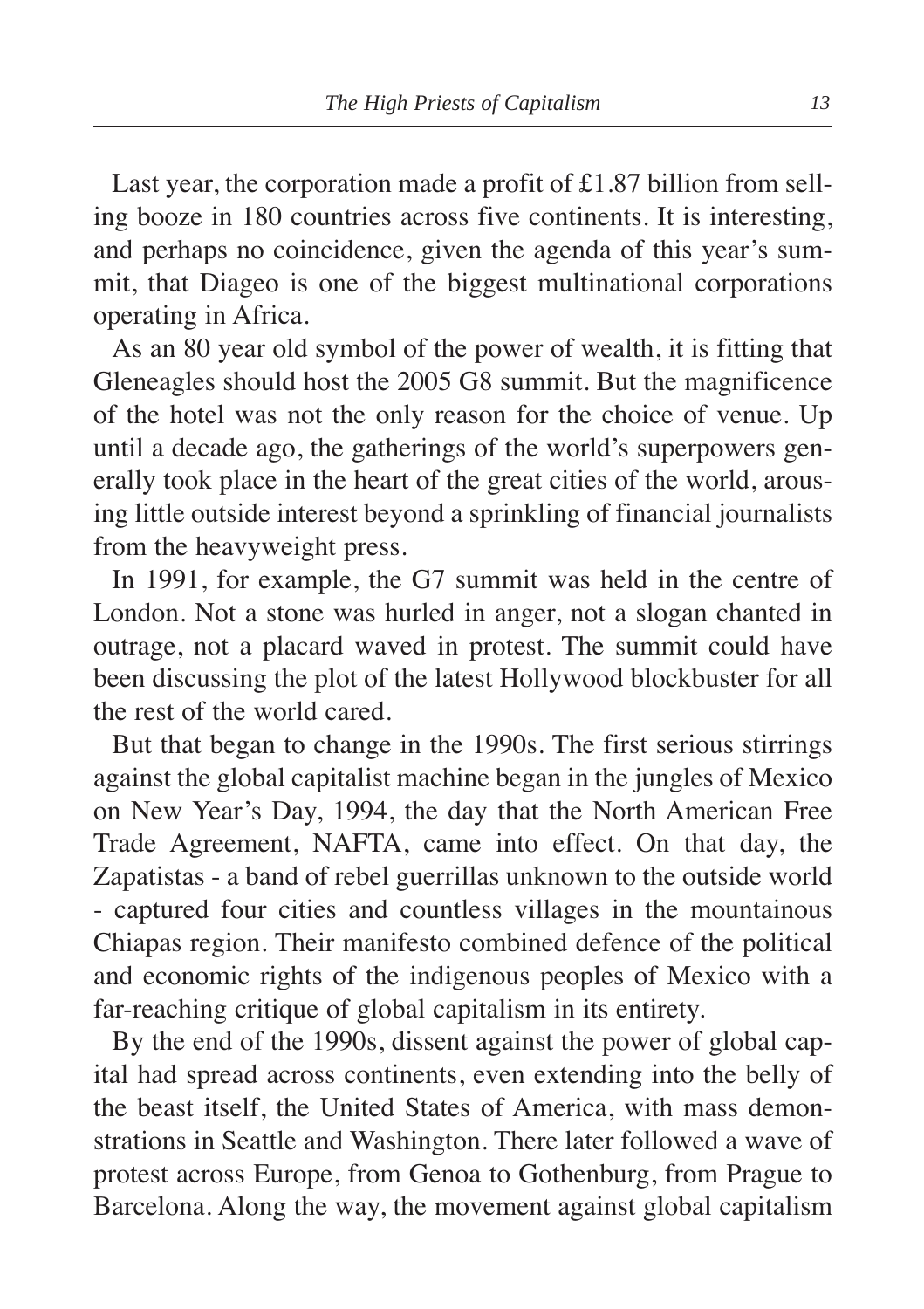began to fuse with the peaceful mass uprisings across the globe in opposition to the barbarous brutality of American and British military power against the Muslim world.

Today, the world's ruling elite, like the French aristocracy of the 1780s, is under siege. There is not a strip of land anywhere on the planet where they could now meet undisturbed by protest. Gleneagles is not the most remote part of Scotland, by a long way. But neither is it Glasgow or Edinburgh. Its secluded rural location was chosen because it's easy to shut off from the outside world.

"*They live behind steel and bullet-proof glass, machine guns and spie*s," wrote Jack Warshaw in *No Time For Love*, the 1970s protest song. He could have been describing the leaders of the G8 today.

In the biggest security clampdown Scotland has ever seen, around 12,000 police officers will protect eight men, at a cost of around £100 million. There will be total ban on all plane, train and vehicle movement around a vast area of Ayrshire as the G8 leaders arrive at Prestwick Airport.

When George W Bush touches down at Prestwick Airport, he'll be accompanied by a fleet of Galaxy C-5 planes, carrying armoured limousines and the helicopters that will take Bush and his entourage to Gleneagles. There have also been reports that 2000 US marines will be stationed in Scotland for the duration of the summit to protect the Texan mass murderer.

When he visited Edinburgh before the Gleneagles Summit, Bob Geldof had this message for the G8 leaders:

"If you have the attitude of doing nothing, then don't come. But if you come with the intent to stop this open wound, you will be embraced and remembered throughout this century."

No doubt, there will be sanctimonious speeches at Gleneagles expressing sorrow at the tragedy of starvation in Africa. All G8 Summits are gigantic PR exercises, allowing political leaders to parade their humanity before the world's media.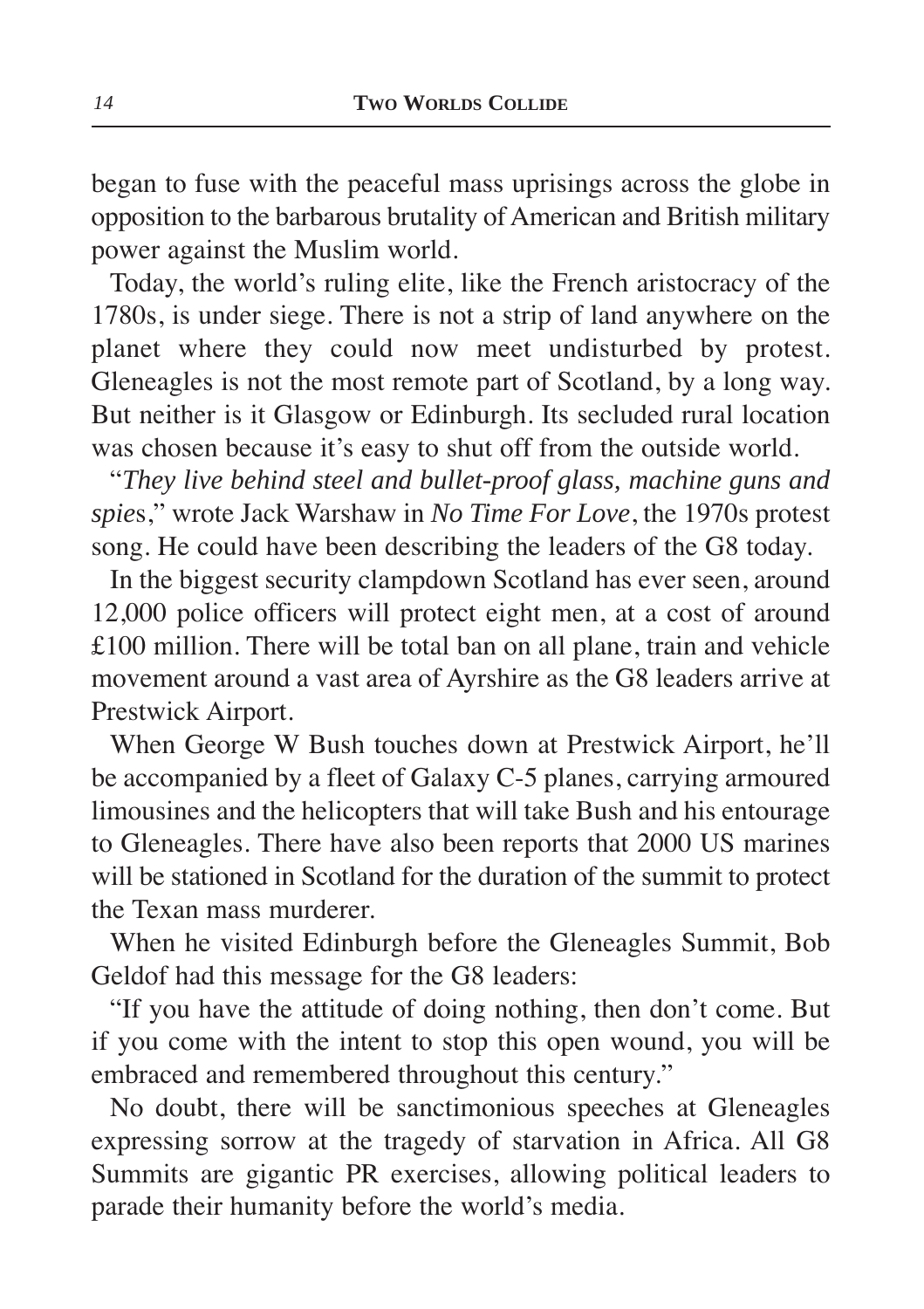In 1995, the forerunner of the G8, the G7 (before Russia was invited into the club) met in Halifax, Nova Scotia. The declaration agreed at the summit stated: "An overriding priority is to improve the plight of the world's poor". It further pronounced: "We place top priority on action to safeguard the environment."

A decade later, we know the "plight of the world's poor" is more desperate than ever before, with a billion people living a handful of rice away from starvation. We also know that, since that Halifax summit, the G8 countries have acted to "safeguard the environment" by spewing into the atmosphere five times more carbon dioxide per head than the rest of the world.

Most of the faces at the top table have changed over the past decade. Instead of Bill Clinton and John Major, we have George Bush and Tony Blair. But the aim of the game remains the same.

The new G8 leaders may have their disagreements from time to time, most spectacularly over the invasion of Iraq. But all of them accept unquestioningly the philosophy of neo-liberalism.

In the book, *Arguments Against G8*, Bob Crow, the leader of the railworkers' union, the RMT, makes an astute observation about the ideology we are up against, the ideology of the G8.

"Neo-liberalism seems such a nice word. To many people, the word 'liberal' conjures up a picture of reasonable, if slightly otherworldly, people in Hush Puppies bending over backwards to be nice to each other"

As he goes on to explain, there is nothing remotely nice about neo-liberalism. It is an ugly philosophy based on naked class warfare waged by big business against the working class and the poor.

Some of the G8 leaders pretend that neo-liberalism can be given a makeover. Tony Blair, for example, has taken to wearing a Make Poverty History wristband. His New Labour rival, Gordon Brown, is even hailed as the saviour of the world's poor, a kind of Bob Geldof in a dark blue suit.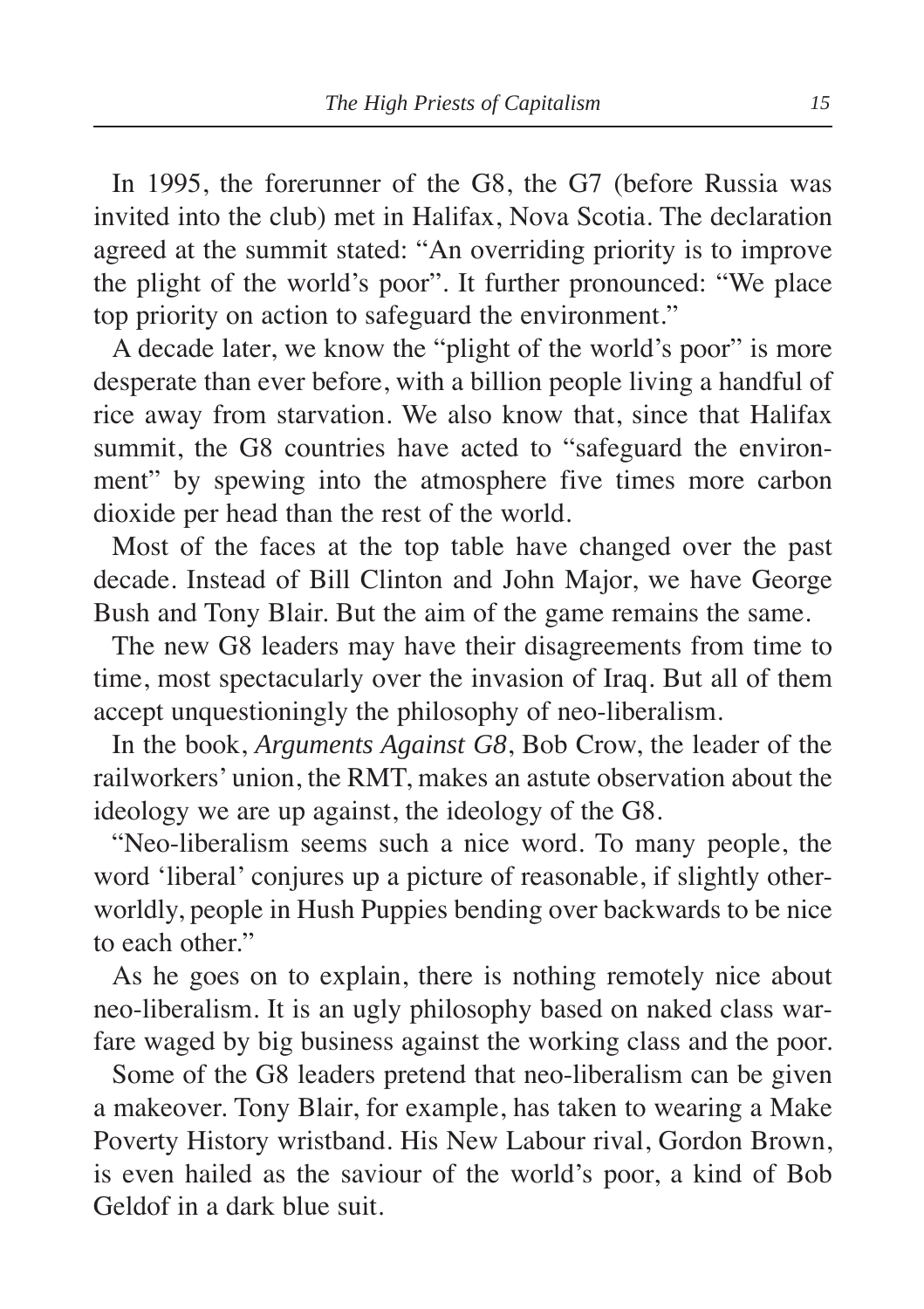In the run up to the G8 summit, the Chancellor, echoed by a posse of sycophantic celebrities and newspapers editors, hailed a new deal on debt as a "historic breakthrough". Under mass pressure from below, finace ministers from the world's richest governments had been persuaded to throw a few more crumbs from the top table.

Most people glancing at the headlines or listening to the news bulletins might have been left with the impression that the the Third World debt mountain was about to be liquidated.

In fact, this was a piece of financial trickery that would have turned the Enron accountants green with envy. Strip away the hype and the spin and it emerges that the package is worth just £800 million a year over the next three years - in contrast to the £14 billion a year aid flow that the Africa Commission has asked for.

It is barely 3 per cent of the £25 billion a year that the charities and churches insist is needed to make poverty history.

Gordon Brown talks of "making globalisation work for all" - for the poor as well as the rich, for the environment as well as for the multinational corporations, for the workforce as well as for the shareholders.

The Chancellor may be the son of a Church of Scotland minister, but if he ever does manage to pull off this feat, it will make the miracle of the loaves and the fishes look like a simple conjuring trick.

For Gordon Brown and Tony Blair, aid is not a gift to be handed out generously, like a birthday present; it is a carrot to be dangled in return for favours, like a bribe.

In Zambia, the finance minister hailed the new debt package as a "fairytale". Unfortunately, the Zambian people won't be living happily ever after. In rerturn for Western aid, Zambia has been forced to privatise its copper mines. This will mean hundreds of thousands thrown out of work in a country where 45 per cent of the workforce is already unemployed, life expectancy is 33 years and there are over 500,000 orphans living on the streets.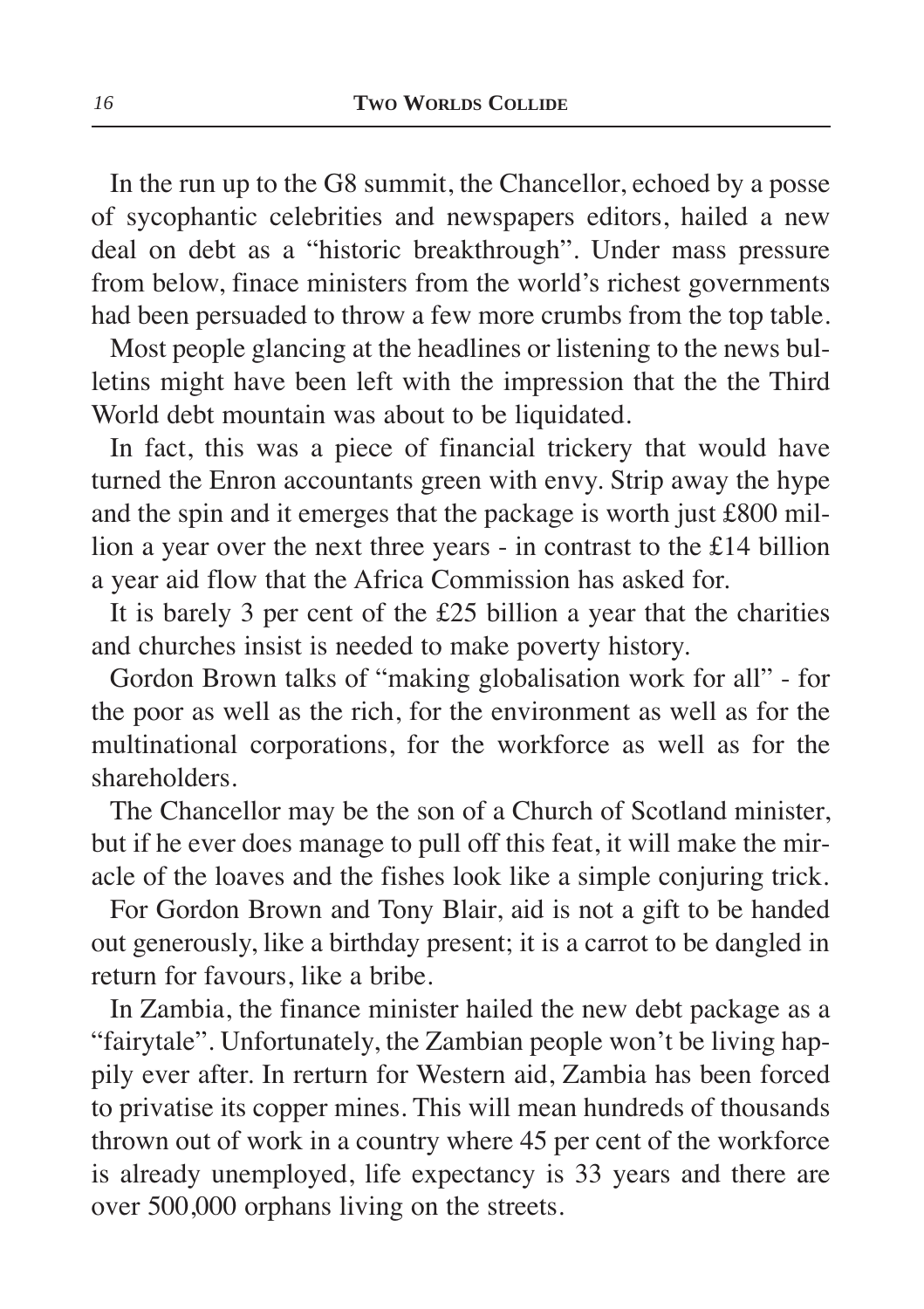On the face of it, the world's poorest countries may not appear to have much to offer in return for aid. In fact, they are awash with lucrative natural assets ripe for plucking by European and American multinationals.

Water, for example. A decade ago, the people of Scotland fought off an attempt by the Tory government to privatise the water supply. No-one has since dared resurrect the proposal.

New Labour might not feel confident about privatising Scottish water - but it has no such qualms in Africa. According to War on Want, the government has given over £100 million of aid money from the taxpayer to consultancies such as the Adam Smith Institute and KPMG to persuade the poorest countries to privatise their assets, including their water supplies, while British corporations hover like vultures on the skyline.

Adam Smith International, for example, an extreme right wing consultancy, was given over £500,000 in aid money to promote water privatisation. The company spent half that cash on producing a pop song and video called *Privatisation* which was played repeatedly for several years on Tanzanian radio:

"*Our old industries are like dry crops and privatisation brings the rain. When the harvest comes, there is plenty for everyone... When people come here with new ideas, God blesses Tanzania. When people invest in our nation's future, God blesses Tanzania*."

In they came, the people with new ideas and investment, in the form of Biwater, the British-based multinational water corporation. Unfortunately, God did not bless Tanzania.

Water privatisation proved to be a disaster. After two years, in May 2005, the Tanzanian government cancelled the contract after the UK water pirates failed to install the promised new pipelines and the quality of the water deteriorated.

The aid offered by Tony Blair, Gordon Brown and the other G8 leaders is similar to that offered by the boy scout who helps old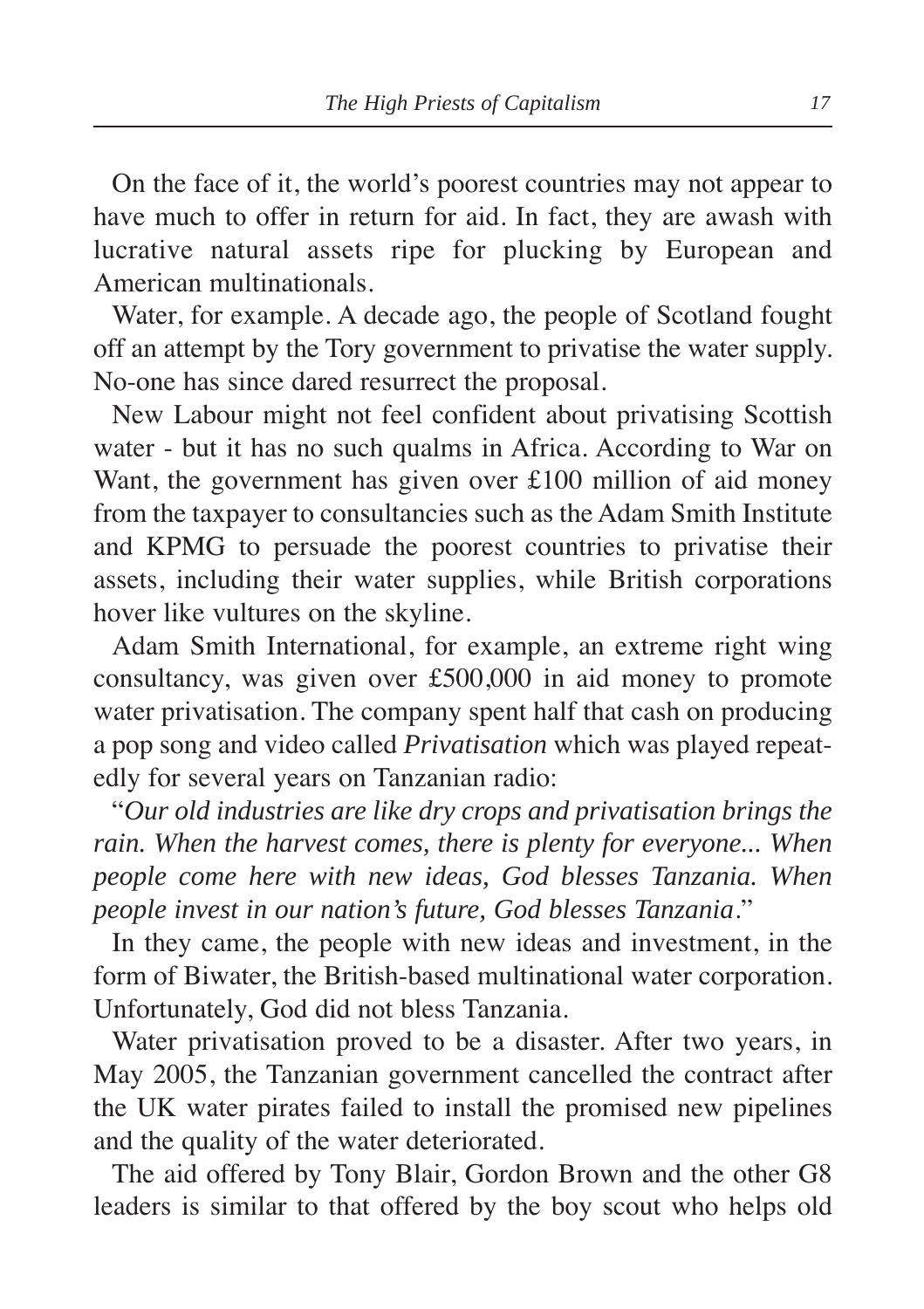women across the road while furtively stealing their purses. The neo-liberal view of the world demands that all obstacles to the growth of wealth should be dismantled. Regulation of big business should be kept to a minimum. Taxation should be held down to allow the rich to amass as much wealth as possible. Trade barriers should be dismantled. Public assets should be sold off to private investors.

Economic growth should be encouraged at all costs, whatever the environmental consequences. And eventually, the rich will spread their blessings to every corner of the globe, lifting the grateful poor out of their misery.

This is the "trickle down theory" of wealth, first expounded by the hated former Tory Prime Minister, Baroness Thatcher. As a scientific theory, it's up there with the belief that smoking makes you healthy. Under Margaret Thatcher's rule, the rich grew richer than ever before. But the number of people living in poverty multiplied three times over. In Britain, and across most of the world, the gap between rich and poor has grown relentlessly wider since the 1970s. Instead of trickling down, wealth has cascaded upwards.

It's not necessary to have a PhD in economics to understand the reasons why. Wealth is created, not by stockbrokers, currency speculators, shareholders, venture capitalists, company directors, or property dealers.

It is created by ordinary people, working in factories, offices, mines, mills, farms, trains, buses, boats, planes, docks, restaurants, shops, oil rigs, hospitals, schools and countless other workplaces.

One reason the rich have grown richer over the past 30 years is that they have perfected the art of exploitation. They can now move their factories like chess pieces across the map of the world, pitting country against country, continent against continent.

It works on the same principle as a reality TV game show, where the contestants humiliate themselves to win the prize, perhaps by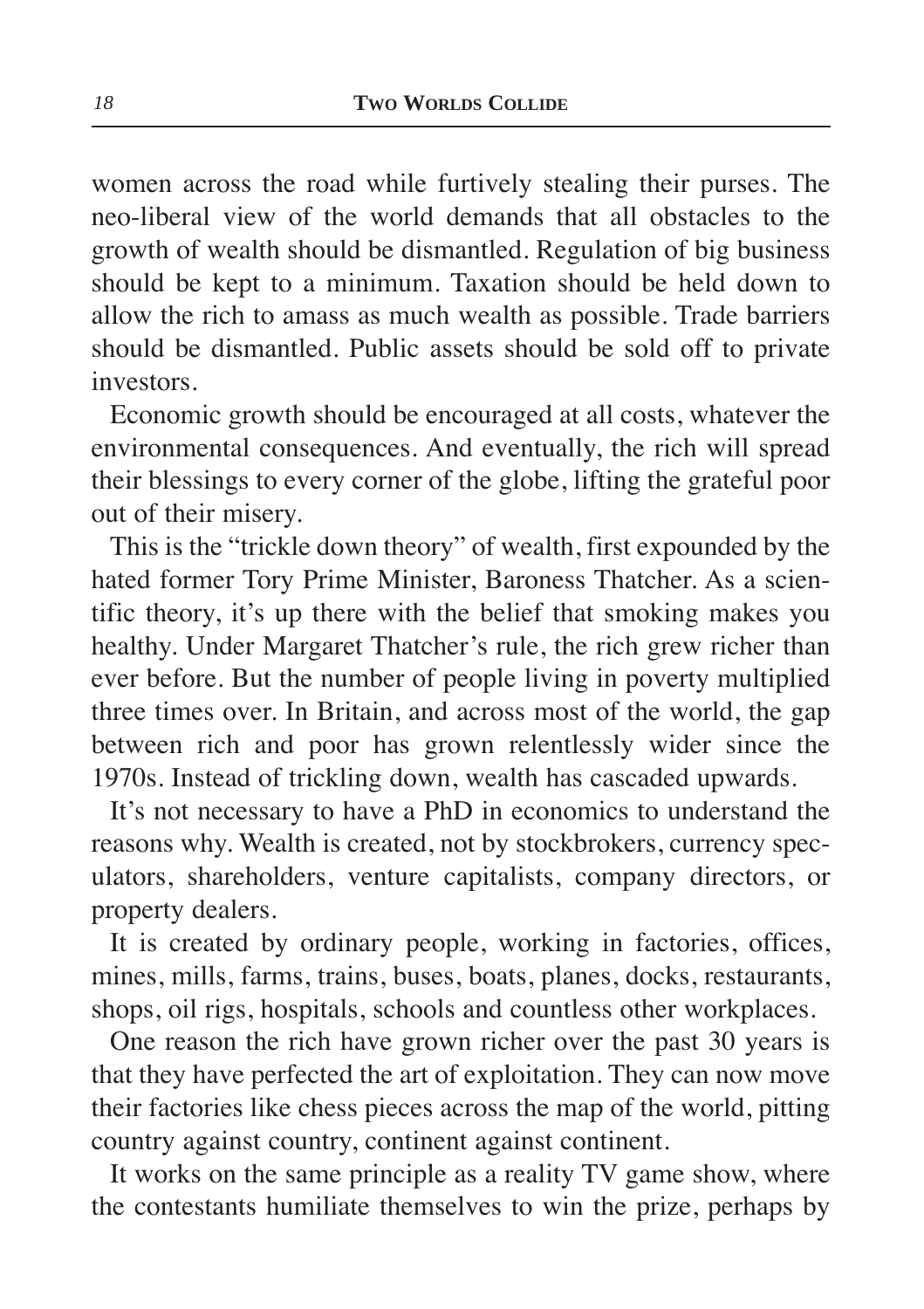eating a live rat or pulling out their own teeth. Except that, in the global marketplace for cheap labour, it's not individuals but national states which degrade themselves by offering the lowest wages, the most draconian anti-union laws, and the most minimal health, safety and environmental standards.

The profits pile up, but the only things that trickle down to the workforce are hunger, illness and exhaustion.

The rich are also growing richer by paying lower taxes than ever before - again, at the expense of the poor whose hospitals, schools, pensions and welfare systems are stripped to the bone. In other words, the rich grow richer by robbing the working class more efficiently than ever before.

Another reason the rich grow richer is by plundering natural resources over which they have no moral right. In a new, updated version of the Klondyke gold rush, the multinational corporations have grabbed every piece of nature they can lay their hands on, from the timber forests of the Amazon to the oil wells of the Caspian Basin, from the fish in the Atlantic Ocean to the rivers and lakes of Africa.

And none of that booty ever trickles down, because trickle-down economics is a myth. It's like justifying a mugging on the grounds that some of the stolen cash might eventually trickle back to the victim.

Demonstrations and protests on the streets won't stop the mass mugging of the poor by the rich. But they do serve a powerful purpose. They shatter the façade of consensus in favour of free market capitalism. They show there is dissent over what kind of world we want to live in. They help change the way people think.

Action on a mammoth scale can even intimidate the godfathers of global capitalism into making some panic-stricken concessions to alleviate the worst suffering of the poorest people.

At least that would be a start. But it would only be a start.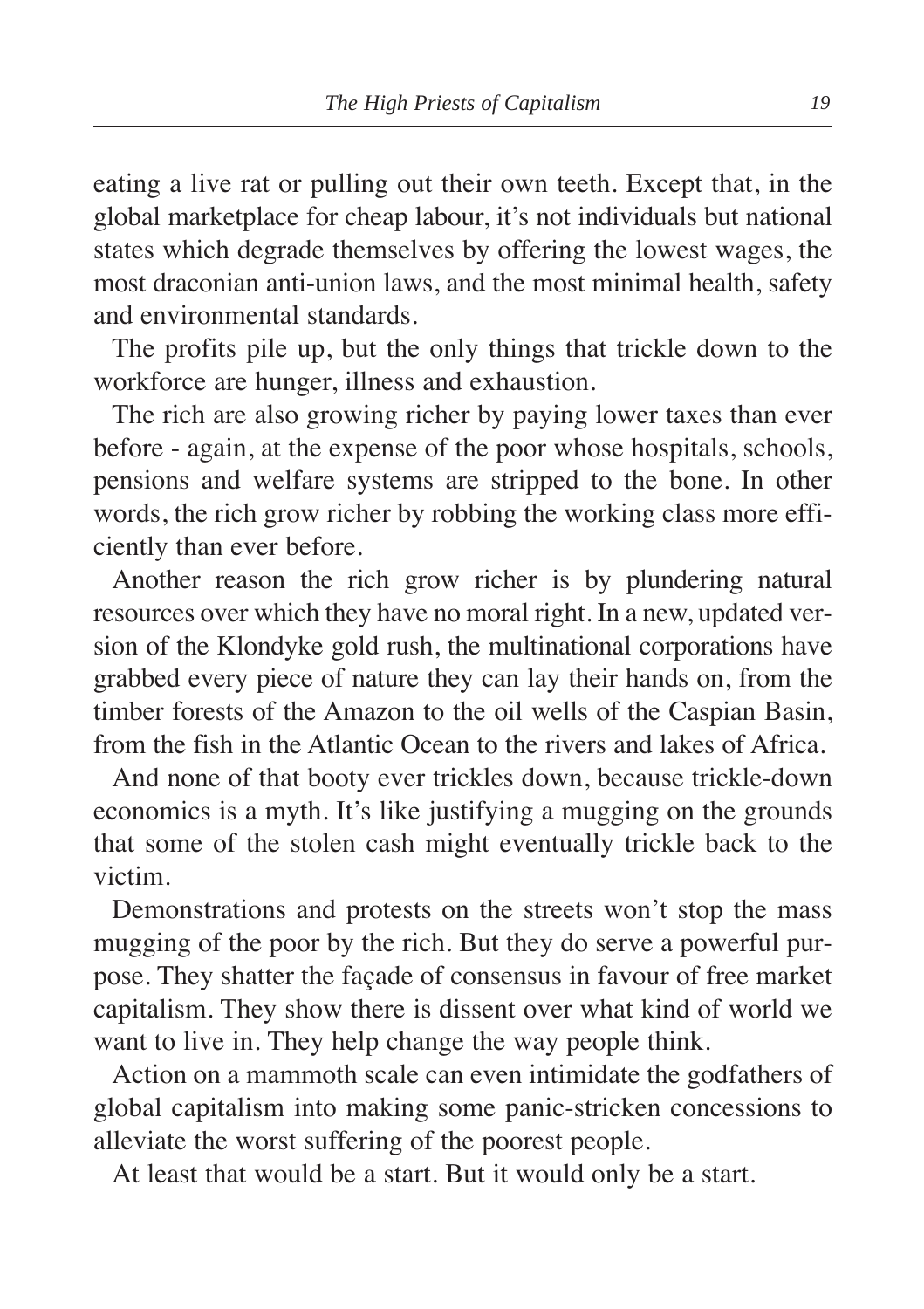#### *Chapter Two*

### FOOTLOOSE AND FREE

THE WORD GLOBALISATION first entered the dictionary in the 1960s. For most of the next 30 years, it remained an obscure piece of jargon, usually found only in the footnotes of obscure economics textbooks. But the process which the word describes has a long history. In a simple form, globalisation has always existed, almost from when the first primates emerged from the jungles of Africa, and began to travel northwards.

The Roman Empire is a classic example of an early form of globalisation, driven by economics, as was the Chinese Empire, which in its heyday stretched from the Mediterranean to the Pacific.

But it was the rise of the British empire in the 17th and 18th centuries which prepared the ground for the later emergence of multinational capitalism. One of the earliest precursors of the modern multinational corporation was the Hudson Bay Trading Company, founded in 1669. It's headquarters were in London, but it controlled the Canadian fur trade. At its height, the company's commercial empire extended over three million square miles of territory and one third of the earth's surface.

A more sophisticated prototype multinational corporation was the East India Company. Based in London, the company presided over the colonisation of India, founded Hong Kong and Singapore, controlled the production of tea in India and China, took over the tex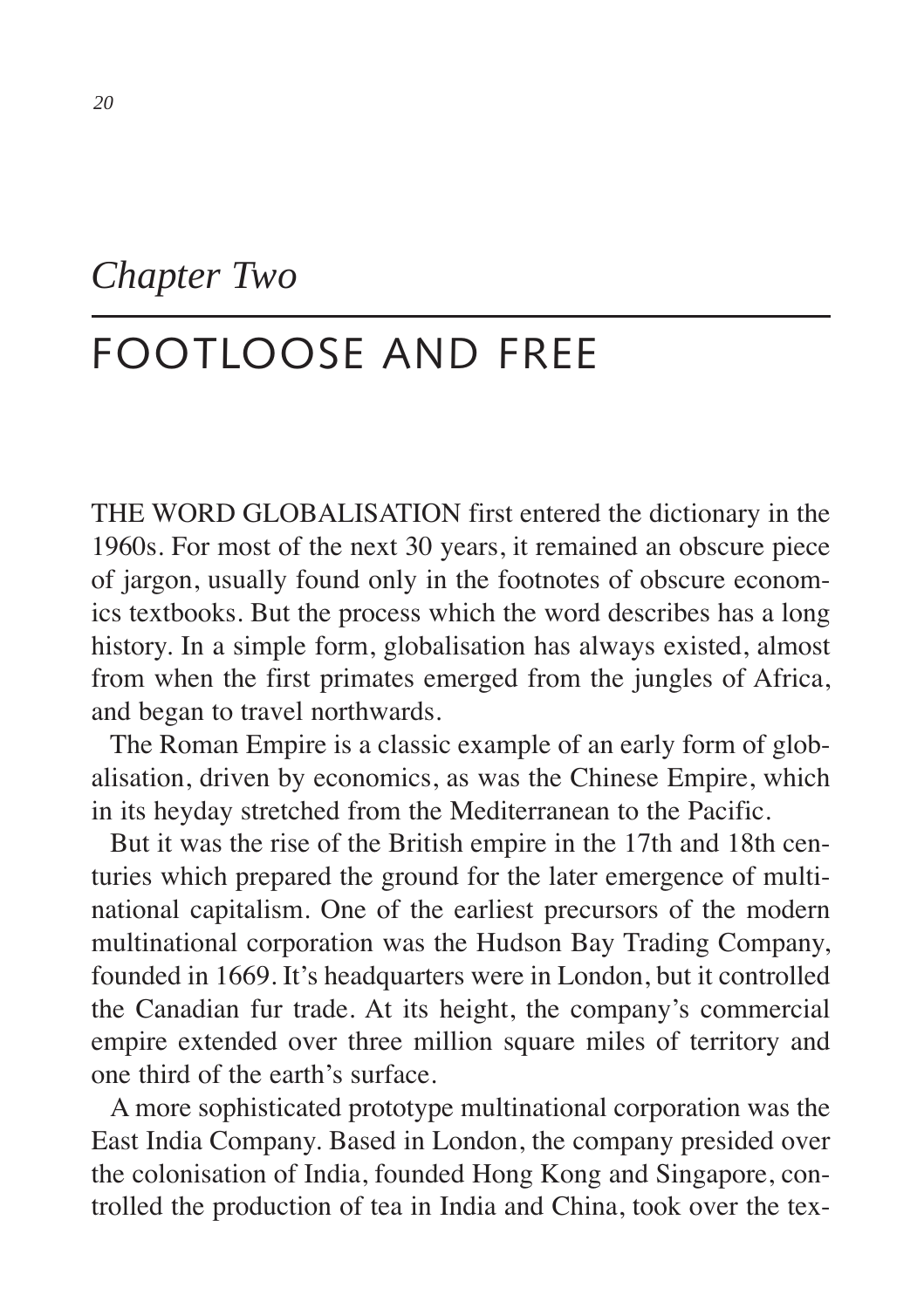tiles industry in Bengal. For a time, the company even employed Captain Kidd to combat piracy on the high seas.

In *The Wealth of Nations*, written in 1776, Adam Smith used the example of the East India Company to demonstrate how monopoly capitalism destroys liberty and social justice.

Using brute power, including the staging of coups and the installation of puppet rulers across the East, the company was able to control supply and demand, buying up goods cheaply and selling them for a handsome profit.

In the 1780s, the East India Company took advantage of a drought in Bengal by buying all available grain and driving prices up to levels beyond the reach of ordinary people. This in turn triggered a terrible famine in which up to 10 million people perished - early victims of the economic machinations of multinational capitalism.

But the modern form of capitalist globalisation only began to take rudimentary shape from the middle of the 19th century, as result of two spectacular technological advances: the invention of the steamship and the laying of telegraph cables down on the sea bed.

This in turn paved the way for a huge upsurge in world trade and a new golden age of imperialism. By the late 19th century, US giants like Coca-Cola, Pepsi, Kodak, General Electric and Goodyear had emerged to dominate their home markets and extend their reach across the globe. In the 1880s, the biggest factory in the world, reputedly, was the Singers Sewing Machine Factory in Clydebank, which employed 5000 workers in a six-storey building sprawling over 48 acres.

As far back as 1848, Karl Marx and Frederick Engels - the founders of the anti-capitalist movement - had already begun to sketch out some of the elements of what became known in the late 20th century as globalisation.

In the introduction to his entertaining and penetrating biography of Karl Marx, the *Guardian* journalist Francis Wheen describes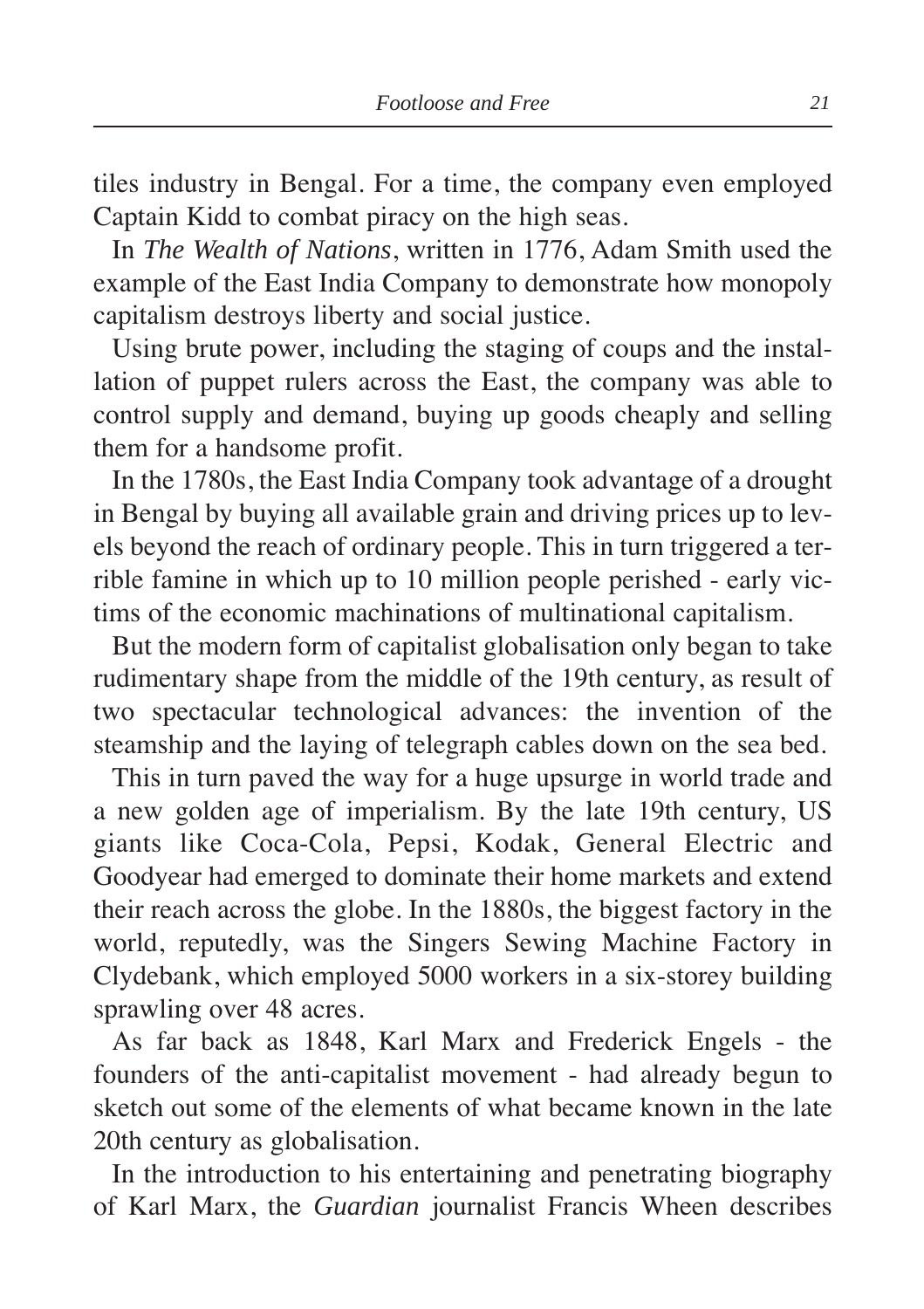how the more he studied Marx, "the more outstandingly topical he seemed to be. Today's pundits and politicians who fancy themselves as modern thinkers like to mention the buzzword 'globalisation' at every opportunity - without realising that Marx was already on the case in 1848.

"The globe-straddling dominance of McDonald's and MTV would not have surprised him in the least. The shift in financial power from the Atlantic to the Pacific was predicted by Marx more than century before Bill Gates was born."

Even George Soros - the famous billionaire currency speculator has hailed Karl Marx and Frederick Engels for their "discovery of globalisation". He said: "They gave a very good analysis of the capitalist system 150 years ago, better in some ways, I may say, than classical economics."

Marx and Engels wrote their pamphlet, *The Communist Manifesto*, in a world without cars, without aeroplanes, without telephones, without radio or TV. In the 1840s, computers, the mobile phone, email, the world wide web, high speed air travel, space exploration, satellite TV - all of this would have been beyond the powers of even the most imaginative writer of science fiction.

Yet in outline form, the two socialist philosophers raised the general idea of a future socialist world. They even went on to found the first ever global anti-capitalist organisation, the First International.

In essence, capitalism remains the same system as ever before, driven by the same motives and governed by the same economic laws. The changes that have taken place over the past 30 years are quantitative changes, changes of degree, rather than qualitative changes.

To draw an analogy from the natural world, capitalism has not evolved from a chimpanzee into a human being. It retains the same essential attributes as it did when Karl Marx wrote Capital, or even when Adam Smith wrote *The Wealth of Nations* a century earlier.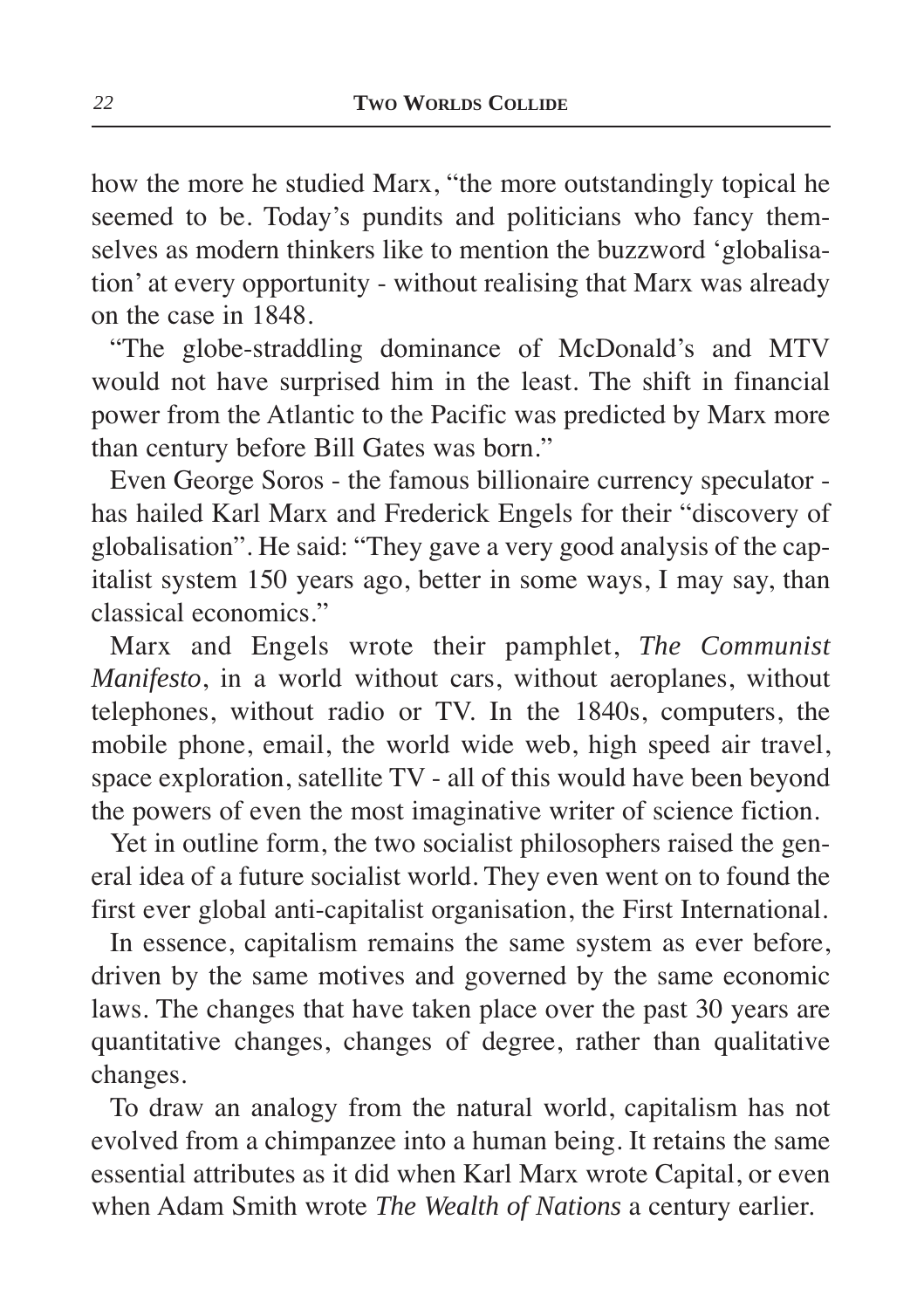But it would be foolhardy to underestimate the sheer scope and scale of the new capitalist globalisation. Just as the steamship and transatlantic telegraph cables opened up a new phase of globalisation in the late 19th century, two late 20th century innovations propelled capitalism across new frontiers: containerisation and information technology.

Before containerisation, which began to take off in the 1970s, each item of cargo had to be manhandled individually, piece by piece. Ships would spend up to 10 days in port to be unloaded and reloaded by regiments of dockers. The move toward containerisation - with standardised rectangular steel, aluminium and fibreglass boxes - changed everything.

Only a fraction of the labour force was required to deal with the cargo coming in and out of ports. The turnaround time for even the largest ships was slashed to around 12 hours. It is a startling fact that the Port of Liverpool, which now employs just handfuls of dockers, handles more goods today than at any time in its history.

Containerisation opened up the possibility of the mass transportation of goods across oceans on a scale that would have been unthinkable just a generation before. It encouraged the building of supercargo ships, which are now up to 30 times larger than even the biggest cargo vessels of the early 1960s.

Then came the digital revolution, which accelerated at breakneck speed in the 1990s, allowing entire libraries of information to be transmitted instantaneously across continents. Not just information, but money could now be shifted across international borders at the speed of light. Financial markets now stretch around the globe and trade round the clock. Distances have shrunk dramatically. Goods are moved faster than ever before, in greater bulk than ever before, at lower cost than ever before.

We now live in a "global village", according to the admirers of capitalist globalisation. It's a cliché - and like many clichés, it's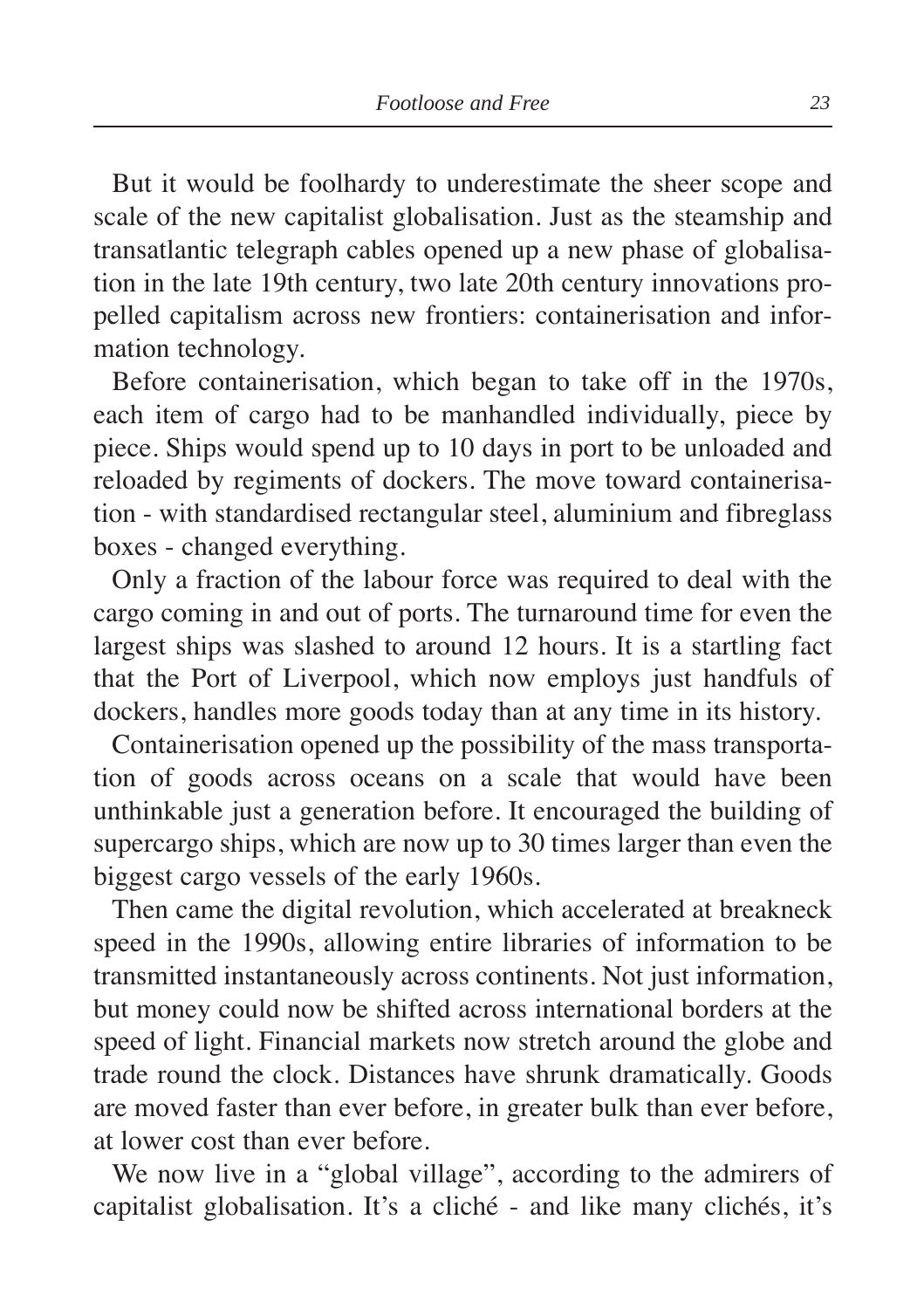way wide of the mark. In a real village, people can generally come and go freely. In the global village, capital can come and go freely. But people can't.

But corporations are footloose and fancy free. They can flit cheerily from one country to another. They can shut down their factories like matchboxes and reopen them on the other side of the world a few weeks later. The rich can threaten to pack their backs and jet off to live abroad if anyone dares to suggest that they should perhaps contribute a little bit more in taxes. But for the billions living in starvation and poverty, it's as easy to flit to another part of the 'global village' as it is to fly to the moon.

Invariably, the countries which could offer a refuge from starvation and persecution keep their gates locked and bolted, with flashing neon signs screaming out: 'Go Home You Scrounger'. By an interesting coincidence, the people in charge of the keys and the guard dogs are the same people who issue orders demanding that all barriers to the mobility of big business be bulldozed. What we have in the 21st century is globalisation for the rich - and incarceration for the poor.

There is another word for globalisation which is rarely used in the media and never used by the politicians in charge of the globalisation project. That word is imperialism.

"Some will rob you with a six gun, some will rob you with pen" wrote Woody Guthrie, the American folk singer of the Depression. Rather than fighting with armies and navies, the political and business elite who rule the world today prefer to conduct their looting of the world with platoons of accountants and economists armed with computers and telephones.

That's providing they can secure the compliance, either active or passive, of local rulers. But when the stakes are high - and there is no more valuable commodity in the world of the 21st century than oil - they are not averse to reverting to the old ways.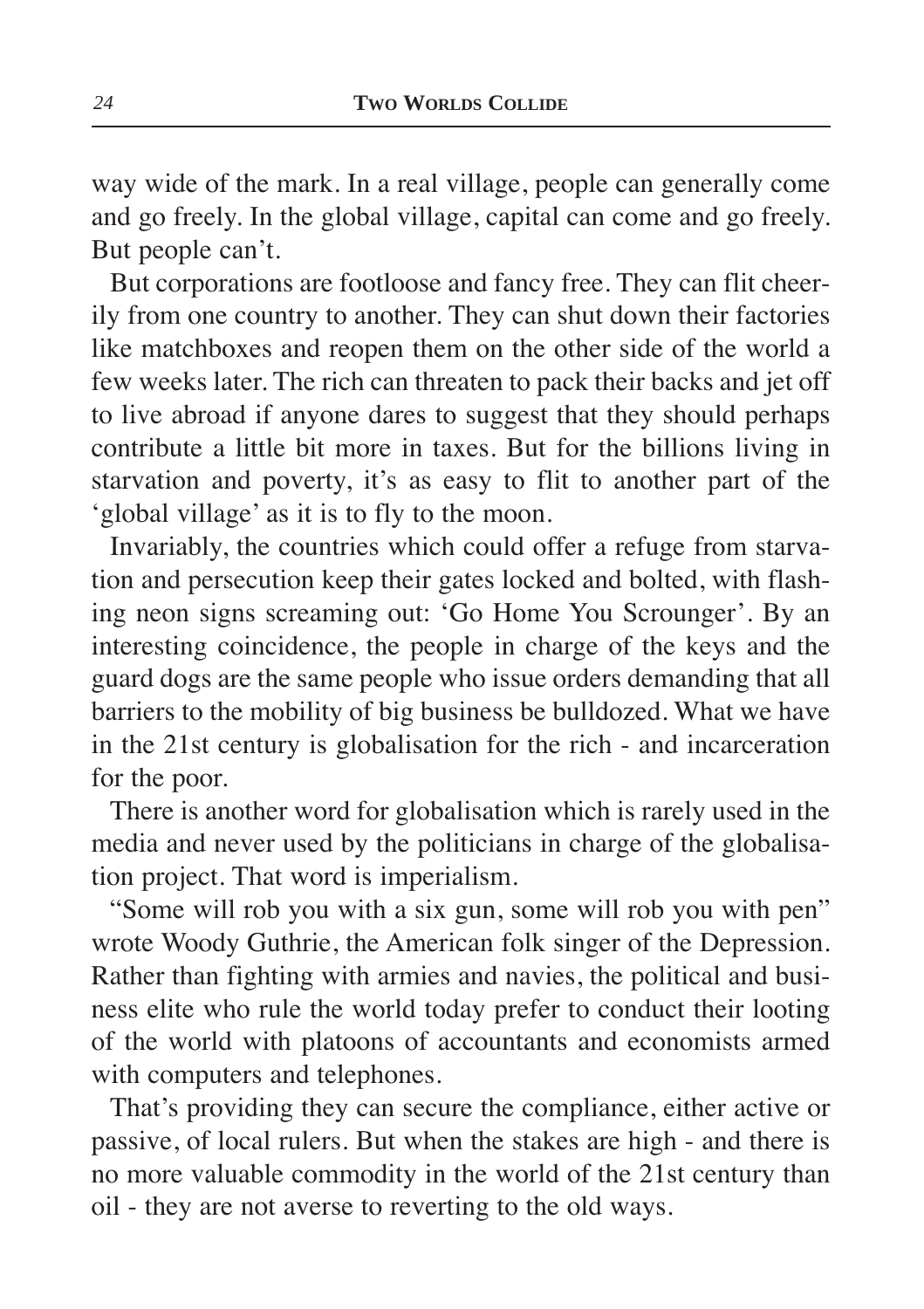In 1942, George Orwell wrote an essay analysing the poetry and politics of the celebrated bard of the British Empire, Rudyard Kipling. Orwell observed how Kipling could never quite understand that "an empire is primarily a money making concern."

In words that could equally apply today to some left-leaning apologists for the wars on Iraq and Afghanistan, Orwell wrote of Kipling: "He believed imperialism was a sort of forced evangelising. You turn a Gatling gun a mob of unarmed natives and then you establish the rule of law which includes roads, railways and a courthouse."

Imperialism in the 21st century may have renamed itself. But the globalisers of the 21st century are driven by exactly the same motives as their imperial ancestors: plunder, profit and power.

Confronted by the juggernaut of global capitalism many people naturally feel despondent. These corporations are so monstrously powerful that they cannot be beaten. What's the point of trying to redistribute wealth in this country - they'll just run away with their bags of loot, leaving a trail of desolation in their wake.

That's the fear many people have about fighting for political change. They've been blackmailed into subservience. Don't even think about taxing big business, or raising the national minimum wage, or introducing controls on pollution - you'll just provoke the bully into behaving badly.

But the best way to deal with a bully is to stand up to them, to resist their threats, to call their bluff. As the Irish trade union leader, James Larkin, once said: "The great only appear great because we are on our knees."

The multinational corporations only appear invincible because working people are intimidated by power and wealth.

Politicians, economists and newspaper editors worship big business with the same adulation that football fans display towards their chosen team. Day in, day out, they drum home the message that investors are "the wealth creators" of our society.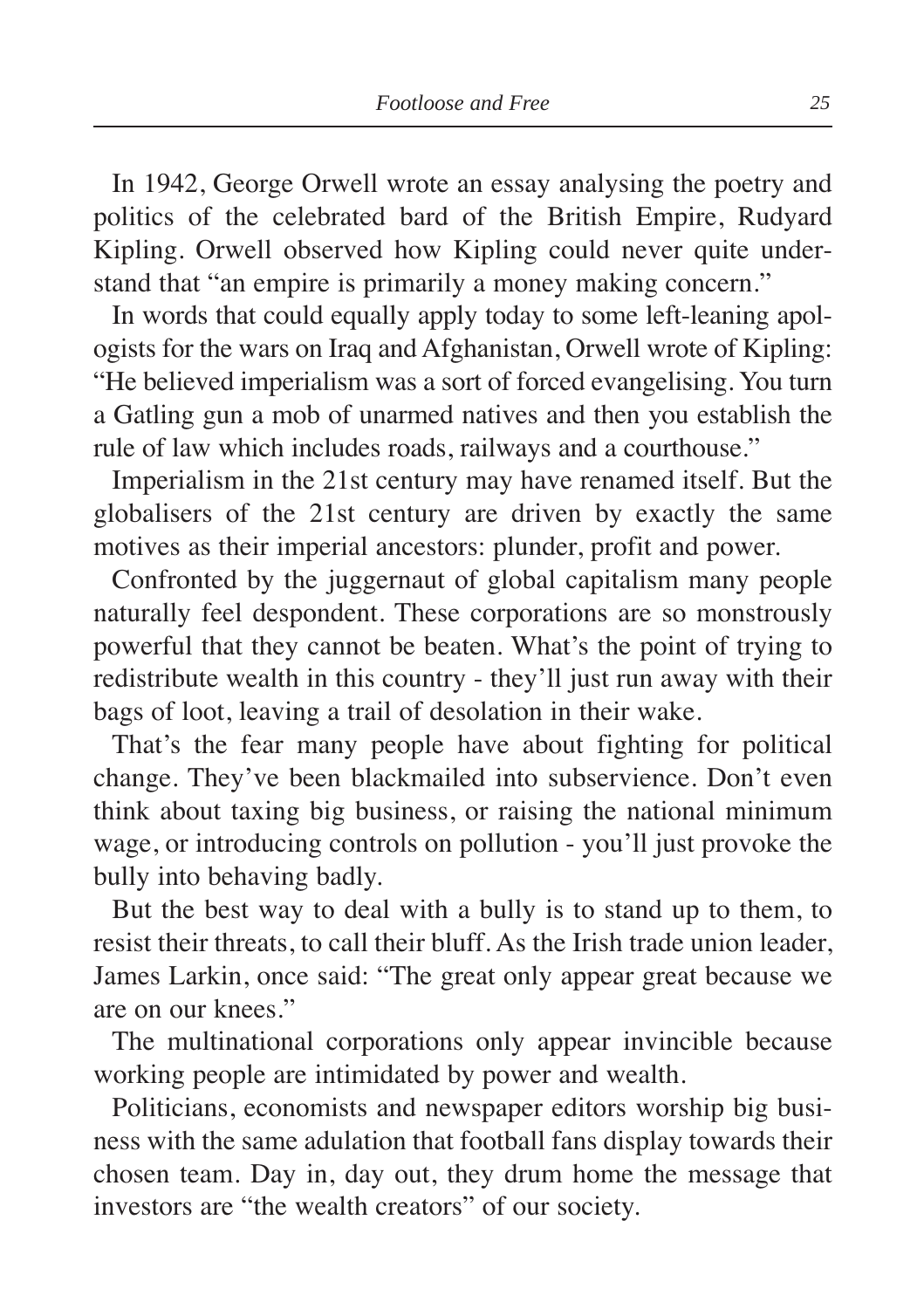Most people are baffled by the mysteries of the stock exchange. They don't have degrees in economics. They don't read the business pages of the *Financial Times*. When they're told every day by experts to be grateful for the benevolence of big business, they tend to shrug their shoulders and accept the myth.

But that's exactly what it is - a myth. It is working people who create capital, not the other way around. World trade would grind to standstill tomorrow if seafarers, railworkers, lorry drivers, and dockers stopped working.

Communications systems would collapse instantly without electricity workers to keep the power stations functioning, or telecommunications workers to keep the phone lines open. Without teachers, civilisation would eventually collapse. Without health and pharmaceutical workers, the world's population would be decimated - and the plagues that would sweep the globe would strike down the rich as well as the poor.

Without firefighters, cities would be razed to the ground. Without cleansing workers, water workers and sewage workers, disease would bring industry to a standstill. Without agricultural labourers and food processing workers, the G8 countries would soon be levelled down to the condition of Africa.

But what if we had no kings or queens, no landowners or aristocrats, no stockbrokers or shareholders, no currency speculators or property developers, no advertising gurus or media moguls? How would that affect the way the world functions? Would anyone even notice the difference?

Many people would say no. But they'd be wrong. It would make a difference. If those responsible for starvation, war, inequality, global warming and the destruction of our eco-systems were rounded up and herded onto a spaceship bound for the moon, it would make a difference alright - the world would soon become a safer, fairer, more civilised place to live.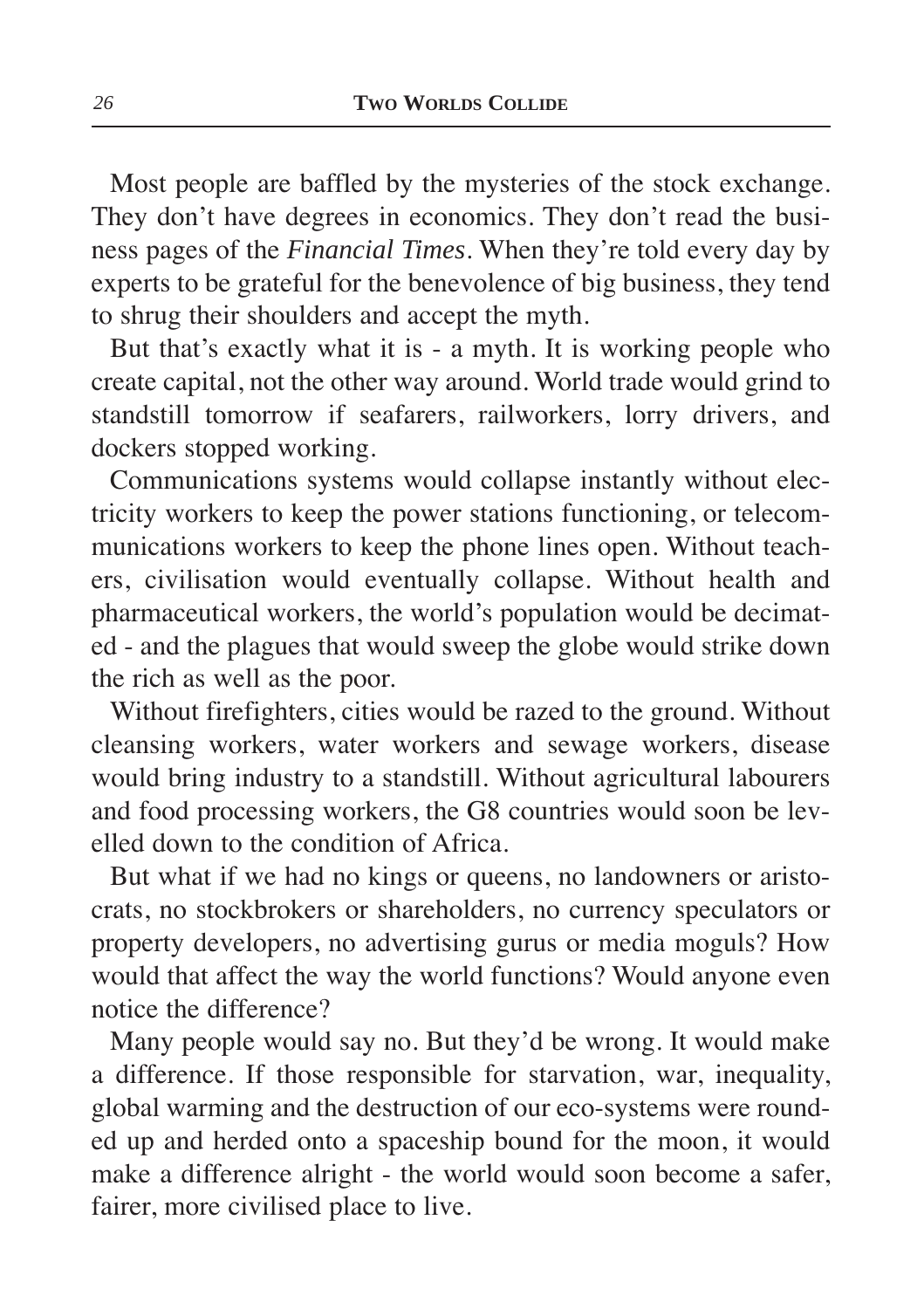#### *Chapter Three*

### THE TRIANGLE OF GREED

SEATTLE IS ONE of the most socially divided cities in the Western world. A census conducted in the year 2000 discovered that the richest quarter of households in the city had an average income of over \$100,000 dollars. The poorest quarter of households in the city had an average income of \$11,000.

The city is the birthplace of Bill Gates, Amazon.com and the Boeing aircraft. In the dying days of the 20th century, it also became the birthplace of a new form of protest. The Battle of Seattle, a chaotic 100,000-strong demonstration against globalisation, was largely organised via the World Wide Web. The internet uprising had begun - and it rapidly spread across the globe.

In Scotland, the focus of protest this summer is the G8 Summit. Outside of Peterhead Prison, it's not often that so many high-ranking criminals can be found gathered together under one roof.

But in Seattle, the target of the protest was not the G8 but the annual meeting of the World Trade Organisation. This is one of a triumvirate of shadowy organisations which are, in effect, the enforcers of global capitalism. The other two are the International Monetary Fund and the World Bank.

These three institutions wield awesome power over the daily lives of billions of people. In recent years they have forbidden national governments from outlawing child labour. They have prohibited the pro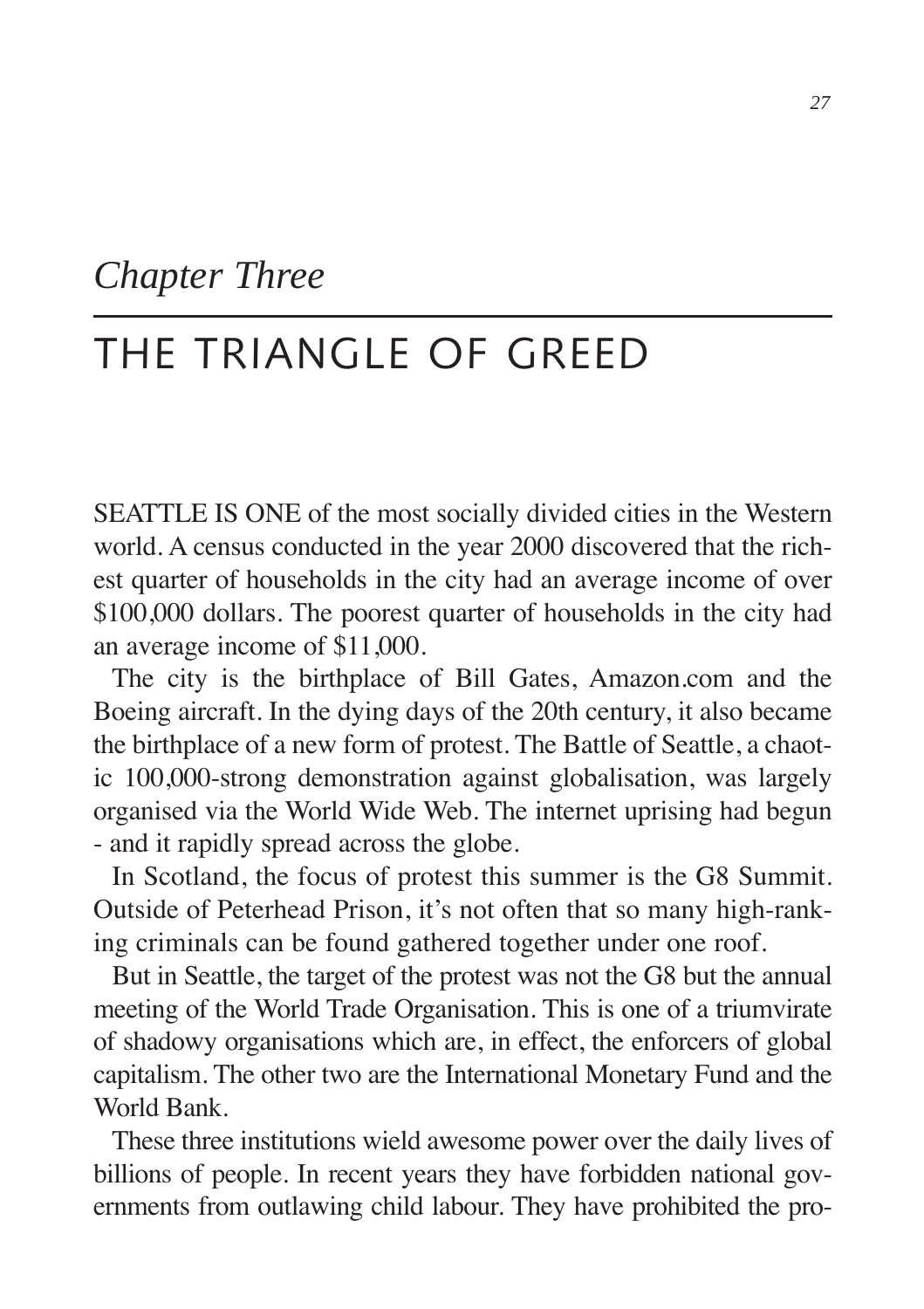duction of cheap generic medicines to tackle deadly diseases. They have upheld the rights of rampaging multinationals to desecrate the natural environment.

They have forced national governments to privatise their national assets, slash public spending, reduce labour costs and turn their local economies into happy hunting grounds for big business corporations. In the Third World, their decisions have starved children to death, driven women into prostitution, aggravated the Aids crisis, bankrupted Third World farmers and annihilated native industries.

Under their rule, a country like Cameroon has been forced to spend 36 per cent of its budget on debt repayment to wealthy bankers, and just 4 per cent of its budget on social services. Cameroon, incidentally, is one of the countries excluded from the latest debt relief package.

So why do these institutions have so much power to mismanage the world economy? Who gave them the power? Who elected them and when were they elected? And how do remove them from power if we disagree with them? The short answer to all of these questions is that the three main global economic institutions are above and beyond the reach of democracy. We never voted for them in the first place, and now we can't get rid of them. Take Tom Scholar, for example. "Tom Who?" you may well ask. And it would be a fair question.

Tom Scholar might sound like a fictional schoolboy - but he is in fact Britain's executive director on the two Washington-based economic super-quangos, World Bank and the IMF. Tom Scholar's salary is paid by the British taxpayer.

Yet even Westminster MPs are kept in the dark about the decisions and statements he makes in the secretive, twice-weekly meetings of the two organisations. Britain's man in Washington even has immunity from the new UK Freedom of Information legislation.

In April 2005 the Third World charity, the World Development Movement, requested access to statements made by Scholar. They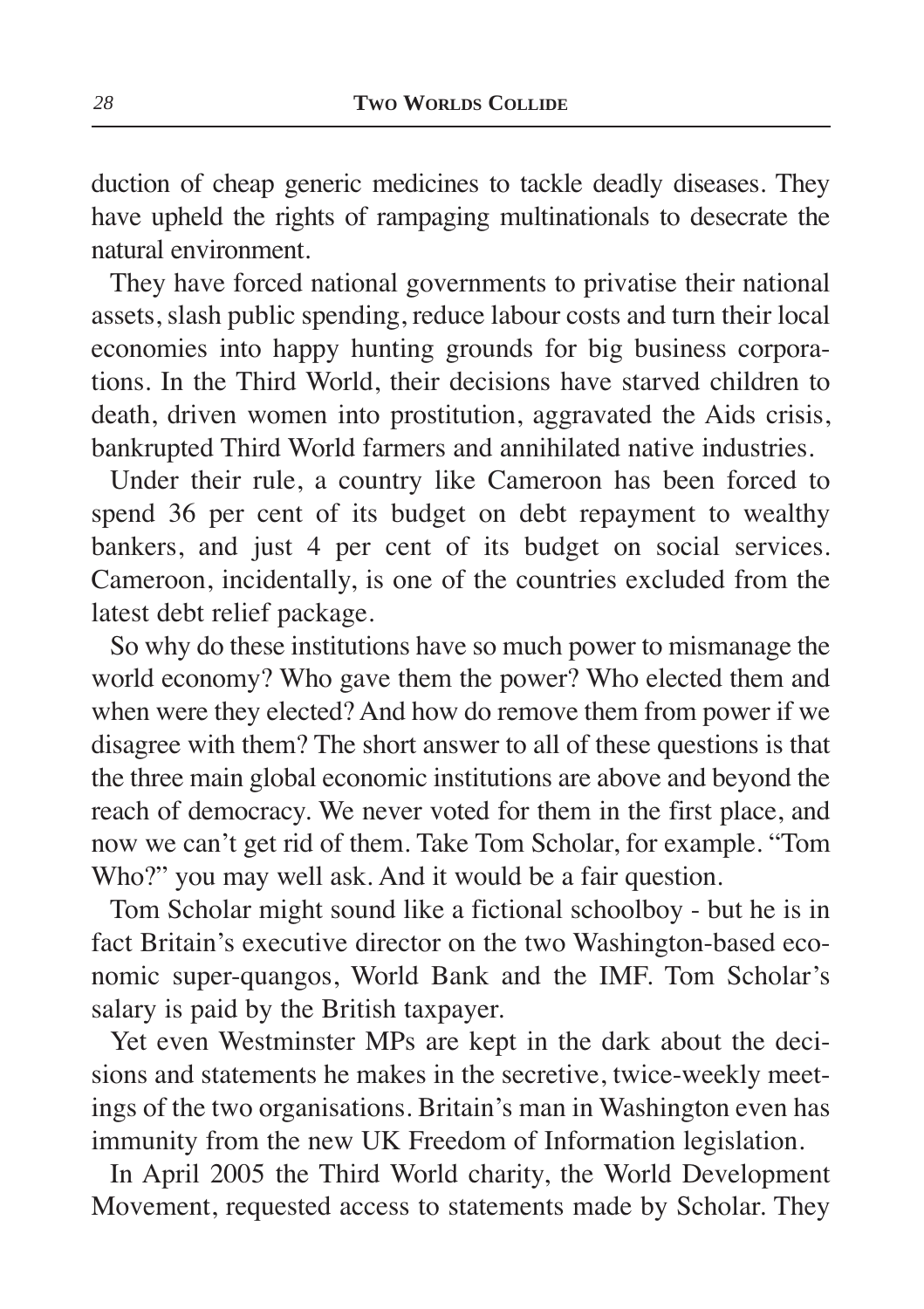were refused. As an official of the IMF and World Bank, Tom Scholar is bound to secrecy by the anti-disclosure policies of the two institutions.

Both the World Bank and the IMF operate in tandem and are organised along exactly the same lines. On both bodies, the five wealthiest nations - the US, the UK, Japan, Germany and France have ten times more voting power than the entire African continent, with 44 countries and a total population of 800 million.

The IMF and the World Bank act as a kind of global moneylender and debt collector combined. Like most loan sharks, they exploit the desperation that is born of poverty, and impose conditions guaranteed to create even deeper desperation and poverty.

They call these conditions "structural adjustment programmes". Under these programmes, indebted Third World governments are forced to balance their books by slashing public spending, privatising their assets, tearing down tariffs, cutting price subsidies on basic goods, raising interest rates and giving multinationals a free reign to behave as they please. It's a form of extreme Thatcherism applied to countries which are already in the grip of mass destitution.

In the novel by Quebecois writer, Gil Courtemanche, *A Sunday at The Pool in Kigali*, set just before the genocidal civil war in Rwanda, a journalist confronts an IMF official. He tells him that in an office in Washington it all seems logical. But it the real world of an African hospital, the econometric curves on a faraway computer screen translate into a living nightmare.

*"You begin by charging admission fees... The cost of medications goes up because structural adjustment devalues the local currency... staff reductions come next... you charge for meals, medications dressings... A structural adjustment hospital is a place where one pays for one's death."*

The journalist then blames the structural adjustment programmes of the IMF for worsening the AIDS crisis across Africa.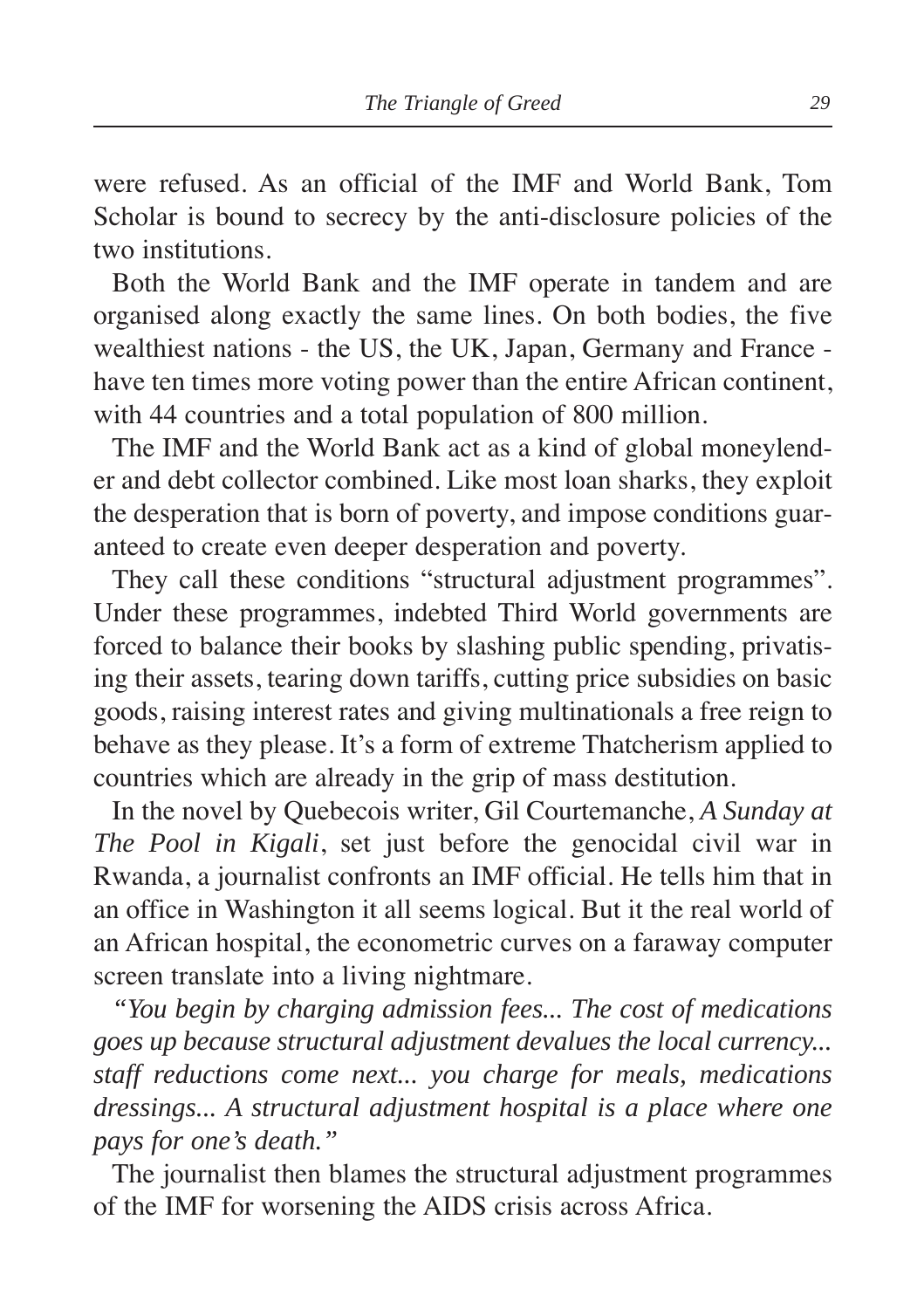*"When I was visiting the Ivory Coast I discovered that since they'd introduced fees for high school education, more and more young girls were turning to occasional prostitution... this caused the AIDS rate to skyrocket in the principal towns of the country."* 

Recently, the IMF and World Bank have tried to alter the jargon to make the poison more palatable. In a truly Orwellian example of language manipulation, structural adjustment programmes have been turned into "poverty reduction strategies". It's like a serial arsonist describing himself as a firefighter.

The remorseless injustice promoted by these institutions is frequently obscured under a dense fog of impenetrable jargon and confusing initials - WTO, IMF, TRIPS, TRIM, GATT, GATS, DRB. For most people, it's like peering into a bowl of alphabetti spaghetti.

To illustrate the absurdity of the jargon, *The Guardian* carried extracts from a recent document published by the World Trade Organisation. One random passage states:

*"The EU is in the process of negotiating regional agreements with ACP countries under the framework of the Cotonou agreement. The EU is also negotiating an agreement with MERCOSUR. EFTA has signed an FTA with Mexico. They include the removal or reduction of non-tariff barriers, through harmonisation or mutual recognition of product standards and conformity assessment procedures."*

The founding text runs to 600 main pages. But on top of that there are another 20,000 pages of supplementary detail. This founding document was democratically ratified, we are told by Westminster and other state parliaments back in 1995 when the institution was set up. What we are not told is how many MPs actually ploughed their way through the equivalent of around 100 books filled with dense footnotes written in impenetrable language. As its name suggests, the role of the World Trade Organisation is to write and enforce international rules on trade. But it does this, not as neutral umpire, but as partisan supporter of untrammelled free market capitalism. The day the WTO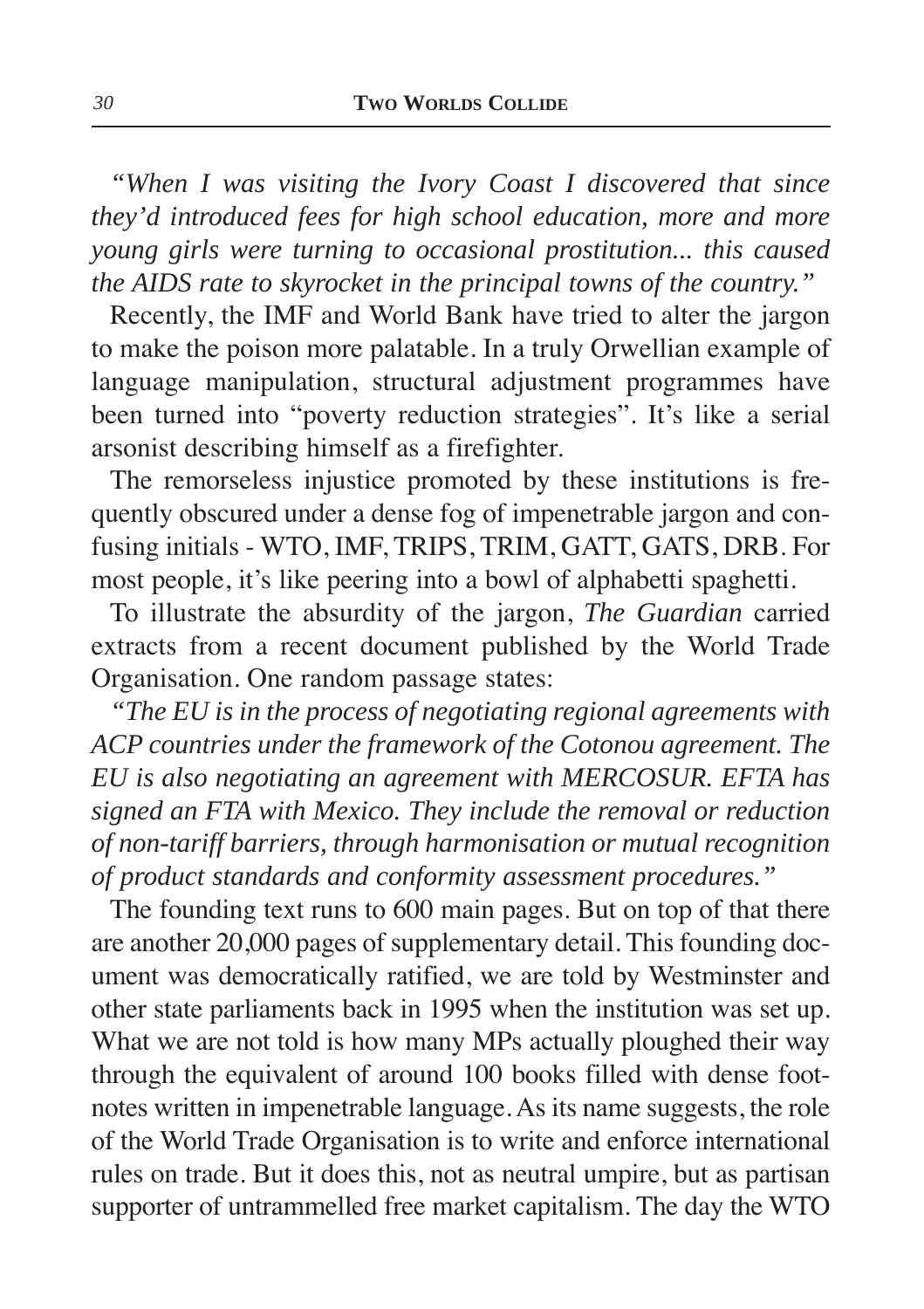stands up for the world's poor against the world's rich will be the day that George Bush announces his conversion to Islam. One of the WTO's most important recent agreements, the General Agreement on Trade and Services (GATS), aims to gradually "remove all barriers to competition in the services sector".

Under GATS, all public services in every country in the world except the police, the army, the judiciary and air traffic control will eventually be thrown open to the mercy of "market forces". Almost all human activity will be potentially up for sale. Already multinational corporations are greedily licking their lips in anticipation of gobbling up water supplies, hospitals, schools and 150 other public services, especially in the poorest countries of the world.

Another agreement, TRIPS - Trade Related Aspects of Intellectual Property Treaty - protects patents, copyrights and trademarks at the expense of human lives. The agreement upholds the "right to profit" of the global pharmaceuticals corporations by banning national governments from producing their own cheap, lifesaving medicines. The WTO is also used by multinationals as a battering ram to dismantle local and national environmental safeguards. In the WTO's book, legislation to protect the environment is a "barrier to trade". To make it easier for multinational corporations to exploit natural resources, the WTO is now attempting to deregulate logging, fishing, water, energy and other industries.

No one would seriously dispute the necessity for trade among nations and across continents. Without international trade, people in Scotland would never drink tea, coffee or wine, or eat oranges or bananas.

But trade for trade's sake leads to the absurd merry-go-round of exchange where in 1998, the UK imported 61,400 tonnes of poultry from the Netherlands - and exported 33,100 tonnes of poultry back to the Netherlands. In the same year, the UK imported 240,000 tonnes of pork and 125,000 tonnes of lamb - and exported 195,000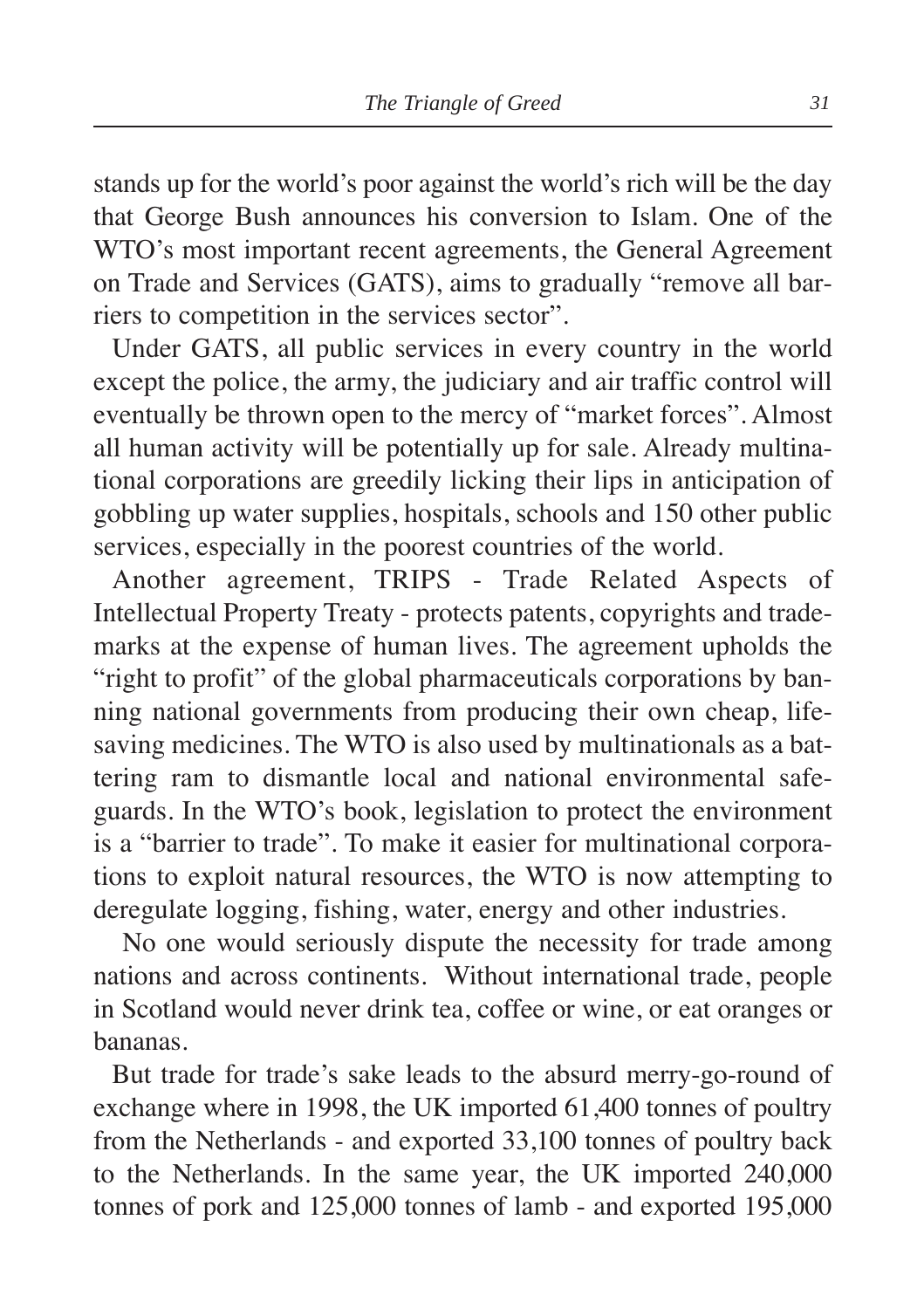tonnes of pork and 102,000 tonnes of lamb. It also imported 126 million litres of milk - and exported 270 million litres of milk.

This bizarre international game of pass the parcel is not confined to agriculture. For example, there are 144 different brands of bottled water produced in the UK. Meanwhile our supermarket shelves are stacked to the ceilings with bottled waters from France, Sweden, the USA and Canada. It's even possible to buy water that is bottled at source in Fiji, then transported over 10,000 miles to the UK.

As well as contributing to climate change, the artificial explosion of international trade is fuelling the fires of Third World destitution. European supermarkets are laden with produce from Africa. You can buy green beans from or mangetout from Zambia, a country so destitute that life expectancy is just 33 years.

Until recently, Marks and Spencer's stocked small plastic trays of baby vegetables: asparagus shoots, miniature corn, and baby carrots. The vegetables were grown in Kenya. The plastic trays and packaging were manufactured in the UK than flown over to Kenya. The vegetables were then arranged on the tray and cling wrapped by women and children in Nairobi. Finally, the artistically arranged packages were flown back to London, a round trip of 8500 miles.

Economists and politicians usually portray this global bazaar as an equal contest played out on a level playing field. Economic borders are torn down, regulations are dismantled, and everyone can join in the game. It doesn't matter whether you're a small local business, an independent farmer, or a gigantic multinational corporation - you all play by the same rules. Surely that's fair and square?

In practice it's as fair and square as tearing down the cages in the zoo that separate the lions and tigers from the zebras and llamas. Make no mistake about it - the IMF, the World Bank, the WTO, the G8 - all of these institutions are on the side of the big beasts of prey of global capitalism. Expecting them to behave in the interests of the poor is as naïve as expecting the tiger to make friends with the zebra.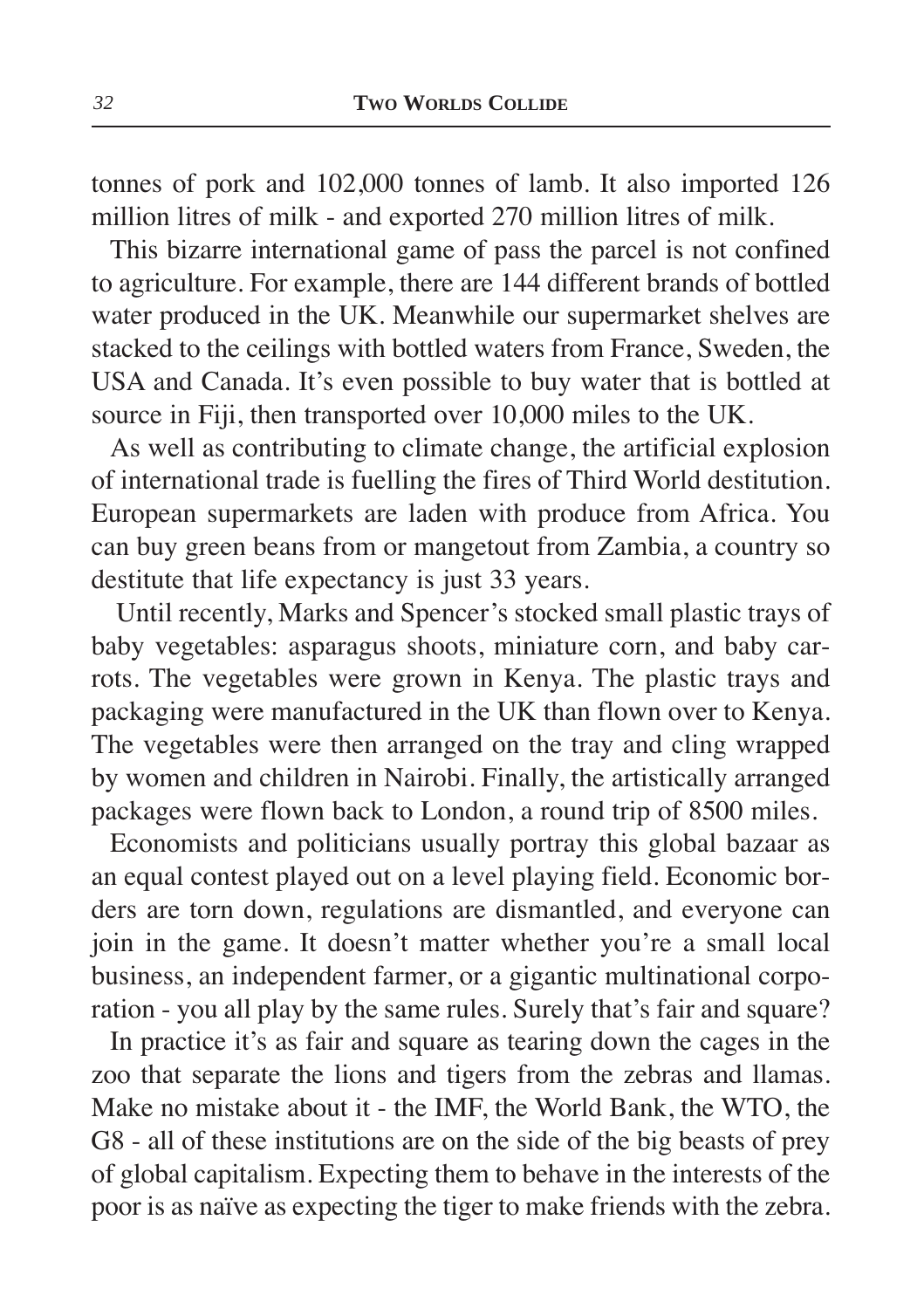#### *Chapter Four*

### CAN THE MONSTER BE TAMED?

"IF YOU CAN'T beat them, join them" - that's the unofficial motto of a multitude of ex-socialist and labour politicians across the world. Gordon Brown, for example, in an earlier life edited *The Red Paper on Scotland*, where he lashed into multinational capitalism and even attacked the SNP for "rejecting class warfare".

Now he tells the Scottish Labour conference: "There is no escape from change, no comfort in standing still, no shelter in protectionism... In the new economy, there can and will be no time for the old complacencies, no place for the old inflexibilities, no room for the old resistance to change, no room for outmoded ways of working, no room for old restrictive practices from whatever quarter."

Some politicians are no doubt genuinely queasy about the morality of the global sweatshop economy. But they go along with it anyway, on the grounds that trying to control transnational capitalism is as futile as trying to control the weather.

They would never dream of suggesting that society as a whole should be free of constraints and regulations. They never argue that laws against drunk driving, or burglary, or assault, or murder, should be scrapped because people just disobey these laws anyway.

Laws that seek to regulate the behaviour of individuals are more or less standardised internationally. Different countries have different legal systems. Some of the details vary. But the basic laws are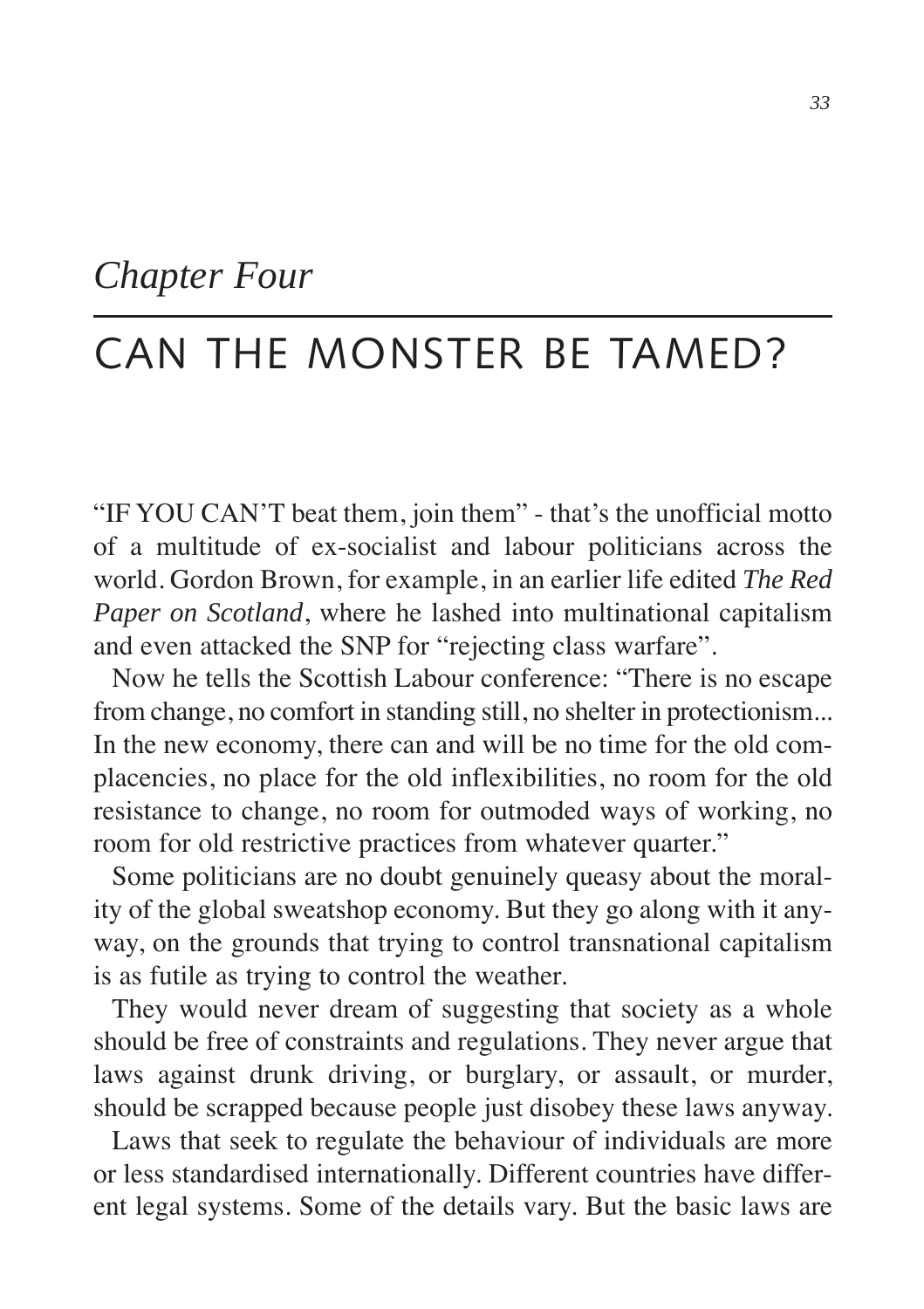the same. People are banned from driving under the influence of alcohol because it endangers the lives of others. Theft is illegal. Vandalism of property is outlawed.

But for big business, there are virtually no constraints. Governments beg multinationals to come and exploit their resources. They tear up rules and regulations that the corporations find inconvenient. They allow them to vandalise the environment, plunder natural resources, brutalise the local population and generally indulge in anti-social behaviour on a scale that that would make the average run-of-the mill ned gape with horror.

Over the past decade or so, there has been an international bonfire of regulations governing big business over the past decades. And still the clamour grows from shareholders and the company executives for any remaining bits and pieces of corporate constraint to be put to the torch.

Governments, meanwhile, are left sitting on the sidelines like referees who have been shown the red card by the winning team. They bleat that their role has been usurped; there is nothing to do except appease big business to stop it running off with the ball.

National governments never have a problem controlling the opposing side. Security for the Gleneagles summit will involve massed regiments of police, armed units, special forces, intelligence operatives, bodyguards and thousands of US marines. All of this will be organised and financed by the national governments with Scottish Council Tax payers bearing the brunt.

The state might plead impotence when it's dealing with big business. Though not when it comes to dealing with trade unions. Business has to be freed of red tape, bureaucracy, legislation, regulation - anything which stands in its way. But working people are confronted by jungles of red tape, mountains of legislation, forests of constraints - all designed to prevent them resisting exploitation by business. There are laws against picketing, laws against striking,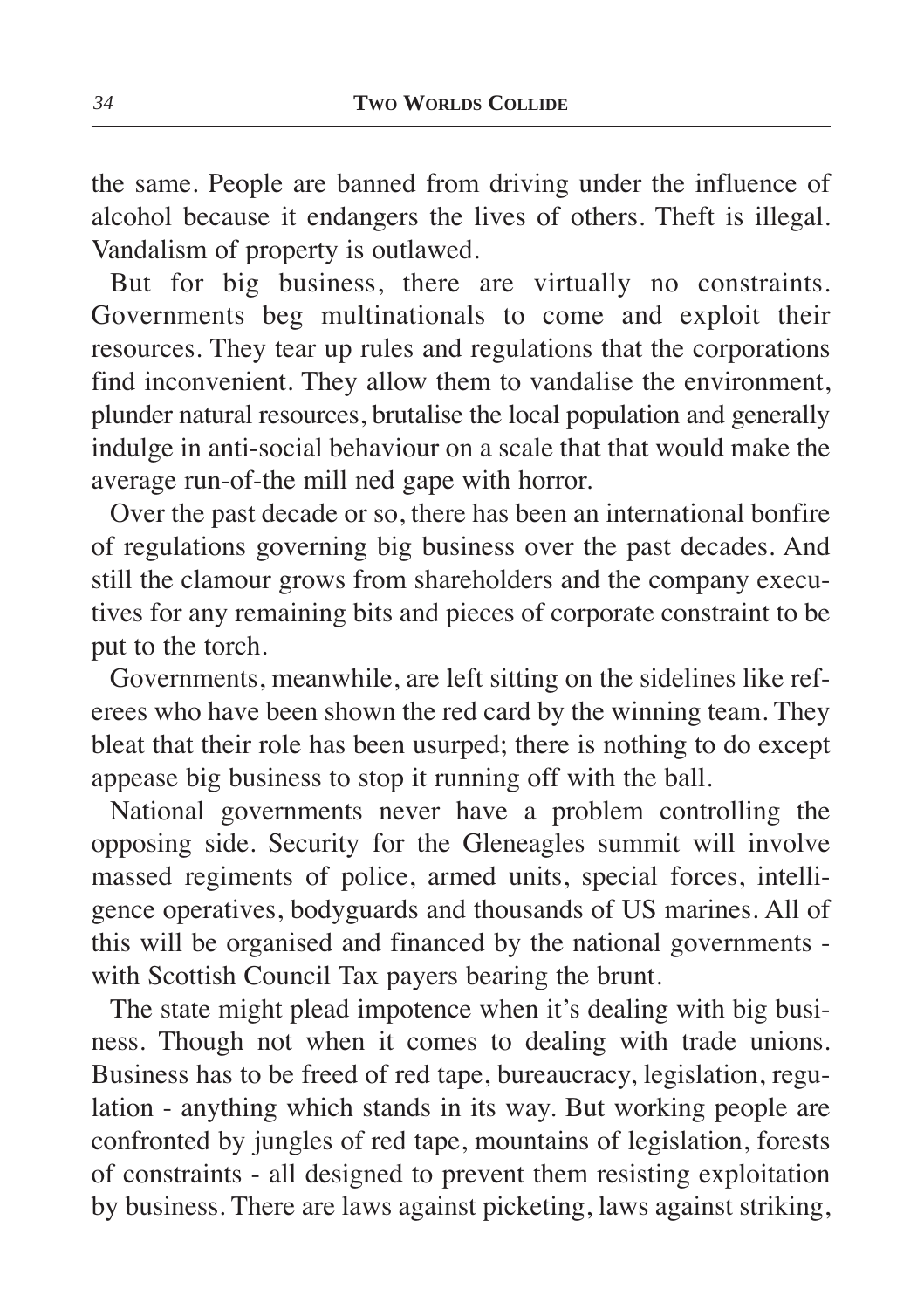laws against solidarity action, laws against almost any activity which allows working people to organise effectively.

Socialists are fighting for a different world. But we are not starryeyed dreamers who live in a state of transcendental meditation waiting for capitalism to implode and a new world to rise from the ashes. We fight to change the world from below.

But we also know that, in the meantime, tonight and tomorrow night 800 million people will go to bed hungry. We know that the time bomb of climate change is ticking away right now - and within two decades it will be irreversible and uncontrollable. We know that exploitation carries on, every minute of every day in factories, mines, plantations, offices, call centres in every continent.

Socialists, greens, charities, anarchists, NGOs, trade unions, churches - the entire rainbow coalition that makes up the movement for global justice - may not always agree about what kind of world we want to live in. But what we can do is unite to force immediate action on poverty, inequality and global warming.

The immediate cancellation of all Third World debt, with no strings attached, would save countless thousands of lives almost instantly.

Those politicians who insist that it is impossible to wipe out the debts of the Third World are either deceiving the public or are unable to count.

One recent estimate put the total figure for Third World debt at £287 billion. It's a lot of money - but compared with the trillions swilling around on the stock exchanges in New York, Tokyo, London and other world capitals, Third World debt is a drop in the ocean.

Another proposal that has won widespread backing is the idea of a Tobin Tax - named after James Tobin, the Nobel prize-winning economist at Yale University, who devised the scheme.

The proposal involves a modest surcharge of between 0.1 and 0.25 per cent on all cross-border currency trade.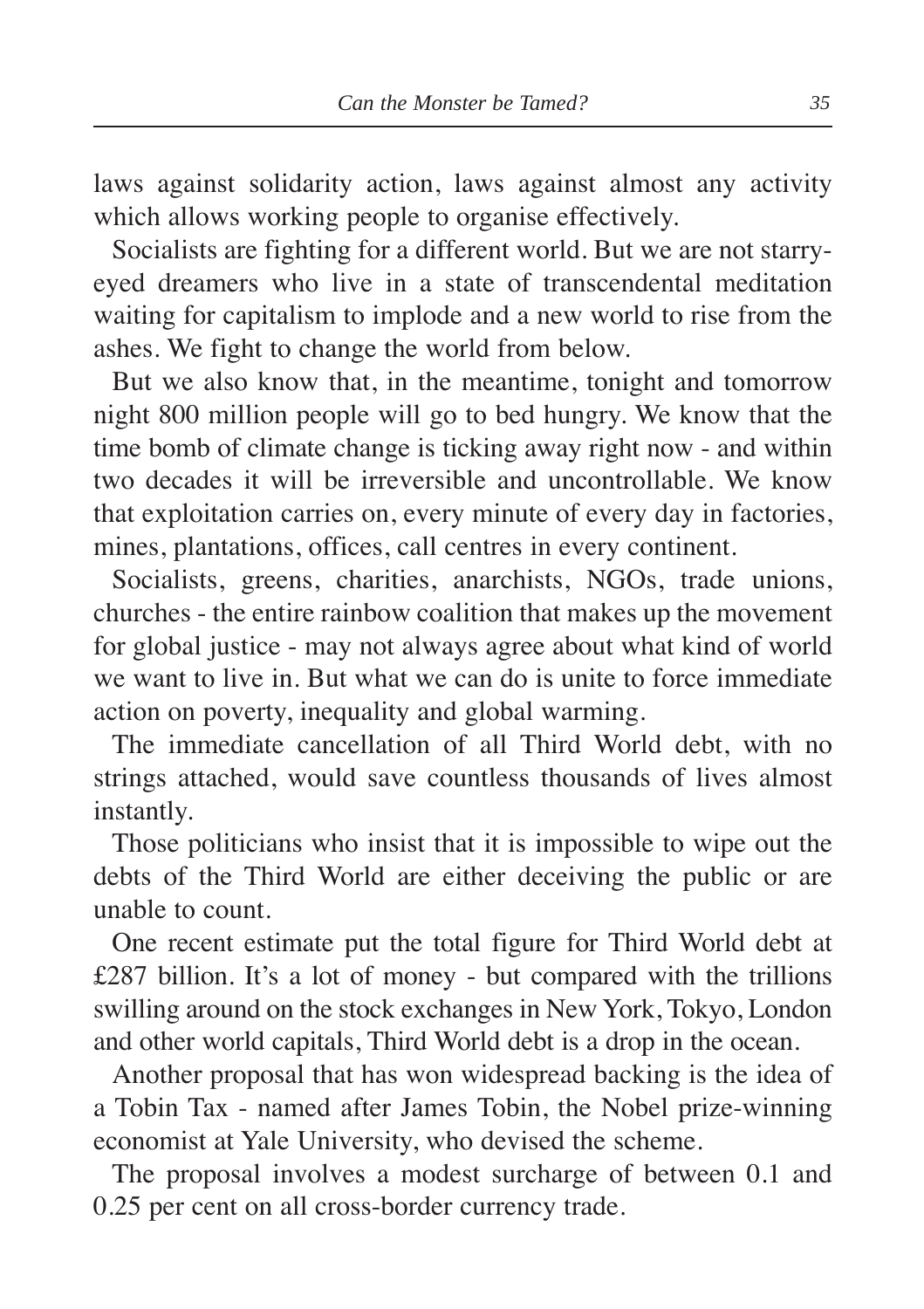With trillions of dollars traded each day across international borders, a Tobin Tax set at these levels could raise between £50 billion to £150 billion year - which would then be ring-fenced to tackle poverty and global warming.

In theory, the tax could be imposed unilaterally, at national level, by any government with the political will do so. But to come anywhere near raising the tens of billions of pounds that it could potentially deliver, the scheme would require multilateral agreements involving at least the European Union, the USA and Japan.

Another demand which has widespread support is the setting of rigid targets on climate change. With the planet facing runaway global warming and species extinction on a scale not seen for 65 million years, the ostrich-like behaviour of the world's most powerful political leaders is truly mind-boggling.

After eight years of tortuous negotiation, the Kyoto Protocol on emissions of greenhouse gases finally came into force in February 2005. Even this heavily watered down version of the initial protocol was too much for the USA to stomach.

The world's most ruthless exterminator of the eco-system has less than 5 per cent of the world's population, yet it emits almost a quarter of greenhouse gases.

A bottle of petroleum in the US remains cheaper than a bottle of water - a liquid that falls from the skies in colossal quantities every day. But don't expect the other global leaders to put pressure on the world's most out-of-control rogue state to act responsibly. That would be impolite.

The movement for global justice should also call for the scrapping of all nuclear weapons; and for the reduction and eventual abolition of the arms trade. The production and sale of arms, including the monstrosity of nuclear weapons, is a colossal drain on the world economy. It is also a tragic fact of life that it is the poor who fight and die in wars.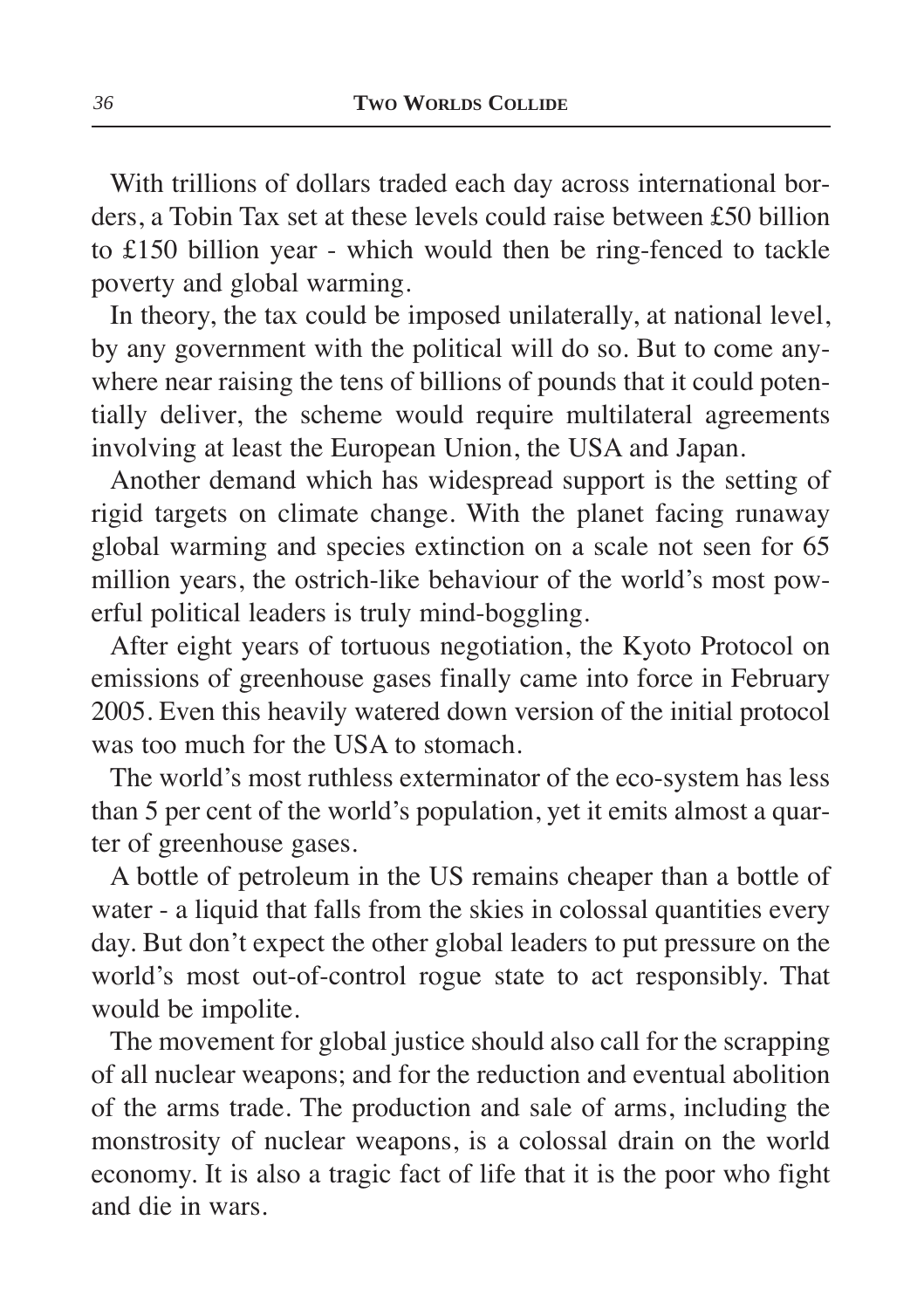One immediate demand that could unify all those fighting for international justice would be for all public subsidies to the arms trade to be ended. In the UK alone, that amounts to £30 a year for every taxpayer.

Another rallying cry in the war against poverty should be freedom for trade unions. In a number of countries, including Sudan, Burma, Saudi Arabia and the United Arab Emirates, trade unions are completely banned. In others, including Indonesia, and China - which pretends to be socialist - strikes are illegal.

In most of the rest of the world, there are severe restrictions on the right to organise and strike. Yet the multinationals who operate in these countries are almost totally free of state interference.

There are many other demands for immediate action that could be fought for in a co-ordinated fashion internationally: for example, abolition of the notorious EPZs, Enterprise Protection Zones, where there is virtually no labour or environmental protection; an end to the dumping of subsidised goods from the rich north onto poor Third World countries; the creation of a new socially owned global bank to replace anti-democratic institutions such as the World Bank and the IMF.

In the future, as in the past, progressive reform will not be handed down from above, but will be driven from below, by the pressure of public opinion and mass protest. At the same time, it would be naïve to underestimate the ferocity of resistance even to moderate, commonsense measures such as the cancellation of Third World debt, the Tobin Tax, or action to curb global warming.

The movement for global justice represents countless millions of people. But on the other side of the barricades are powerful vested interests that will stop at nothing to preserve the status quo.

They include the global financial institutions, the multinational corporations, the arms traders, the oil barons, the media moguls, the supermarkets, and agribusiness.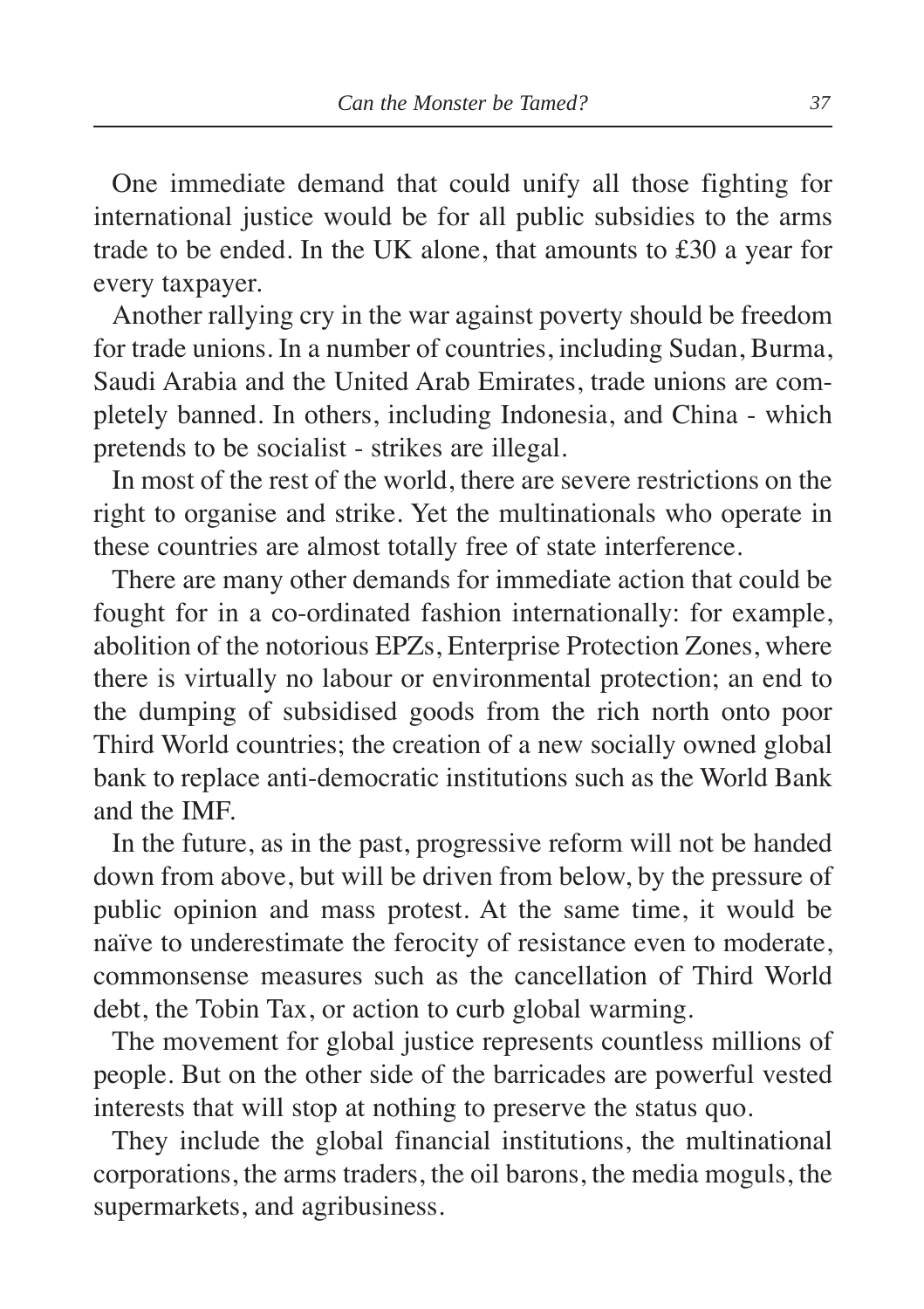These forces will be as resistant as asbestos when the heat is turned upon them. The elemental impulse of capitalism towards ravaging the planet and plundering the poor is not based on immorality or flawed psychology. It is driven by economic imperatives. Corporate capitalism is motivated by one goal and one goal alone - the maximisation of profit.

The salaries and bonuses of corporate executives and directors are determined, not by how socially responsibly they behave, but by the amount of profit they pile up, year on year. And, like football managers, if they fail to deliver, then come the end of the financial season they're thrown onto the scrap heap.

The crisis of our ecological system may well spiral out of control a couple of generations down the line. But that's not a problem the average corporate chief executive is likely to lose sleep over. After all, in the famous phrase of the mid 20th century economist, John Maynard Keynes, "in the long run, we're all dead".

The philosophy behind corporate capitalism is most honestly expressed by Milton Friedman, a Nobel laureate economist and the guru of the free market. Interviewed by Joel Bakan, author of the book *Corporation*, Friedman is scathing of the suggestion that business corporations should be socially responsible. Not a man to mince his words, Friedman says that "executives who choose social and environmental goals over profits - who try to act morally - are in fact immoral." In brutally candid fashion, he argues that corporate social responsibility is only permissible if it's good for business.

In the 1980s, the designer clothing brand Benetton invested heavily in sweatshops in apartheid South Africa. Meanwhile, it cultivated an anti-racist image for the benefit of the rest of the world; for example, producing a series of billboards and TV adverts showing black and white young people mingling together in harmony.

Today, oil companies promote their green credentials to gain a commercial advantage over their rivals, while systematically van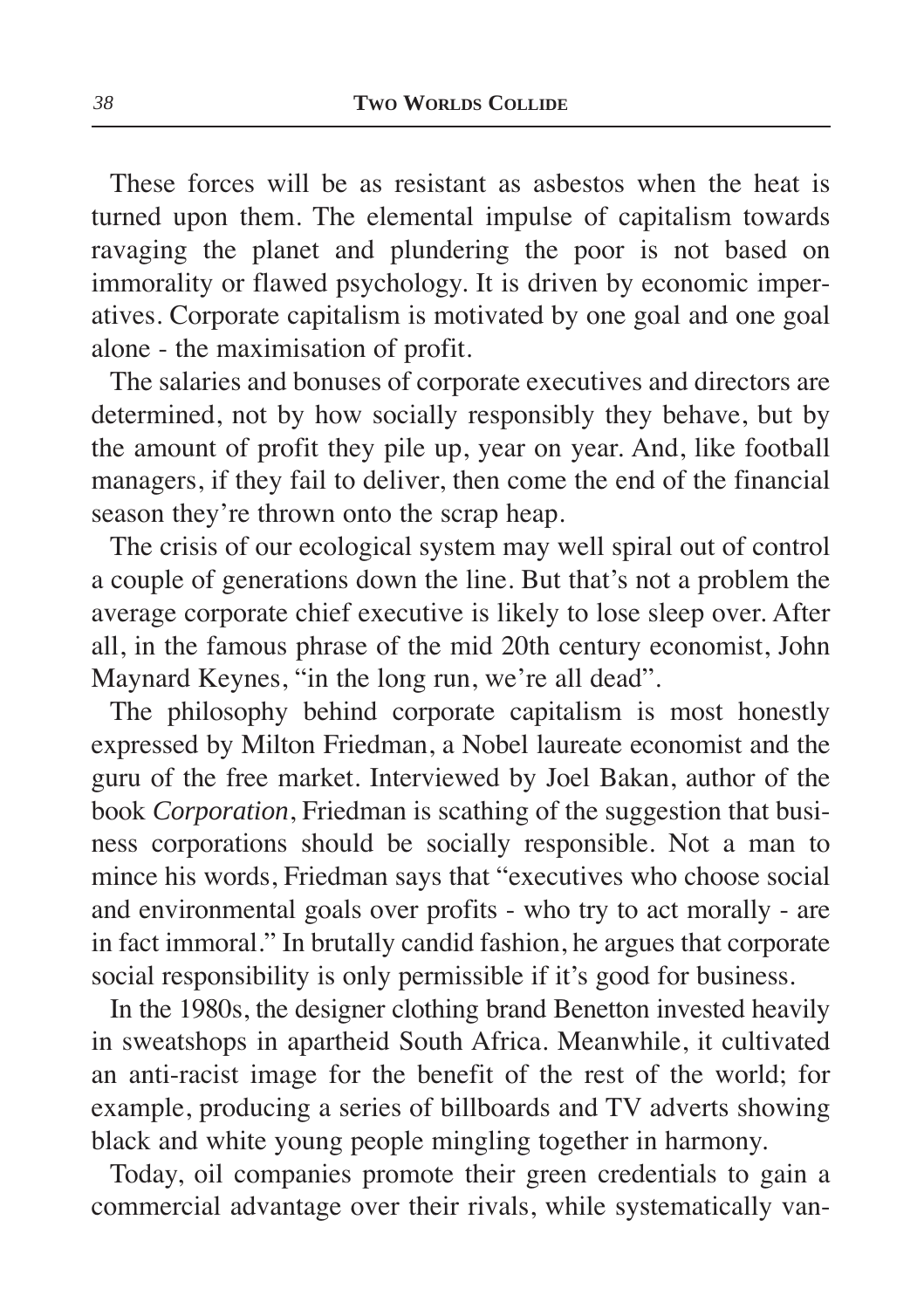dalising whole tracts of the planet. Designer clothing companies fake concern over Third World poverty while operating industrial concentration camps where children work for 14 hours in abominable conditions for pennies.

These are examples of what Milton Friedman calls "hypocritical window dressing". Not that he disapproves of this cynical deceit; in fact, he recommends it.

Friedman's views are not the rantings of a far right maverick. His candour is certainly unusual in the world of corporate capitalism. But his views are so consistent with mainstream capitalist ideology that they are even enshrined in corporate law across most of the world. All corporate executives are obliged by law to act at all times "in the best interests of the corporation".

This means that they have legal duty to put the interests of shareholders above all considerations - including respect for the environment, fairness to their customers, benevolence to their employees.

They are, in effect, legally forbidden from exercising social responsibility, unless they can show that such actions will help maximise profits. Otherwise, social responsibility equals corporate negligence.

Socialists believe that if we want a world based on equality, justice, cooperation, fairness, sustainability and grassroots democracy, we need first to change the way people think.

Once upon a time, capitalism was a youthful force for progress, smashing down the rigid structures of feudalism which stood in the way of science, technology, education, art and philosophy.

Centuries later, capitalism has begun to resemble a fading rock star, who dreams of past glories while guzzling ever greater quantities of drugs and alcohol to feed his addiction. He may still be capable of knocking out a few old tunes and trashing his hotel room, but his music is increasingly out of tune with the changing world around him.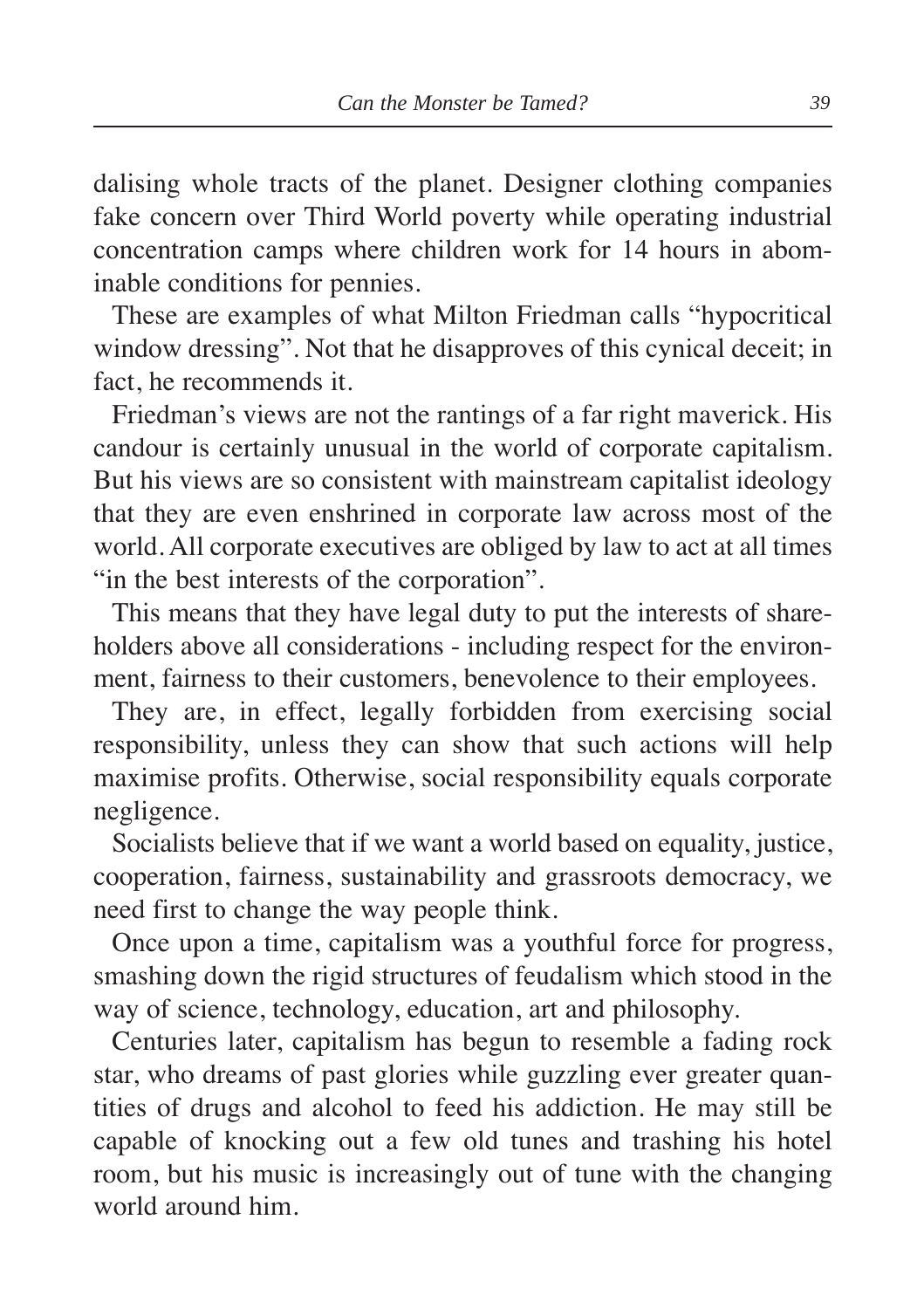One reason why capitalism has turned so vicious is that it is stagnating. Capitalism today is not in as healthy a state as it likes to pretend. Since the 1960s, growth in world output - GDP - per head has slowed down decade by decade. It was slower in the 1970s than in the 1960s. It slowed down further still in the 1980s. It slowed even more in the 1990s. In the first five years of the 21st century the pace of growth has fallen even further behind.

To survive, it's not good enough for a business corporation just to stand still. Like a cyclist, it has to either keep moving forward or topple over. Sure, the biggest corporations are freewheeling downhill. But the rest are stuck pedalling furiously against a hurricane, and falling further and further behind.

Capitalism is a fragile, precarious system, in which fortunes can evaporate overnight. While investors are confident that their money will keep growing and growing, then they will keep investing and investing. But if they fear their money will start shrinking, they will pull out at the speed of light. It's happened again and again through history - most recently in East Asia in the late 1990s when entire economies collapsed like a tower of bricks in a game of Jenga.

There is no longer any room for enlightened, civilised capitalism. Social democracy with its extravagant spending on pensions, health, education and welfare has had its day. Now it's dog eat dog - and only the most savage rottweilers survive.

Today, we need to battle hard for any improvements, any reforms, any advances that can be achieved within the system. Every victory, no matter how modest, helps to alter the balance of forces and can pave the way for further victories in the future.

On the other hand, even if, for example, the debt slate was wiped clean, there would still remain a huge imbalance of wealth and power. Many countries would be given a fresh start and a welcome relief from absolute destitution. But like the force of gravity, the laws of capitalism and profit are remorseless.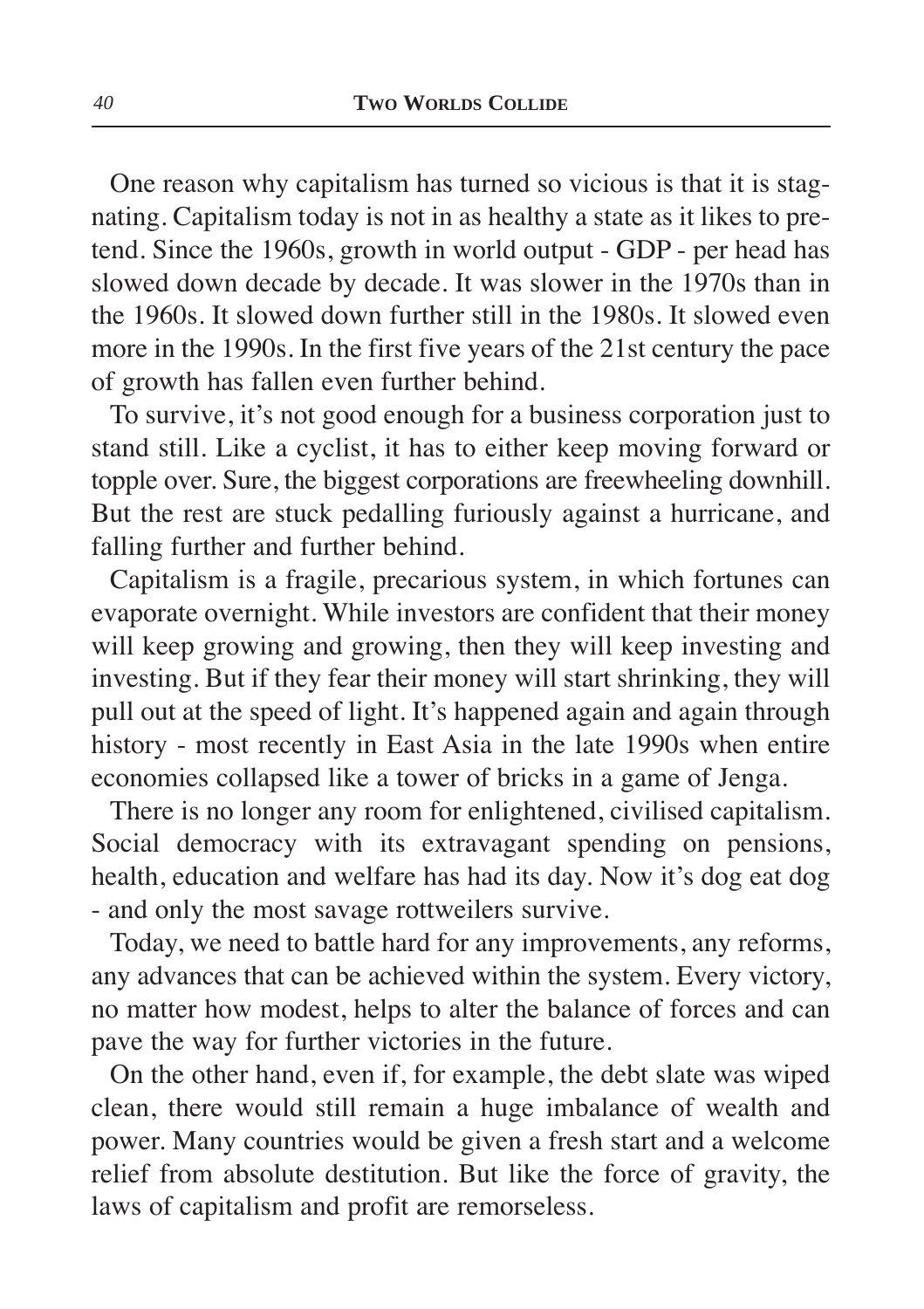Inevitably, the cycle would start all over again, driven forward by globalisation and technology at an even faster pace than ever before. That's why we need a long march towards a worldwide political reformation as vast in its scope and scale as the European religious reformation of the 16th century.

That movement began as a simple plea for reform. It turned into a revolution.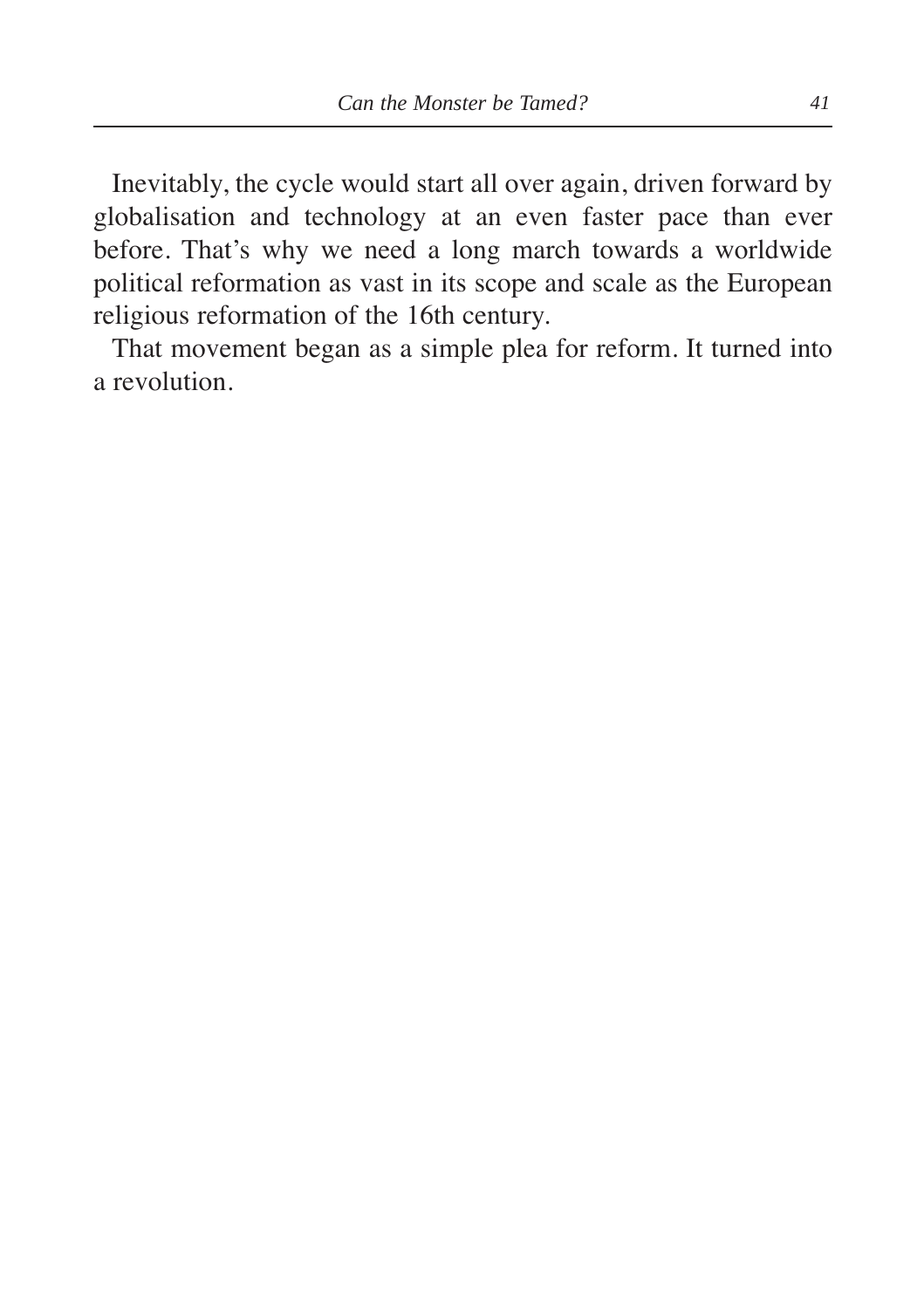#### *Chapter Five*

### LOCAL ACTION AND GLOBAL VISION

THE SMALL CARIBBEAN states of Cuba and Haiti are near neighbours. The stretch of sea that separates the two countries, the Windward Passage, is shorter than the stretch of sea that separates Shetland from the Scottish mainland.

Both countries have minerals and other natural resources. Cuba has cobalt, nickel, iron ore, chromium, copper, salt, timber, silica and petroleum. It also produces sugar, tobacco, citrus, coffee, rice, potatoes and beans. Haiti has bauxite, copper, calcium carbonate, gold, marble, wood and hydropower. Its agricultural sector produces coffee, mangoes, sugar cane, rice, corn and sorghum.

For almost half a century, one of these countries has organised its economy collectively. As a punishment, it has been subjected to a 46-year economic blockade by its giant neighbour to the north, the United States of America.

The other country has operated on the principles of the free market. As a reward, it was lavished with more than a \$1 billion in direct aid from the US over the same period.

So which country has a life expectancy of 77 years, compared with just 53 for its neighbour? In which country does a woman live 24 years longer? Which country has an infant mortality rate 12 times lower? Which country has a literacy rate of 97 per cent, in contrast to a literacy rate of just 53 per cent across the water?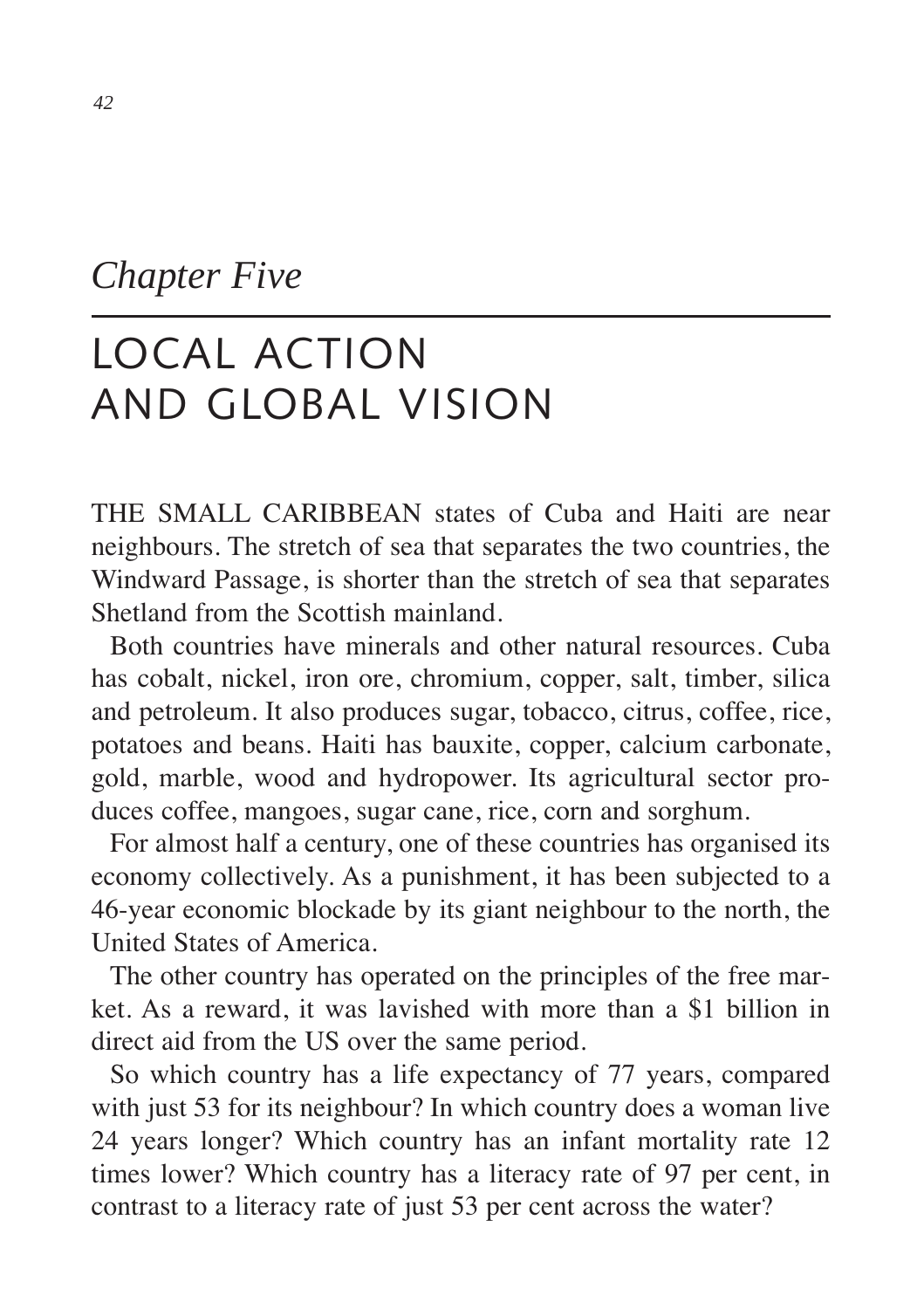The answer to all of these questions is, of course Cuba, one of the few countries where poverty and starvation are almost unknown.

In Haiti, 80 per cent of the population live in extreme poverty, on less than £1 a day. Half of Haitian children under five are malnourished. Unemployment in Haiti stands at around 70 per cent, in contrast to just 2.5 per cent unemployment on the island across the Windward Passage.

Haiti is an extremely poor country, even by Latin American standards. Its destitution has been magnified by the repeated interference of the US - most recently in February 2004, when it helped orchestrate a coup against the elected government of President Aristide after he began to stand up for the poor against big business.

But on every measurement of health, education, life expectancy, infant mortality, poverty and general quality of life, Cuba beats hands down not just Haiti, but Jamaica, the Dominican Republic, Honduras, Guatemala, El Salvador, Nicaragua and the other countries of Central America and the Caribbean.

That is not to suggest that Cuba is a socialist paradise. But it has defended some basic socialist principles, such as public ownership and wealth redistribution, in the teeth of decades of active sabotage by big business and the US government. Cuba has stood out heroically against imperial globalisation and deserves the support of all progressive and socialist forces across the world. But in an isolated enclave, only elements of socialism are possible.

Socialism is not only about eradicating poverty and inequality, or providing better health and education than capitalism can offer. Full-blooded socialism would mean a different way of living and working.

"*It looks like it's dying but it's hardly been born*," sang Bob Dylan back in the 1960s. That could be a description of socialism over the past 15 years or so. Socialism is not dead or dying for the simple reason that it's never yet been born.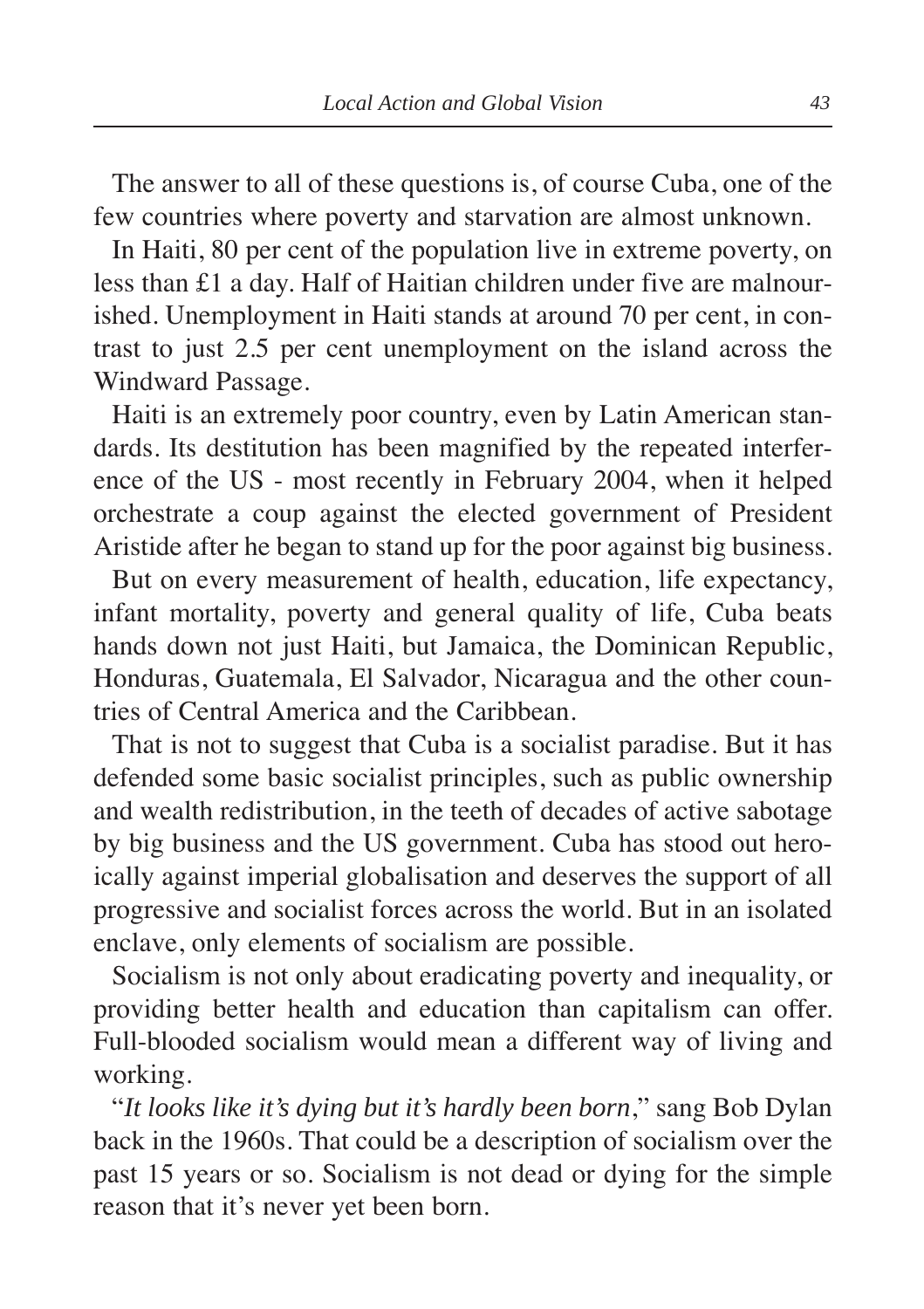Yes, there have been some experiments conducted under unfavourable conditions and with inadequate materials. But when an early experiment fails, or even goes badly wrong, like the first attempts at flying, that is no reason to abandon the entire project. If early scientists had given up their dreams and visions so easily, there would be no air travel, no mobile phones, no internet - and no *Big Brother* or *River City* either, because there would be no TV.

Some people don't like the word socialism, which they associate with failed states, bloated bureaucracies and outdated dogma. That is perfectly understandable: in the past all kinds of weird and not-so wonderful characters have dressed themselves up as socialists.

Some of them did so on the basis of a genuine misunderstanding of what socialism means; others cynically exploited the good name of socialism to make themselves popular with the poor and the oppressed. Even to this day the biggest state on the planet, with over a billion inhabitants, flies the red flag and describes itself as socialist while turning its cities into gigantic capitalist sweatshops.

Some people say that if Jesus Christ were to return to Earth and land in the Bible Belt of the USA he would swiftly renounce Christianity.

Equating modern socialism with the old Soviet Union, or modernday China, is no more fair than equating Christianity with the witchhunts of the 17th century, or with the born-again mass murderer in the White House today.

Socialists do not pretend to have all the answers. We don't even yet know all the questions - earlier generations never had to worry about global warming, or nuclear weapons, or AIDS.

But socialists have an important contribution to make to the great debate about how best to safeguard the future of humanity and the future of our planet. It is not for us to dictate in advance the details of a future socialist society. As the French revolutionary, August Blanqui, once said: "Tomorrow does not belong to us."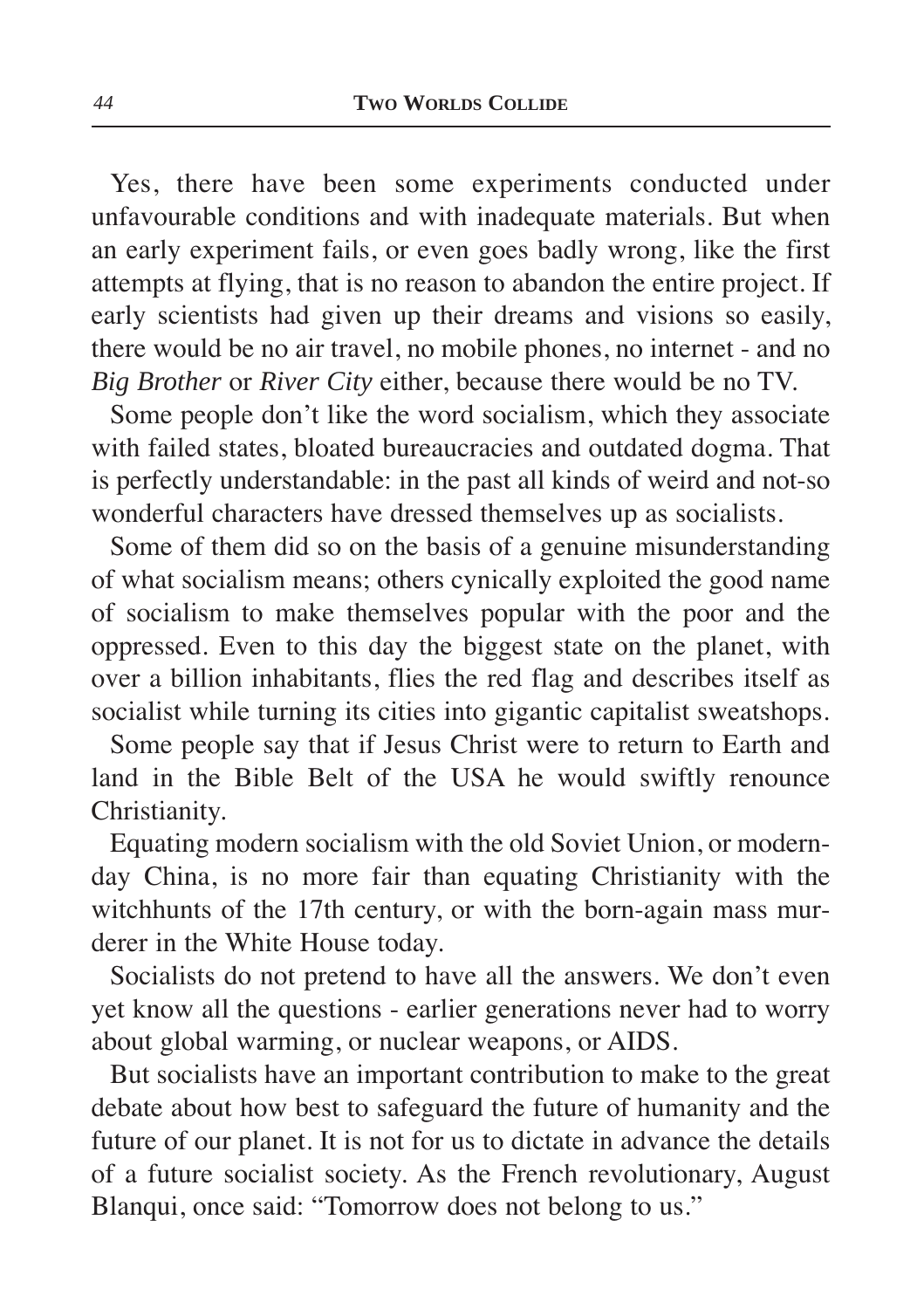Socialism in the future will be shaped and moulded by the generations who inherit the world that we create. But what we can predict with certainty is that socialism would mean an end to hierarchy, privilege, authoritarianism, elitism, deference, subservience. There would be no kings and queens, no titled aristocracy, no fatcat bosses, no masters and no servants. Socialism will be a society of full economic, social and political equality.

It will be a society of peace, where all human beings are equal. Eventually, words like racism, bigotry and sectarianism may even be erased from the dictionary, having fallen out of everyday use.

Such a society can never be built behind walls of separation. It could only be built through cooperation across nations and continents. It could only be created through sharing the resources of the planet, so that no single country could claim exclusive ownership of land, water, minerals or any other piece of nature.

Just as the multinational corporations have their own global institutions, international socialism would set up new world-wide organisations. But unlike the G8, the World Bank, the IMF and the WTO, these would be open, transparent, democratic and accountable.

As well as an overall world assembly, there would be probably a range of global councils, specialising in different areas of human activity - for, example, trade, energy, water, the environment, peace, employment, agriculture and food. Their role would not be to run peoples' lives, but to ensure harmony, co-operation and equality among nations.

An international council for employment, for example, might set an international minimum wage, as well as global health and safety standards. An environmental council could co-ordinate the war against global warming, setting enforceable targets on pollution and sustainability, and curbing waste and duplication of production.

A council for trade and industry could assist economic co-ordination across national borders, ensuring all nations have fair access to the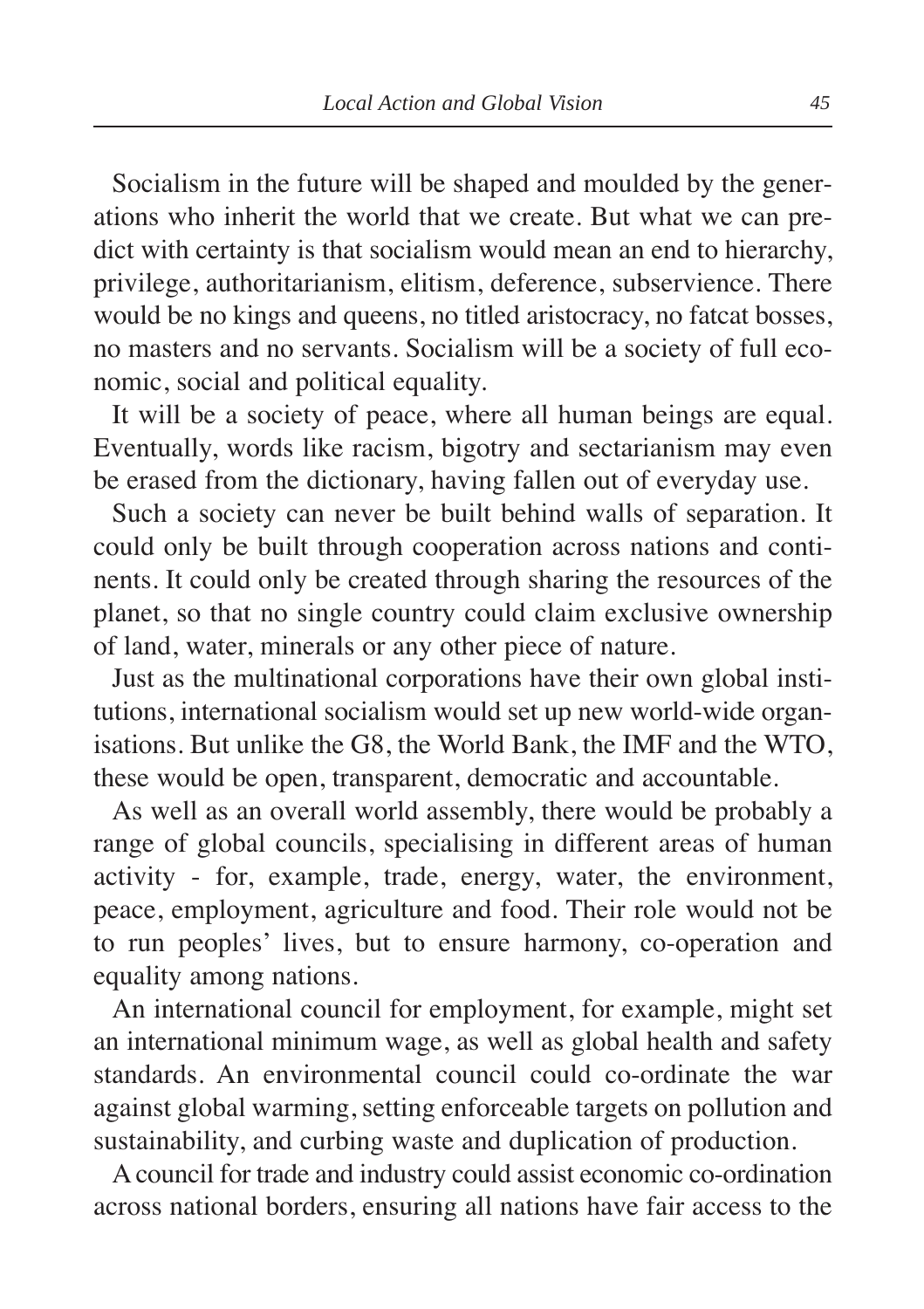world's resources. Instead of encouraging the transportation of goods across continents, as the WTO does, it could shift the balance of economic activity towards local production for local use.

Our aim is not to replace capitalist globalisation with socialist globalisation. The last thing socialists want to create is a gigantic new mega-state run by a remote bureaucracy in Washington, Paris, Tokyo or London.

Genuine socialism will be based, not on grey uniformity, but on diversity and decentralisation. It will be constructed, not from the top down, but from communities and workplaces upwards. In a socialist society, democracy, in the true sense of the word - rule by the people - would flourish as never before.

International socialism would have nothing in common with the giant trading blocs now being constructed under capitalism. The European Union, for example, is run almost as a private club by the continent's business and political elites. Its purpose is not to bring ordinary people together in the spirit of friendship, but to create a vast marketplace where multinationals reign supreme, where profit is sacrosanct and where the peoples of Europe are forced to participate in a race backwards, a race to the bottom.

Rather than bringing harmony, forced unity from above will fertilise the soil for suspicion, resentment and conflict to proliferate like poisonous toadstools in a dank forest.

The entry of 15 new states into the EU, most of them offering dirt cheap labour and low taxes, will inevitably encourage capital to migrate from those countries which have higher wages, better working conditions and more advanced public services.

These states of 'New Europe', where wages are approximately one third of 'Old Europe', now offer the best of all worlds to transnational capitalism. They have an educated workforce and a reasonably well-developed infrastructure. At the same time, they offer sweatshop wages and conditions as well as bargain basement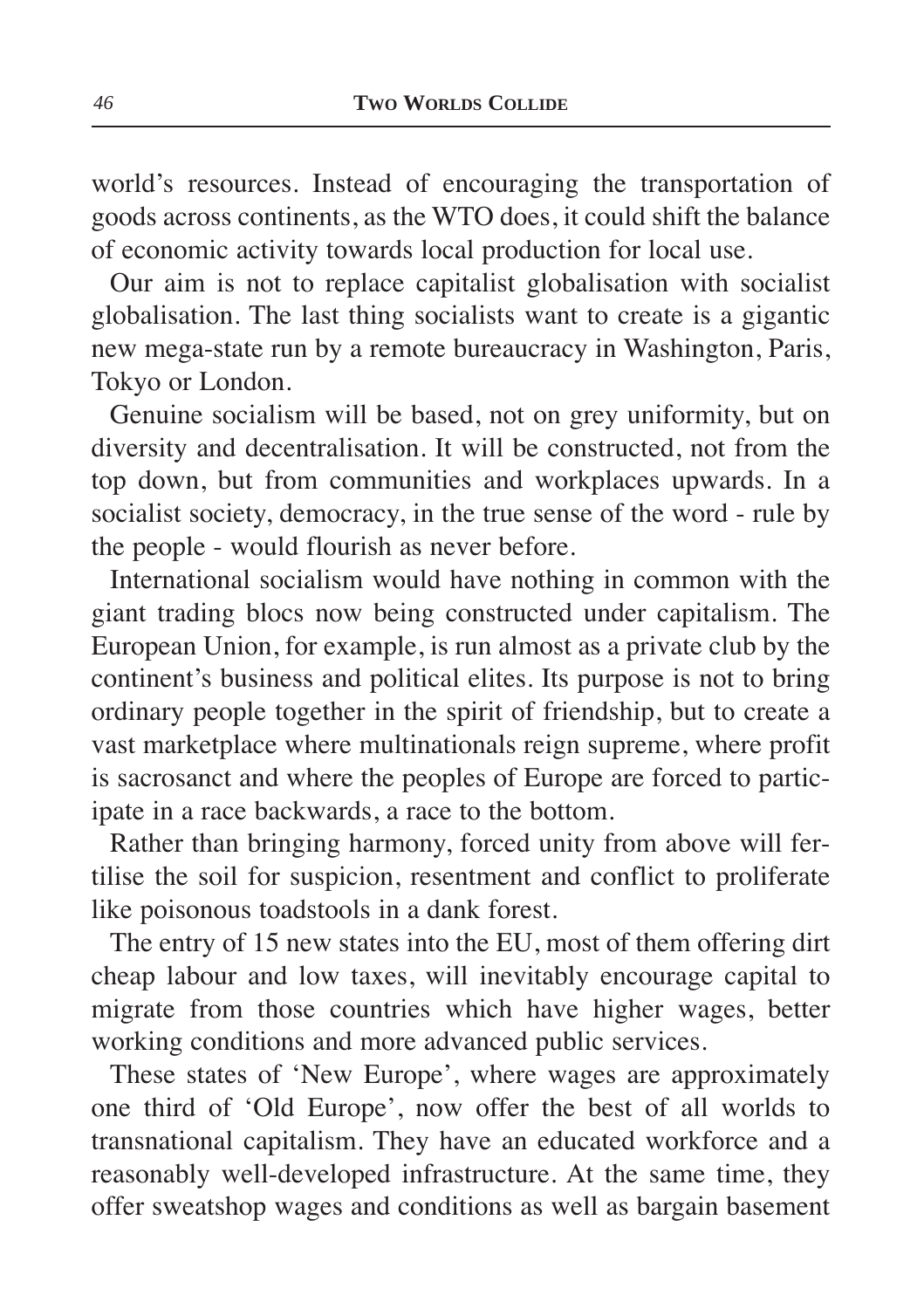tax rates. And on top of that, they now offer direct access to a lucrative continental free market.

The European Union is a cut-down version of the globalised capitalist free market. The double rejection of the European constitution in France and the Netherlands was a victory, not for the parochial, nationalistic right, but for left wing resistance against globalisation.

Certainly, France and the Netherlands have their own ugly little variants of the Union Jack waving, Rule Brittania singing xenophobes of the racist right in Britain. But for most No voters in both countries, this was about defending those elements of social democracy which still exist - pension rights, welfare and public services - against neo-liberalism and rampant market forces. This was a vote against corporate power.

There is a misguided interpretation of socialist internationalism which insists that bigger is always better. They defend the United Kingdom against those "narrow nationalists" in Scotland and Wales who are fighting to opt out of the imperial Anglo-British state.

They support a single currency for the whole of Europe, under the control of unelected bankers in Frankfurt, even if the price of signing up to the project is savage spending cuts, mass redundancies and privatisation of vital services. Some socialist hyper-globalisers have even suggested that the peoples of Mexico and Canada should seek to join the United States of America. This is shallow internationalism. Genuine socialist internationalism can only be only be built from below, in opposition to capitalist globalisation.

When the movement for global justice first erupted onto the world stage in the 1990s, it was not orchestrated by a worldwide network, but by a local, indigenous organisation, at the time virtually unknown outside the jungles of south east Mexico.

The Zapatista Army of National Liberation had declared an uprising in opposition to North American economic unionism in the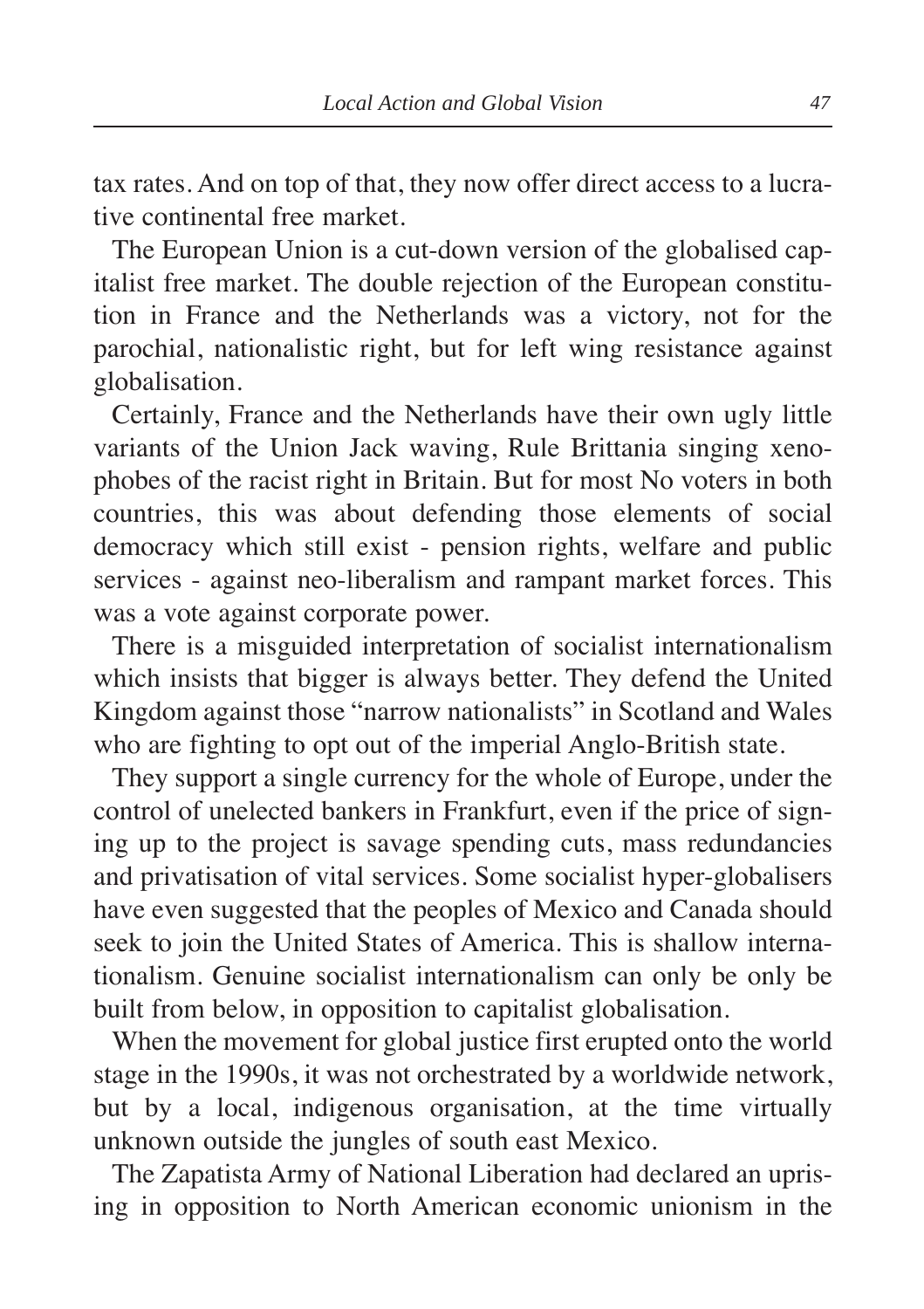form of NAFTA - the North American Free Trade Agreement involving the USA, Canada and Mexico.

They denounced NAFTA as a "death sentence on the indigenous people". They announced they were fighting for "work, land, shelter, food, health care, education, independence, freedom, democracy, justice and peace." They took over an area spread over thousands of square kilometres and returned power to the thousands of local communities within the newly liberated zone in Chiapas.

Over the past 11 years, the indigenous people of Chiapas have worked with the Zapatistas to establish their own economy, their own self-governing councils, their own schools, their own rudimentary health service, and their own justice system.

Yet the Zapatistas are a model of outward-looking internationalism. They were one of the first radical organisations in the world to use the internet to build international links. Recently, they've even forged a close bond with Inter Milan football club, thousands of miles away. Meanwhile, in another part of Latin America. Venezuela's radical left wing president, Hugo Chavez, has become the figurehead of the Bolivarian revolution now underway.

The name is derived from the early 19th century Venezuelan-born revolutionary democrat, Simon Bolivar, who led an armed struggle for the national independence of Bolivia, Colombia, Ecuador, Peru and Venezuela against the Spanish colonial empire in South America.

The stated aims of this Bolivarian revolution are, firstly, to defend the sovereignty of Venezuela against interference by the US and the multinationals; secondly, to redistribute wealth and land from the rich to the poor; and thirdly to transform Venezuela into a democratic, co-operative society. Chavez is frequently denounced, from right and left, as a "nationalist". Yet he makes it clear that he wants to spread this Bolivarian revolution across the whole of South America using Venezuela as a model.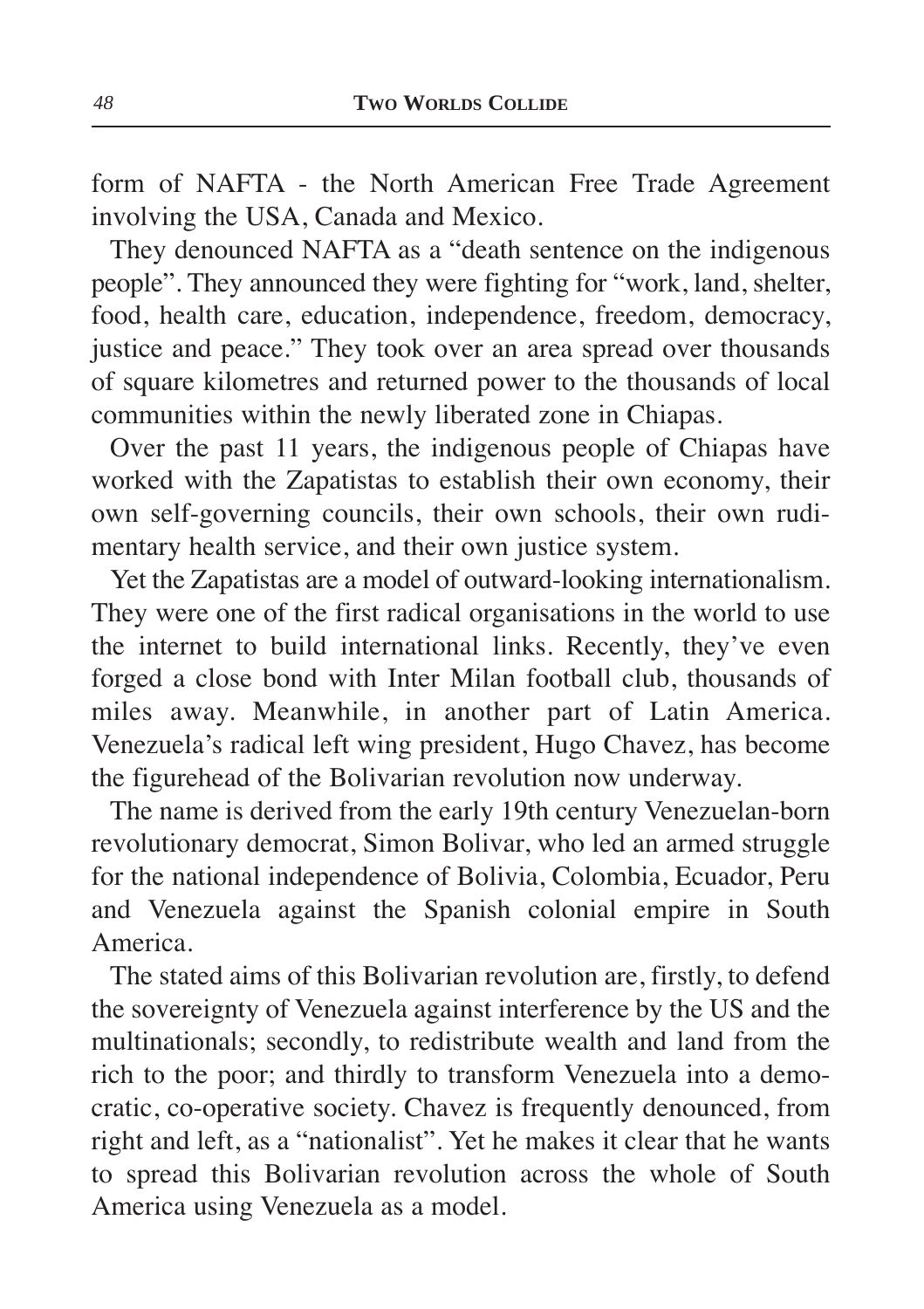Chavez also recently called for the establishment of a worldwide anti-globalisation network. He said: "Let's take this network everywhere we go, in the valleys, the mountains, the shanty towns, the workplaces, the universities, the military barracks and extend this network across the planet Earth."

The anti-capitalist revolts in Cuba, Chiapas and Venezuela are not models which could be replicated exactly in Europe. They have characteristics which are specific to Latin America, and features which are even more localised. All three movements were baptised in soul-destroying poverty and grotesque inequality on a scale unimaginable in 21st century Europe.

What these examples do illustrate vividly is the link between local action and global vision. All three revolutions have taken as their starting point the need to defeat global capitalism at home. But they do not seek to quarantine themselves from the wider world.

The ultimate aim of socialism is to cleanse the world of war, poverty, oppression, racism, exploitation and hierarchy. One of the inspirational slogans of the movement for global justice proclaims that 'Another world is possible'.

But how will another world be built? Where do we begin? How do we get from where are now to where we want to be?

Astronomers might agree that the Big Bang theory is the most plausible explanation of how the universe was created. But we should not deceive ourselves into believing that a new world will be created in one single, cataclysmic upheaval.

There is no ready-made global state that can be instantly taken over by the worldwide anti-capitalist movement. The transnational corporations may have partially succeeded in creating a more unified market for goods and cheap labour than ever before. But they are a long way from uniting the world.

The nearest approximation today to an international society is the World Wide Web, which connects countries and continents via billions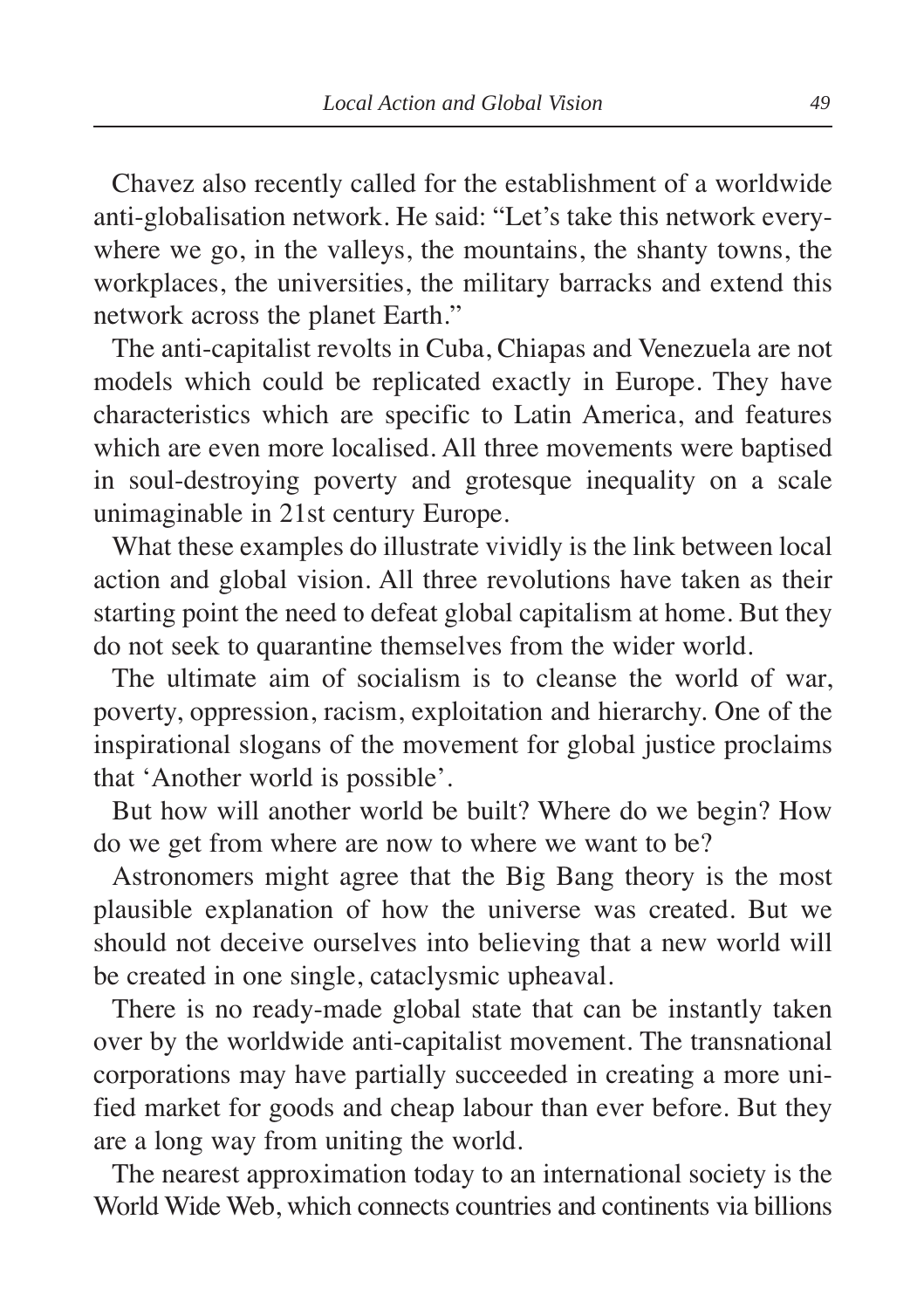of links. Yet the World Wide Web itself, while global, is also diverse, decentralised and fragmented. In this, it reflects the complexity of society as whole, which is a jumble of tangled networks comprising local communities, regions, cities, nations, continents, unitary states, multinational states, federations, confederations.

Despite - indeed, in response to - globalisation, the number of nation states is not shrinking, but growing at an accelerating rate.

So too are movements for national independence, national autonomy, indigenous people's rights, and defence of local languages and cultures.

The world will be changed, not in one global, symmetrical fell swoop, but by local communities and nations resisting global capitalism and spreading that resistance upwards and outwards. In the age of the internet and satellite TV, socialist change in a single country, no matter how small, will have instantaneous continentwide and worldwide repercussions.

To change the world, we first have to break the chain of global capitalism at its weakest links. That's not narrow nationalism. That's internationalism - serious internationalism.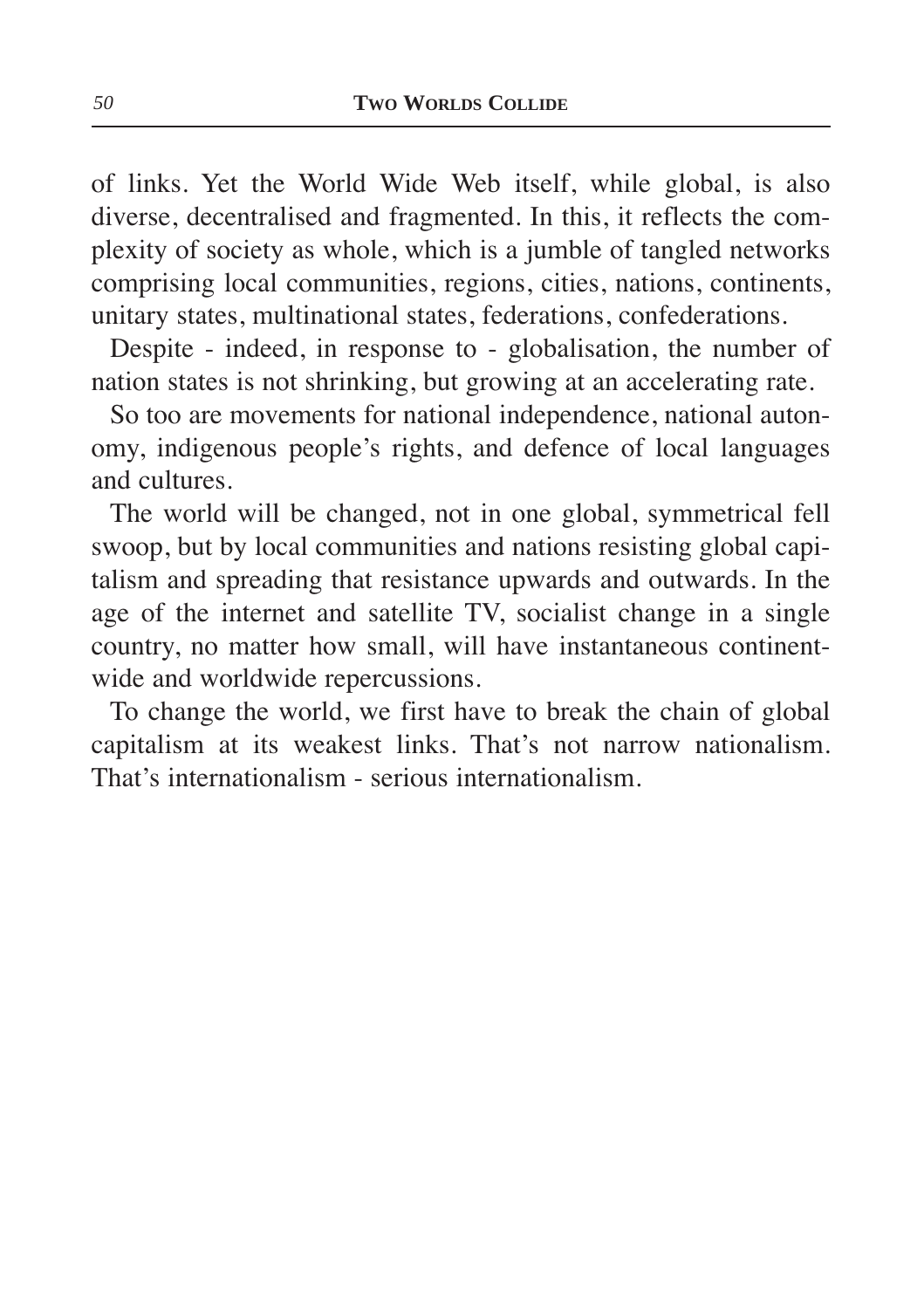#### *Chapter Six*

### CLEAR DAY DAWNING

HALF A CENTURY ago, the poet Hamish Henderson wrote a song in the broad Scots tongue which has become Scotland's alternative national anthem. *Freedom Come Aa Ye* confronts the historic role played by Scotland in the imperial conquest and subjugation of millions on behalf of the British ruling classes and looks forward to "the clear day dawning":

*"Nae mair will oor bonnie gallants March tae war when oor braggarts croosely craw, Nor wee weans frae pit-heid and clachan Mourn the ships sailin' doon the Broomielaw. Broken faim'lies in lands we've harried Will curse Scotland the Brave nae mair, nae mair; Black and white, ane to th' ither married, Mak' the vile barracks o' their maisters bare."*

In the 21st century, young Scottish soldiers from Scotland's most impoverished communities are once again killing and dying in foreign lands for the greed and glory of faceless, faraway men.

In the scenic waters of the west coast, just 30 minutes drive from the centre of Glasgow, sinister shadows glide below like black sharks. Except that these are a million times more deadly than any living creature. Each of these hulks is capable of erasing entire continents from the map. And they are controlled by the new Masters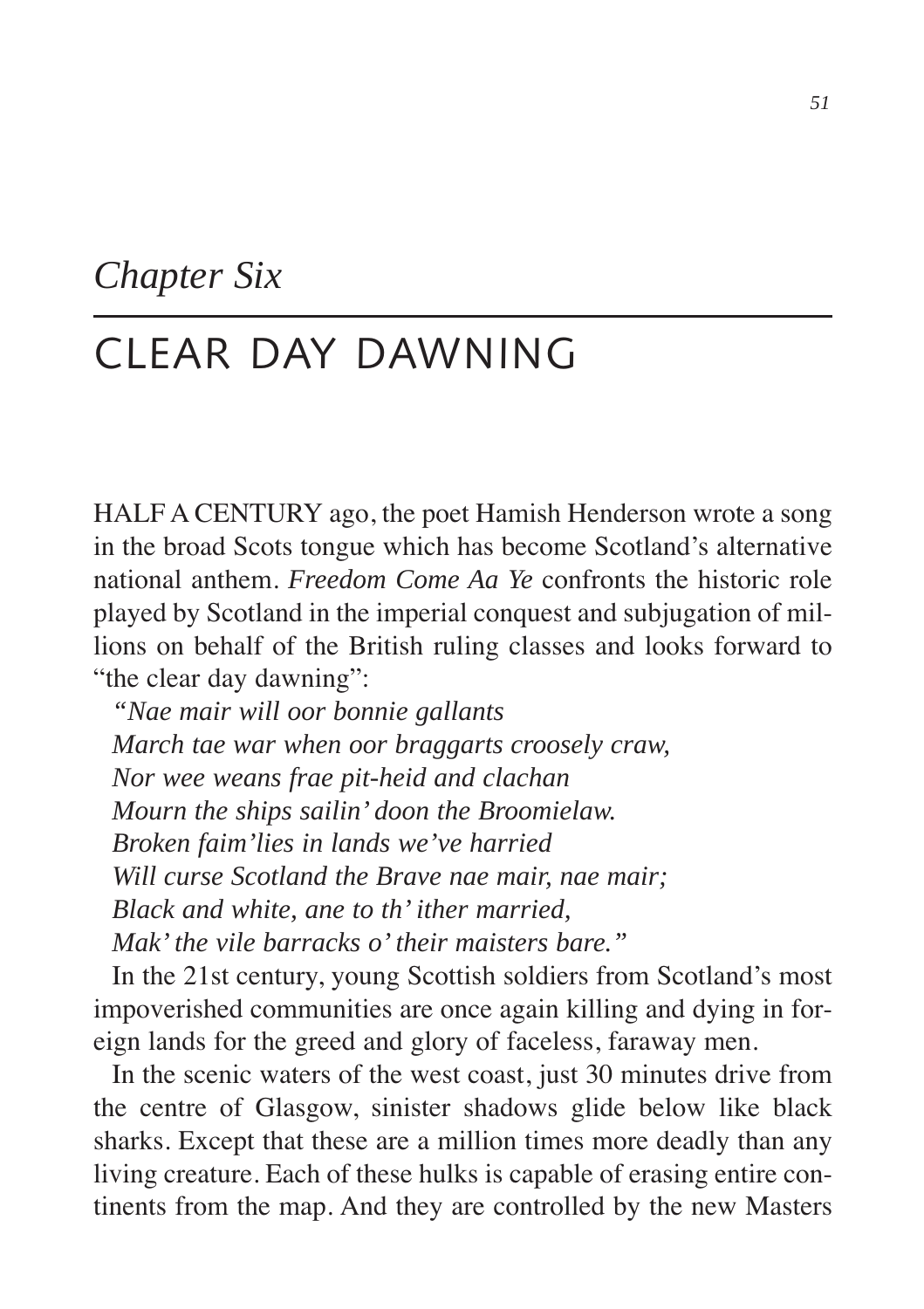of War in Washington DC and London. As our country dies on its feet, with thousands of squares miles of empty lands and a population that is growing old, people who have come to make Scotland their home are locked up, then thrown out. Some of these people are fleeing torture. Others have come to earn money to feed their starving families back home.

Meanwhile, in this wealthy northern country, with oil, gas, water and electricity in abundance, pensioners freeze to death and children go hungry. In our poorest communities, life expectancy is on a par with occupied Iraq and is 14 years lower than the UK average. Even after a decade of economic upswing, across whole regions of our country real unemployment is between 20-30 per cent. In Scotland's biggest city, Glasgow, a quarter of the workforce is unemployed.

The gleaming new glass and concrete structure at the foot of the Royal Mile may be an architecturally spectacular monument. But, like an opulent opera house that is used only for bingo sessions, the visual appearance of Holyrood is misleading. It is a counterfeit parliament. It does not have the power to disengage from the Iraq bloodbath; or to rid the Clyde of nuclear weapons; or to welcome refugees fleeing torture and famine; or to raise the pitifully low state pension; or to unchain trade unions; or to force big business to pay its fair share of taxation; or to combat exploitation by increasing the minimum wage.

Most of the political left in Scotland who are challenging globalisation, including the Scottish Socialist Party and the Scottish Green Party, support full political and economic independence for the Scottish nation. That's not because we believe in isolationism or separatism. In the world of the 21st century, it would be no more possible for a small country like Scotland to lock itself away from the rest of the world than it would have been for Robert Burns to have boarded a 747 at Prestwick Airport.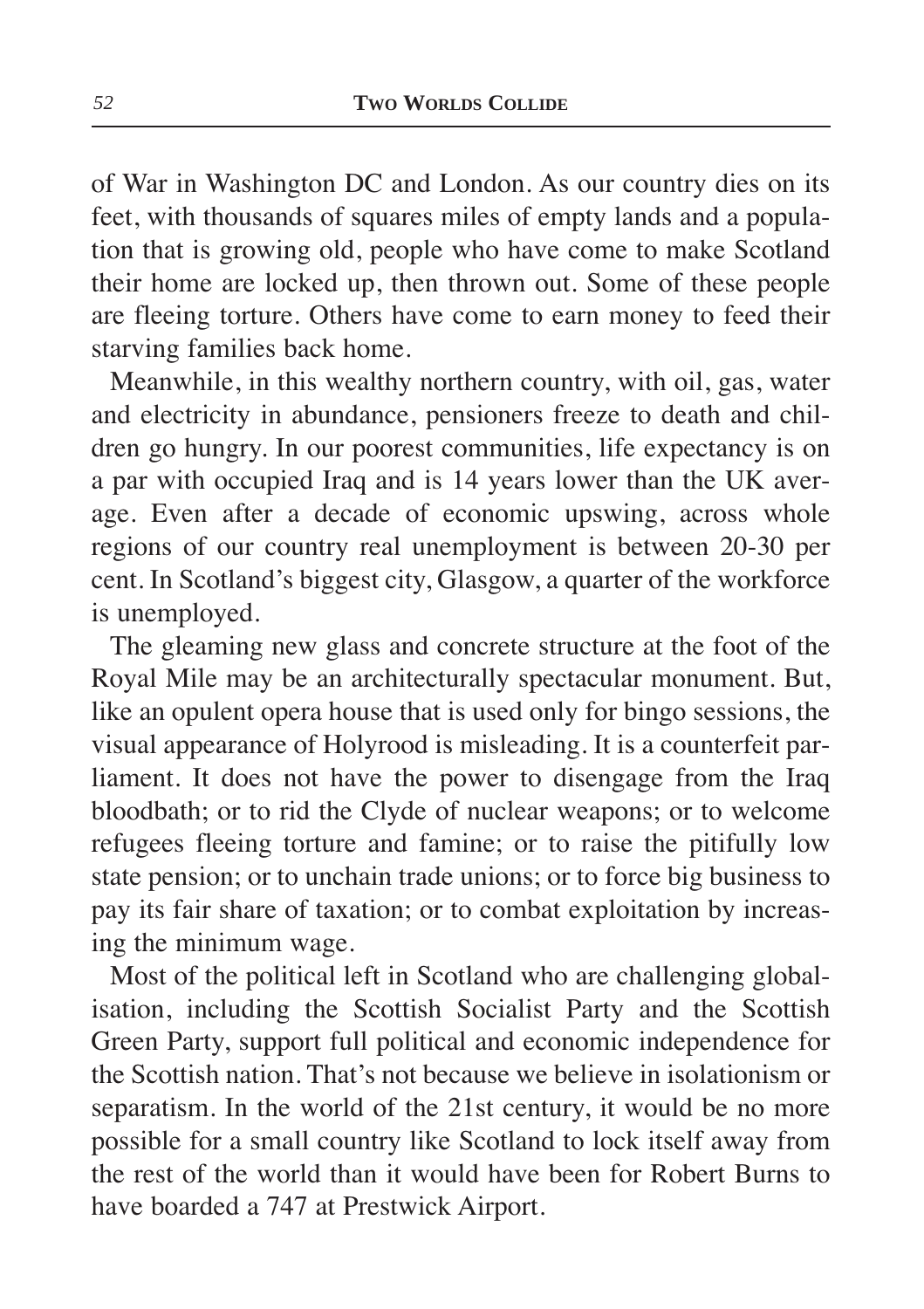In Scotland, petty parochialism is the hallmark, not of the independistas, but of the unionist political parties. They prefer a political arrangement that leaves the sophisticated grown-ups in London in charge of the big global problems such as war and peace, fair trade, famine, Third World debt, asylum and immigration. Meanwhile, freed from such distractions, Scottish politicians can get on with the pressing business of awarding PFI contracts, closing hospitals and electronically tagging teenagers.

For the mainstream political parties, the arguments for and against independence revolve solely around economics. Like accountants at a drunken office party, they brandish financial statistics as though they were Kalashnikovs. In one corner, the SNP insist that an independent Scotland would be a prosperous economic dynamo. In the opposite corner, the unionist parties claim that an independent Scotland would be more like a Tartan Tortoise than a Tartan Tiger.

Most people, naturally, are bamboozled by the claims and counter-claims. Clearly both sides can't be right. Either the SNP is trying to seduce the people of Scotland down the independence road with false promises, or Labour, the Tories and the Lib Dems are trying to scare people into sticking with the union.

The truth is, no-one really knows for sure. Trying to predict the future economic health of a nation which does not yet exist is like trying to tip the winner of the 2007 Derby. But that is not the point.

The 1320 Declaration of Arbroath states "It is, in truth, not for glory, nor riches, nor honours that we are fighting - but for freedom." If such a declaration was being drawn up today by the SNP, it would probably be hedged with caveats about the Barnett Formula, the fluctuations in world oil prices and the desirability of a lower rate of Corporation Tax.

The case for Scottish independence is not essentially about economics. It is about democracy. It is about freedom. It is about translating into 21st century vocabulary the impassioned plea of the leg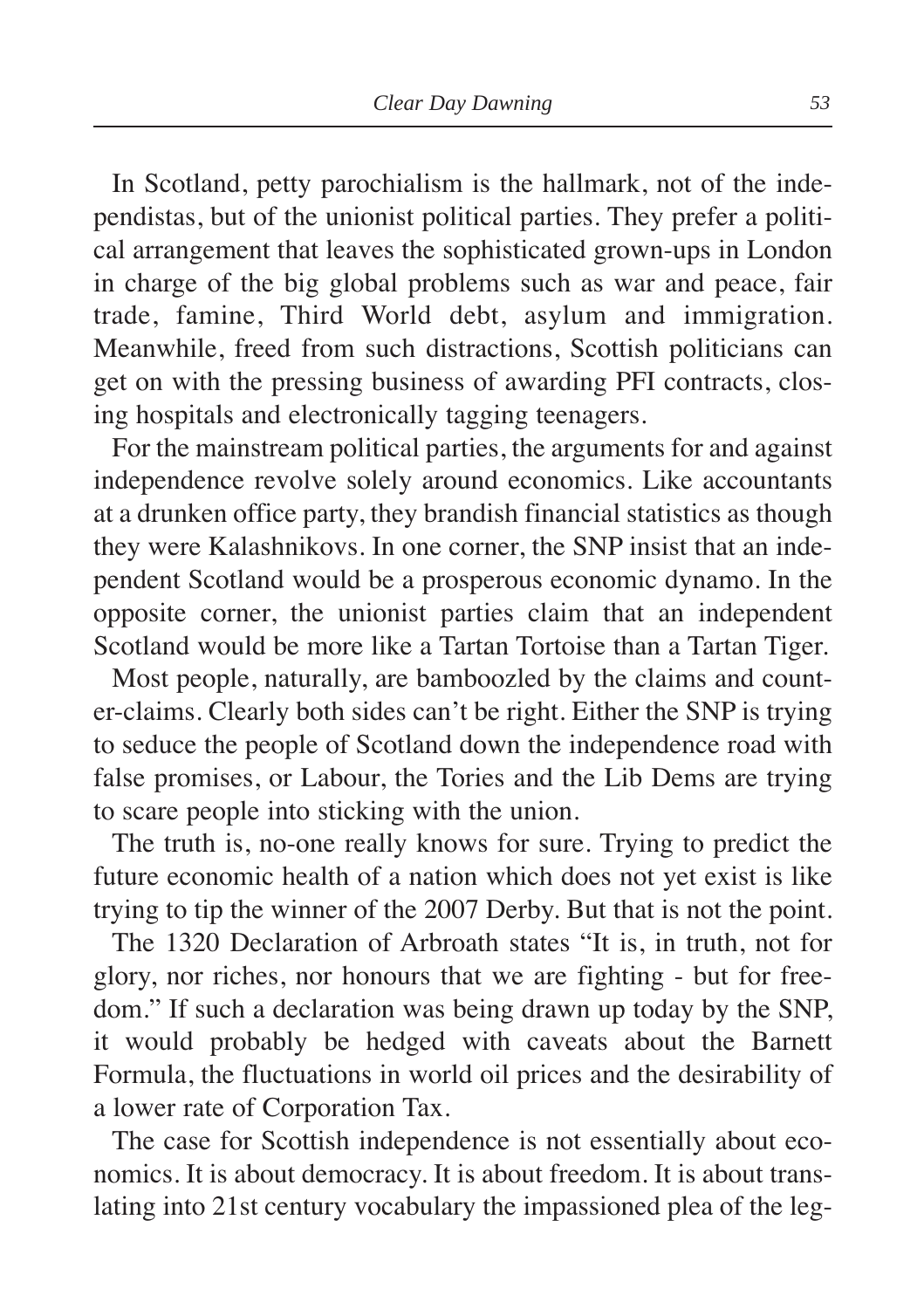endary Clydeside socialist John Maclean, who wanted to "tear Scotland out of John Bull's blood-soaked empire".

The modern left wing case for Scottish independence is threefold. In the first place, independence would mean a great democratic leap forward. Before the Scottish Parliament was established, virtually all decisions affecting Scotland were taken behind closed doors by a single individual - a kind of colonial governor general, hand picked by the Prime Minister in London.

The Scottish Parliament at least allowed some of that decisionmaking - for example over health, education, local government, justice, transport and the environment - to become more transparent, more subject to scrutiny and more accountable to the electorate. Independence would mean extending these democratic principles to all political decisions affecting Scotland, including decisions over foreign policy, immigration, civil rights, nuclear weapons, taxation, public ownership, pensions and benefits.

A second socialist argument for Scottish independence is that the break-up of the British state would deliver a severe body blow to Anglo-American imperialism. For a quarter of a century, Britain has been the most dyed-in-the-wool ally of the USA in its drive to colonise the planet economically and politically.

From the Thatcher-Reagan partnership of the 1980s, which blazed the neo-liberal trail, to the Bush-Blair axis of the 21st century, which spearheaded the military conquests of Afghanistan and Iraq, the double-headed transatlantic monster has spread destruction and misery far and wide.

A declaration of independence by Scotland may not slay the beast, but it would weaken it. The exit of Scotland from the United Kingdom would not just mean the British state seceding a big chunk of land mass; it would mean losing control of the country which contains NATO's major nuclear arsenal, it's strategic key air bases plus 80 per cent of European Union oil reserves. On top of that, the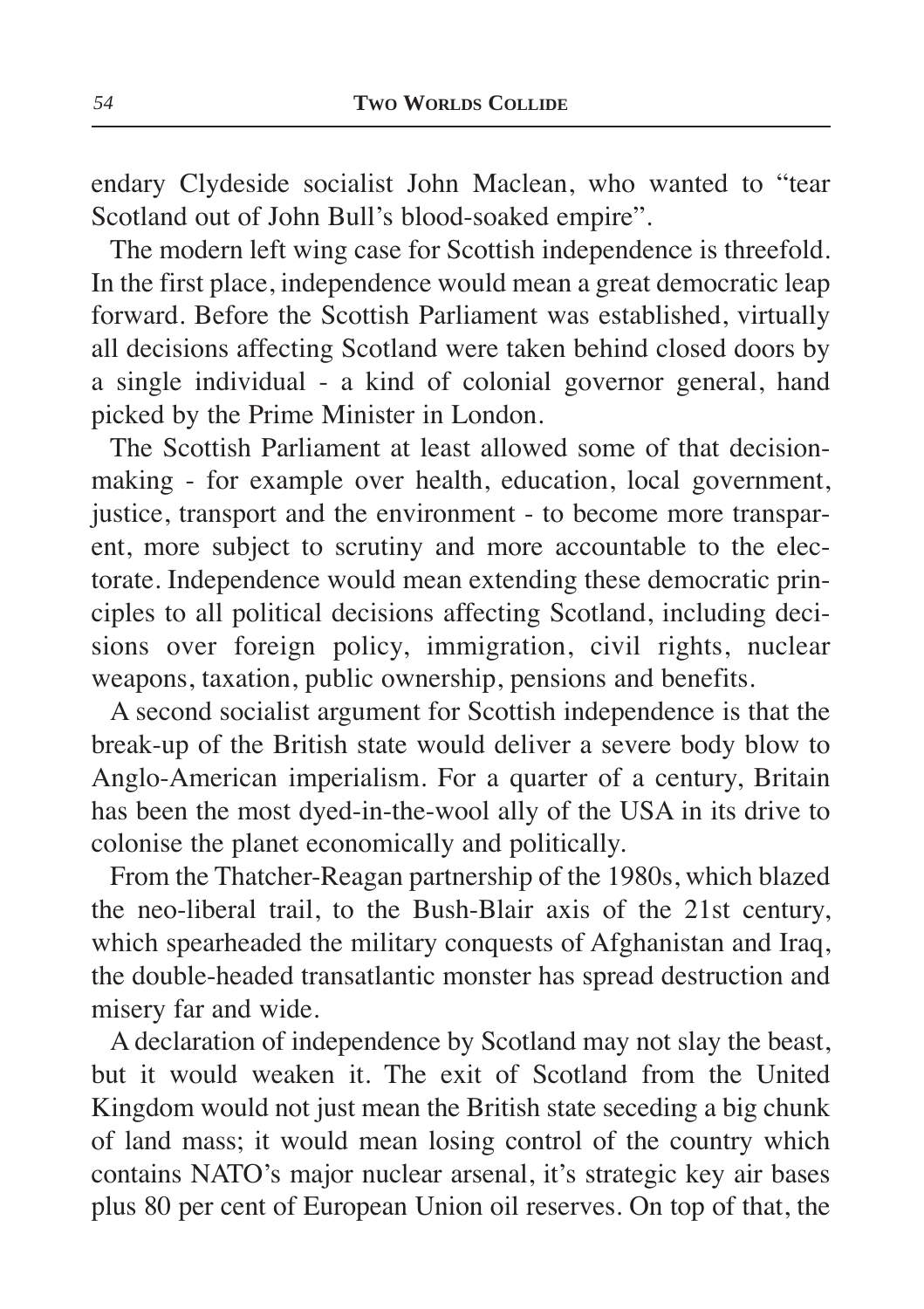rupturing of the 300 year old British state would be as potent in its historic symbolism as the tearing down of the Berlin Wall.

The third anti-capitalist argument for Scottish independence is that the political centre of gravity in Scotland is located decisively to the left of Britain as a whole. In the 2005 general election, the Tories emerged with the biggest share of the vote of any party in England; in Scotland, the traditional party of big business remains stuck on just 15 per cent.

Big business itself, on both sides of the border, is fanatically prounion. At the time of the devolution referendum, the CBI polled the directors of the top industrial companies operating in Scotland. Of these, 80 per cent were opposed to any measure of devolution. Over 90 per cent were opposed to tax-varying powers. Almost all were hostile to independence.

From castle-dwelling aristocrats to absentee landowners, from media moguls to the military top brass, from the bankers of Edinburgh's New Town to the oil barons of Aberdeen, the Scottish upper classes are pro-unionist almost to a man and woman. One or two mavericks have broken ranks from time to time, but these are as rare as socialist millionaires.

Any move towards independence will inevitably bring the independence movement into collision with big business and the rich. That dynamic will polarise the independence struggle across class lines. An independent Scotland may not start out as a socialist Scotland, but from the start it will be moving in a leftward direction.

Pro-independence forces, including the Scottish Socialist Party, the SNP, the Scottish Greens and independents have already begun working together to help bring about the break up of the British state.

But socialists are clear that we are fighting for a different Scotland from that envisaged by the SNP leadership. Our aim is not to tear down the Union Jack and replace it with the Saltire so that giros can be sent out by the Scottish Royal Mail; or so that Texaco,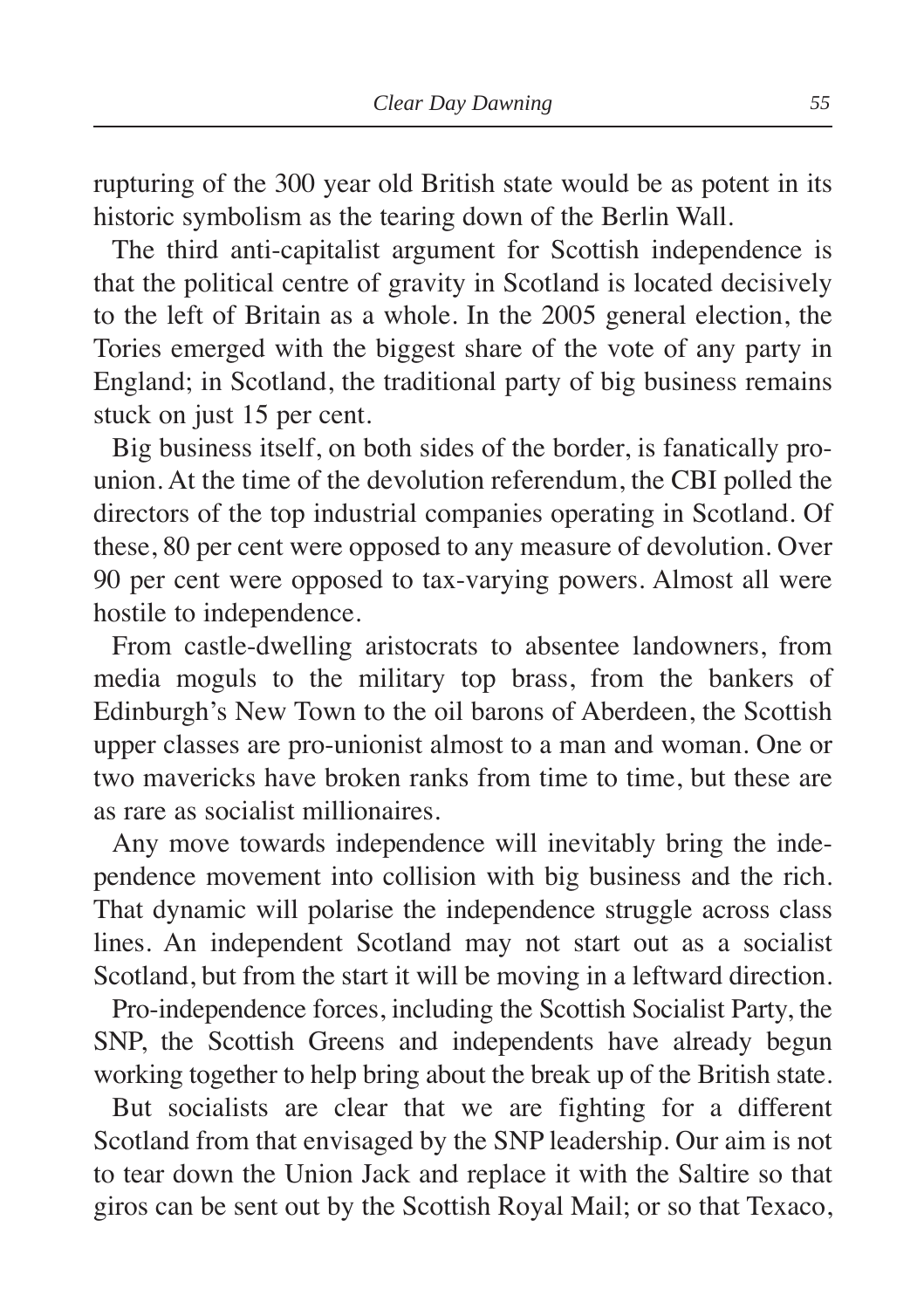BP, and the Royal Bank of Scotland can pay lower taxes. Our aim is to transform Scotland into a democratic, socialist republic that will defy the multinationals and become a focal point for European and global resistance to capitalism and the free market.

That might seem a highly ambitious goal, especially given the strength of forces ranged against us. Four big mainstream parties stand clearly and unequivocally for a continuation of capitalism. One of these, the SNP, wants Scotland to become an independent capitalist state, diluted with a dose of social justice. Not too diluted mind you - perhaps the equivalent of a teaspoonful of water in a bottle of malt whisky.

All of the four big parties repeatedly tell us that their most important priority is to "grow the economy". They make it sound like a form of agriculture, like a farmer growing potatoes or cabbages. But what they really mean is that they want to pander to big business, to help them make more profits, to lavish them with incentives so that they will invest and "grow the economy".

The problem is that it's already been tried and failed. Big business has been pandered to year after year after year. Ten years ago, Scotland's top dozen companies made a total of £5 billion in profits. Last year, the dozen most lucrative Scottish companies made almost five times that amount.

Measured by GDP and by the profits of big business, the Scottish economy has grown and grown and grown over the past ten years. But just as wealth never trickles from the multinational corporations to the Third World, neither does it trickle down from the North Sea or from the New Town to Scotland's hundreds of thousands of low income households.

In fact, most of the money amassed by Scotland's pampered big businesses are sucked out of the country and poured into the bank accounts of shareholders in London, New York, Dallas, Tokyo, Sydney, Frankfurt, Paris, Toronto and other cities across the world.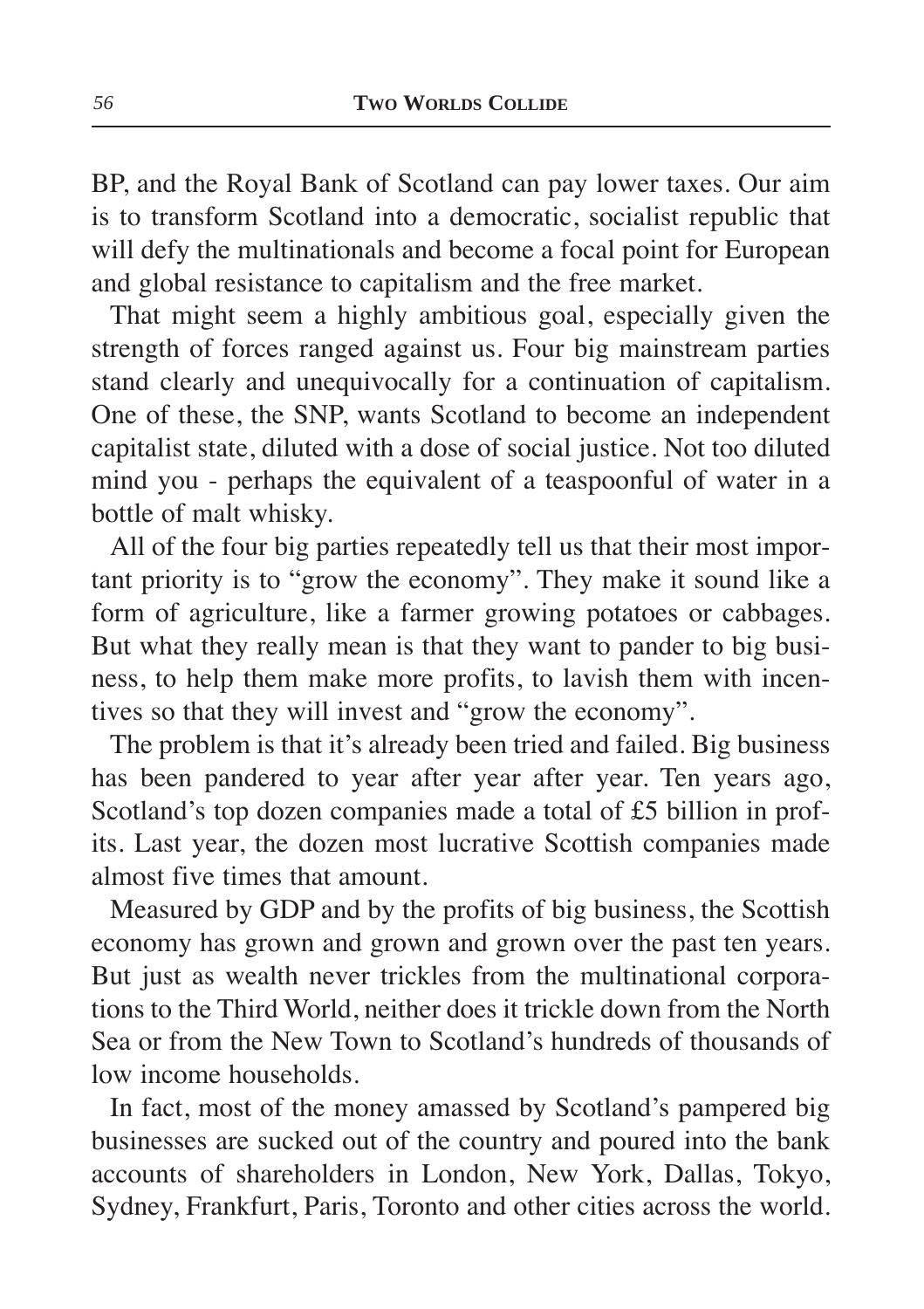Of Scotland's so-called top 100 companies (ie companies with headquarters in Scotland) most are actually not Scottish companies at all. Exactly one third are subsidiaries of overseas companies. Exactly one fifth are subsidiaries of English-based companies. Of the remaining 47, 31 are owned by shareholders dispersed across the world, many of whom would have trouble finding Scotland on a map. Only 16 of these 100 companies are owned from within Scotland itself. Most of the Scottish media is controlled from outside Scotland, including traditional Scottish titles such as the *Daily Record*, *The Herald* and *The Scotsman*.

The Scotch Whisky industry is owned mainly by foreign multinationals. Marine Harvest, the biggest private sector employer in the Highlands and Islands is Dutch-owned. Even a company like Kwik Fit, in the past held up as a flagship for Scottish entrepreneurship, is now owned by the Detroit-based Ford Motor Company

It gets worse. The balance of power even within the private sector replicates the social divisions in society as a whole. At the bottom of the pyramid, there are more than 250,000 private sector enterprises. Most are minuscule: hairdressers, corner shops, selfemployed plumbers and such like.

At the top of the pyramid, 100 large companies have an economic output equivalent to 60 per cent of the entire Scottish economy. But in the middle, the pyramid has eroded away to almost nothing. According to a recent study by the Royal Bank of Scotland, there are just 12 medium-sized companies remaining in Scotland.

Of the big companies, most are geared towards exports and overseas expansion, rather than providing goods and services for the people of Scotland. Scotland's biggest financial giant, the Royal Bank of Scotland, now employs 100,000 people; but only 19,000 of these are employed in Scotland.

This concentration of economic power has also led to diversification in reverse, with much of the Scottish economy now heavily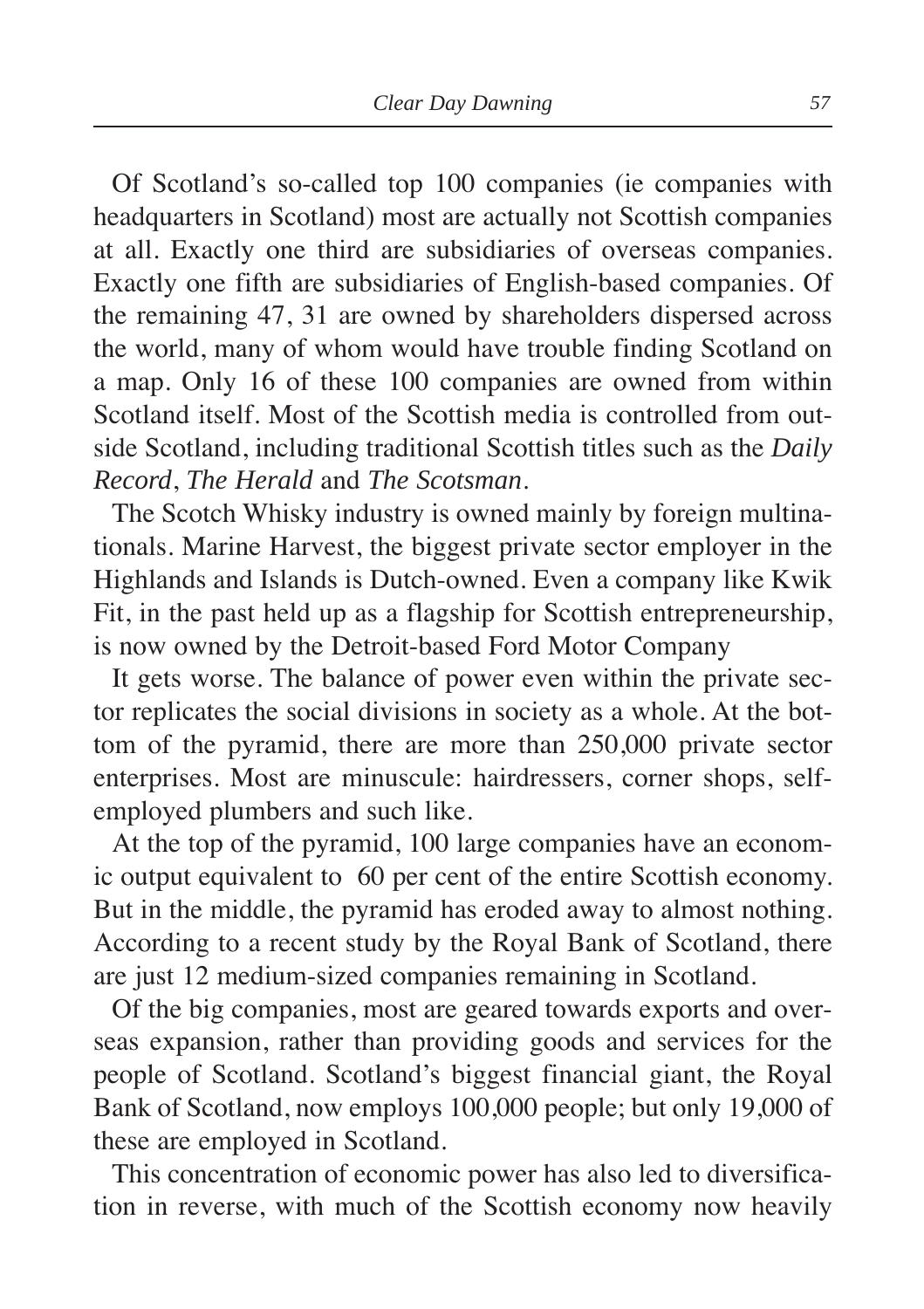concentrated around the oil industry and the financial sector. Both these sectors are precariously dependent upon increasingly volatile world markets.

A socialist Scotland would be rebuilt on entirely different foundations. Its economy would be shifted decisively towards local production for local markets. The oil wealth of the North Sea would belong to the people of Scotland - and a sizeable chunk of the annual profits would be used to transform Scotland into the renewable energy capital of the world.

Under a socialised economy, there would still be thousands of small scale enterprises, including for example, restaurants, corner shops, hairdressers, fast food takeaways, window cleaners, ice cream vans, taxis, artists, musicians, local newspapers, local radio stations, printers, publishers.

But the major energy, construction, manufacturing, finance and transport corporations would be socially owned and democratically run. Overnight, the objectives of these companies would change. Their purpose would no longer be to make more money for distant shareholders, but to make life better for the people of Scotland.

Some people still believe that no economy can function without shareholders. The truth is, shareholders are as essential to the running of our modern society as the flu virus. The real wealth of a country like Scotland cannot be measured by accountants poring over company balance sheets. Our assets are our people, our natural resources and the enduring human creations around us.

Technology may have made it easier for money to be shifted around the world at the click of mouse. But there is no computer programme ever devised that can instantaneously transfer a railway network, or an oil field, or an electricity grid through cyberspace and across international borders. A bus company is nothing without roads and drivers. Even Scotland's renowned banking system is based upon the skills and expertise of tens of thousands of trained staff.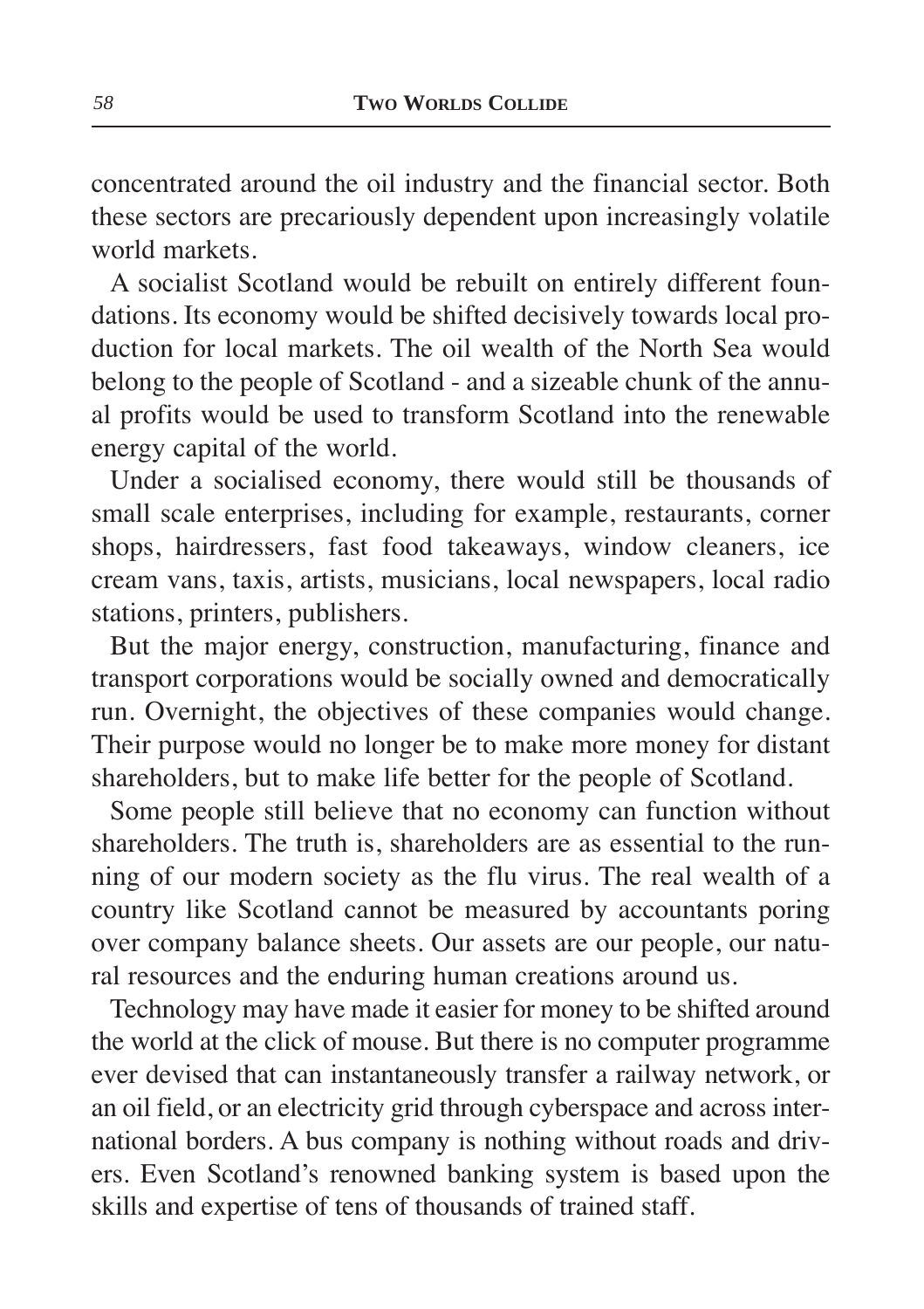No-one would claim that the transition from a capitalist economy to a socialised economy in Scotland or anywhere will be simple and straightforward, like switching from one TV channel to a another.

The transition from feudalism to capitalism was not easy either. It involved colossal upheaval and social revolution across Europe. The abolition of slavery was not accomplished by the flourish of a fountain pen across a legal manuscript.

It involved a long, protracted and, in some places, bloody campaign. In the US, it triggered a four-year civil war in which 600,000 people were killed in a country which then had a population of just 31,000. The equivalent today would be over a million killed in Britain.

Compared with the overthrow of feudalism in Europe, or the abolition of slavery in the US, the transition from a capitalist Scotland to a socialist Scotland will seem like a pleasant walk in the park.

But there will always be megaphone voices telling us capitalism can never be overthrown, not in Scotland, and not anywhere else either. These are the same people who tell us we can't cancel Third World debt, we can't end starvation in Africa, we can't do anything to stop the USA devouring the planet.

They are the same people who even tell us we can't bring too many people into Edinburgh to protest against G8 - that the city isn't big enough, it doesn't have the facilities to cope, it's full up. These are the same kind people Frank Sinatra sang about in the 1970s:

*"They all laughed at Christopher Columbus, When he said the world was round. They all laughed when Edison recorded sound. They all laughed at Wilbur and his brother, When they said that man could fly. They told Marconi, Wireless was a phoney. It's the same old cry."*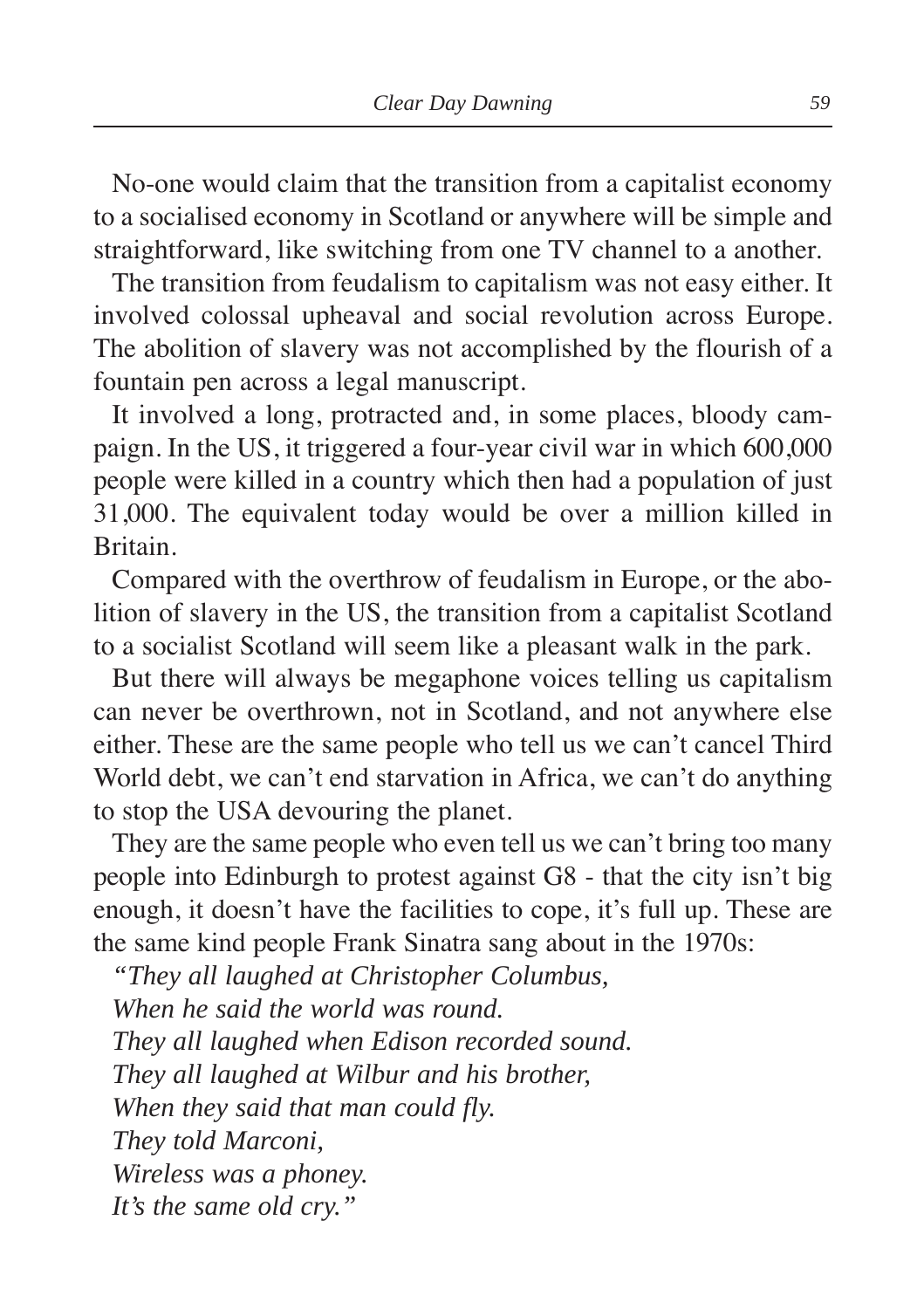We reject the shallow impressionism of those who imagine that capitalism is the ultimate pinnacle of human civilisation.

Measured against a million years of human history, capitalism has existed for no longer than the blink of an eyelid. Only those who lack any historical imagination refuse to entertain the possibility that the system we live under is a temporary phase in human history, rather than the final frontier.

Socialists are not extremists or fanatics. But neither are we timid sycophants, nor mindless conformists. We stand in the proud tradition of those courageous men and women through the ages who have dared to think differently, who have dared to reject the values of their society, who have dared to resist injustice and oppression.

We want to change the world, not out of envy, or malice or revenge, but because the system we live under is a system based on violence, deceit and exploitation. It degrades humanity, physically and psychologically and now even threatens the very existence of the planet we inhabit.

"*There's a battle outside and it's raging. It'll soon shake your windows and rattle your walls*," sang Bob Dylan in his anthem of revolt, *The Times They are a-Changing*.

The windows and walls of Gleneagles, Westminster, Whitehall the White House, Wall Street, the City of London, the Pentagon deserve to be shaken and rattled.

But protest alone is not enough. We need to move from the defensive onto the offensive by creating a political movement in Scotland and worldwide that will not just shake the walls of capitalism, but will tear them down and build shining new palaces of freedom, justice and equality.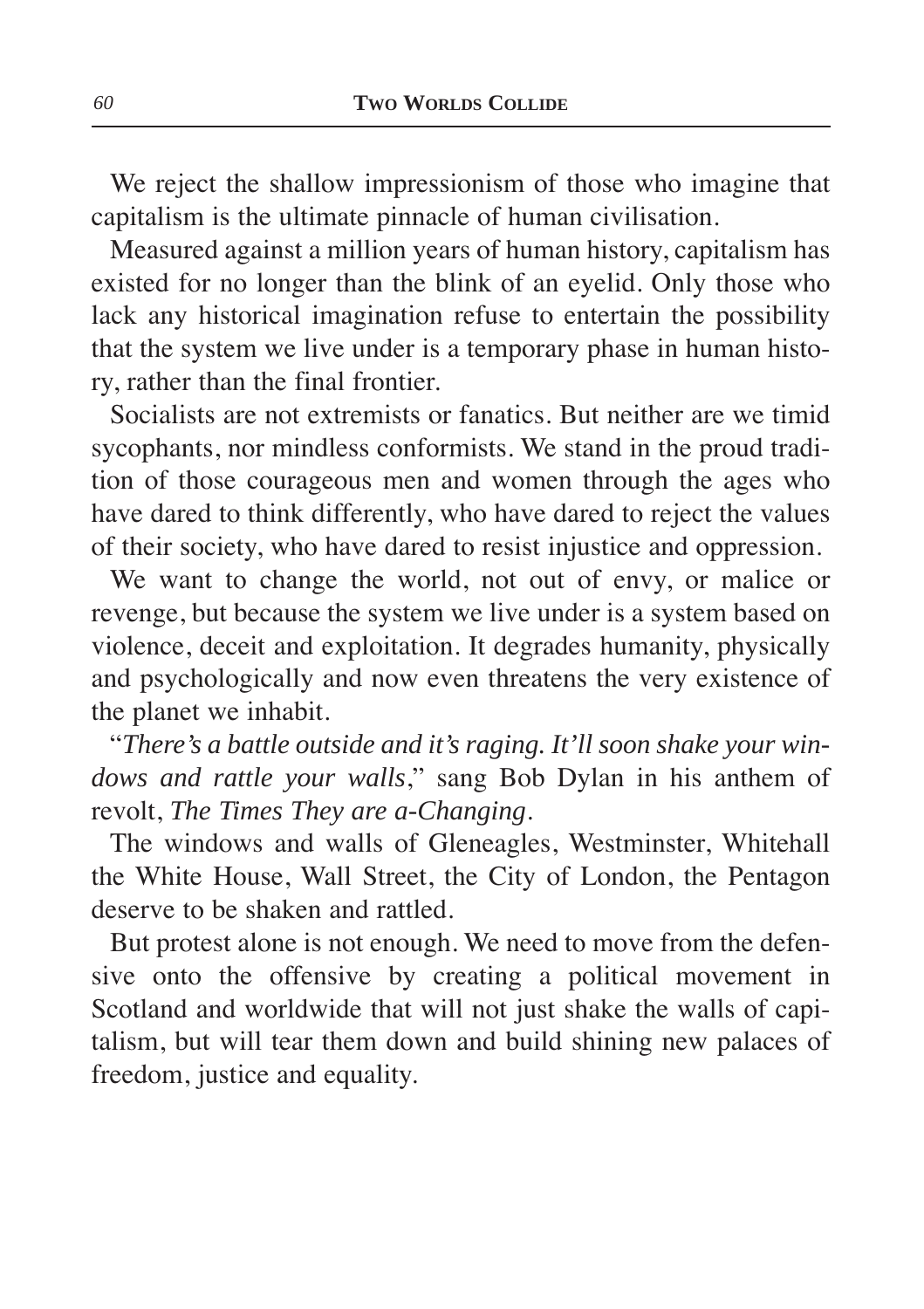#### **Introduction**

BBC News (16 May 2005) - Geldof In Attack On World Leaders

- Sunday Times Rich List 2005
- Forbes World's Richest People 2005

Project for A New American Century (September 2000) -

Rebuilding America's Defences: strategy, resources and forces for a new century

#### **Chapter One**

Corporate Watch (May 2005) - The G8 Gleneagles Summit 2005

- Daily Record (19 May 2005) Total Shutdown
- Arguments Against G8 (Pluto 2005) -
- Britain and the G8: a Champion of the World's Poor? by Mark Curtis World Bank 2002 Promoting Reform

#### **Chapter Two**

New Statesman (December 13 2004) - The World's First Multinational by Nick Robins Karl Marx (Fourth Estate 1999) by Francis Wheen

#### **Chapter Three**

Globalization: A Very Short Introduction (Oxford University Press 2003) by Manfred B Steger

A Sunday at The Pool in Kigali (Canongate 2003) by Gil Courtemanche

Guardian (8 September 2003) - Translating the Jargon by Oliver Burkeman

World Trade Organisation - various documents: www.wto.org

International Monetary Fund - various documents: www.imf.org

Arguments Against G8 (Pluto 2005) - Trade by Susan George;

and Food Security by Caroline Lucas and Michael Woodin

Food Magazine (3 November 2004) The Thirst for Bottled Water Fuels Food Miles

#### **Chapter Four**

Corporation (Constable 2004) by Joel Bakan

International Confederation of Free Trade Unions - 2002 Annual report

Monthly Review (March 2005) The End Of Rational Capitalism by John Bellamy Foster

Sunday Herald (17 April 2005) How Brown Would Fare In Number 10 by Iain McWhirter

#### **Chapter Five**

CIA World Factbook 2005

Ejercito Zapatista de Liberation Nacional - Zapatista website www.ezln.org Hands Off Venezuela - website www.handsoffvenezuela.org

Scottish Socialist Party - Another Europe Is Possible

(European Election Manifesto 2004)

#### **Chapter Six**

Royal Bank of Scotland (May 2004) -

Top 100 Wealth Creators in the Scottish Economy

- Scottish Left Review (October 2004) Ownership and Control in Scotland
	- by Sandy Baird, John Foster and Richard Leonard